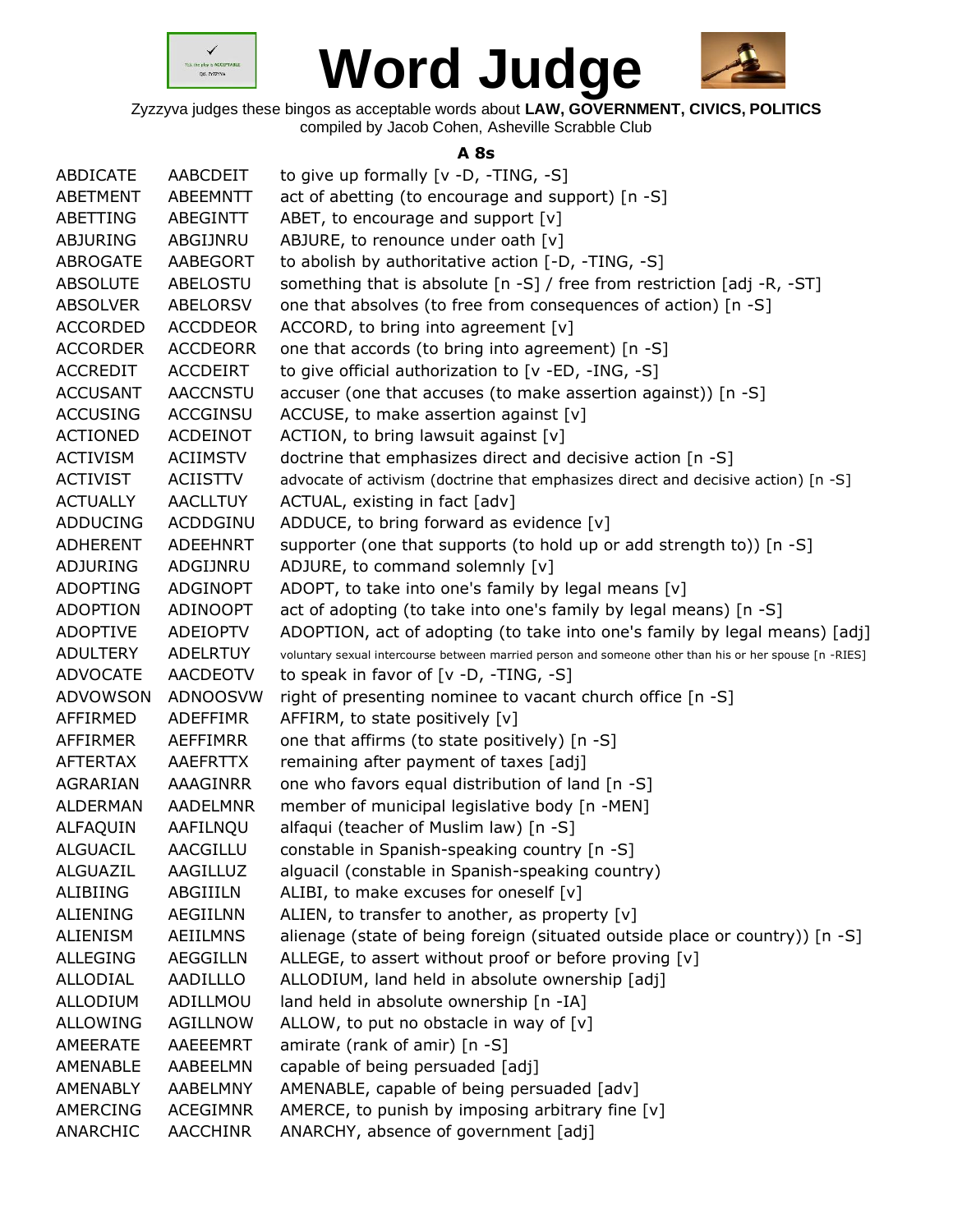



| ANARCHIC        | AACCHINR        | ANARCHY, absence of government [adj]                                             |
|-----------------|-----------------|----------------------------------------------------------------------------------|
| ANATHEMA        | <b>AAAEHMNT</b> | formal ecclesiastical ban or curse [n -S, -TA]                                   |
| <b>ANCESTOR</b> | <b>ACENORST</b> | to be ancestor (person from whom one is descended) of [v -ED, -ING, -S]          |
| <b>ANCESTRY</b> | <b>ACENRSTY</b> | line or body of ancestors [n -RIES]                                              |
| ANGARIES        | AAEGINRS        | ANGARY, right of warring state to seize neutral property [n]                     |
| <b>ANNOUNCE</b> | <b>ACENNNOU</b> | to make known publicly [v -D, -CING, -S]                                         |
| ANNULLED        | ADELLNNU        | ANNUL, to make or declare void or invalid [v]]                                   |
| ANTIDRUG        | <b>ADGINRTU</b> | opposed to illicit drugs [adj]                                                   |
| <b>ANTIGANG</b> | AAGGINNT        | opposed to gangs [adj]                                                           |
| ANTIKING        | <b>AGIIKNNT</b> | usurping king [n -S]                                                             |
| ANTILEFT        | <b>AEFILNTT</b> | opposed to leftism [adj]                                                         |
| ANTIPOPE        | <b>AEINOPPT</b> | one claiming to be pope in opposition to one chosen by church law [n -S]         |
| ANTIPORN        | <b>AINNOPRT</b> | opposed to pornography [adj]                                                     |
| ANTIRAPE        | AAEINPRT        | concerned with preventing rape [adj]                                             |
| ANTIRIOT        | <b>AIINORTT</b> | designed to prevent or end riots [adj]                                           |
| <b>ANTISMUT</b> | AIMNSTTU        | opposed to pornography [adj]                                                     |
| APOLOGIA        | AAGILOOP        | formal justification or defense [n -E, -S]                                       |
| <b>APPELLEE</b> | AEEELLPP        | defendant in type of judicial proceeding [n -S]                                  |
| <b>APPELLOR</b> | <b>AELLOPPR</b> | confessed criminal who accuses accomplice [n -S]                                 |
| ARBITRAL        | AABILRRT        | ARBITER, one chosen or appointed to judge disputed issue [adj]                   |
| <b>ARCHDUKE</b> | <b>ACDEHKRU</b> | Austrian prince [n -S]                                                           |
| ARRESTED        | <b>ADEERRST</b> | ARREST, to seize and hold by legal authority [v]                                 |
| <b>ARRESTEE</b> | <b>AEEERRST</b> | one that is arrested [n -S]                                                      |
| <b>ARRESTER</b> | AEERRRST        | one that arrests (to seize and hold by legal authority) [n -S]                   |
| ARRESTOR        | <b>AEORRRST</b> | arrester (one that arrests (to seize and hold by legal authority)) [n -S]        |
| ARROGATE        | AAEGORRT        | to claim or take without right [v -D, -TING, -S]                                 |
| <b>ARSONIST</b> | AINORSST        | one that commits arson [n -S]                                                    |
| <b>ARSONOUS</b> | <b>ANOORSSU</b> | ARSON, malicious or fraudulent burning of property [adj]                         |
| ASSASSIN        | AAINSSSS        | murderer (one that murders (to kill unlawfully with premeditated malice)) [n -S] |
| <b>ASSESSOR</b> | <b>AEORSSSS</b> | one that assesses (to estimate value of for taxation) [n -S]                     |
| <b>ASSIGNAT</b> | AAGINSST        | one of notes issued as currency by French revolutionary government [n -S]        |
| ASSIGNEE        | <b>AEEGINSS</b> | one to whom property or right is legally transferred [n -S]                      |
| <b>ASSIGNOR</b> | <b>AGINORSS</b> | one who legally transfers property or right [n -S]                               |
| ASSOILED        | <b>ADEILOSS</b> | ASSOIL, to pardon (to release from liability for offense) [v]                    |
| <b>ATHELING</b> | <b>AEGHILNT</b> | Anglo-Saxon prince or nobleman [n -S]                                            |
| <b>ATTESTED</b> | <b>ADEESTTT</b> | ATTEST, to affirm to be true or genuine [v]                                      |
| <b>ATTESTER</b> | <b>AEERSTTT</b> | one that attests (to affirm to be true or genuine) [n -S]                        |
| <b>ATTESTOR</b> | <b>AEORSTTT</b> | attester (one that attests (to affirm to be true or genuine)) [n -S]             |
| <b>ATTORNED</b> | ADENORTT        | ATTORN, to acknowledge new owner as one's landlord [v]                           |
| <b>ATTORNEY</b> | <b>AENORTTY</b> | lawyer (member of legal profession) [n -S]                                       |
| <b>AUTARCHY</b> | <b>AACHRTUY</b> | absolute rule [n -HIES]                                                          |
| AUTARKIC        | AACIKRTU        | AUTARKY, national economic self-sufficiency [adj]                                |
| <b>AUTONOMY</b> | <b>AMNOOTUY</b> | state of being self-governing [n -MIES]                                          |
| <b>AVERSION</b> | <b>AEINORSV</b> | feeling of repugnance [n -S]                                                     |
| <b>AVERSIVE</b> | <b>AEEIRSVV</b> | punishment [n -S]                                                                |
| <b>AVOUCHED</b> | <b>ACDEHOUV</b> | AVOUCH, to affirm (to state positively) [v]                                      |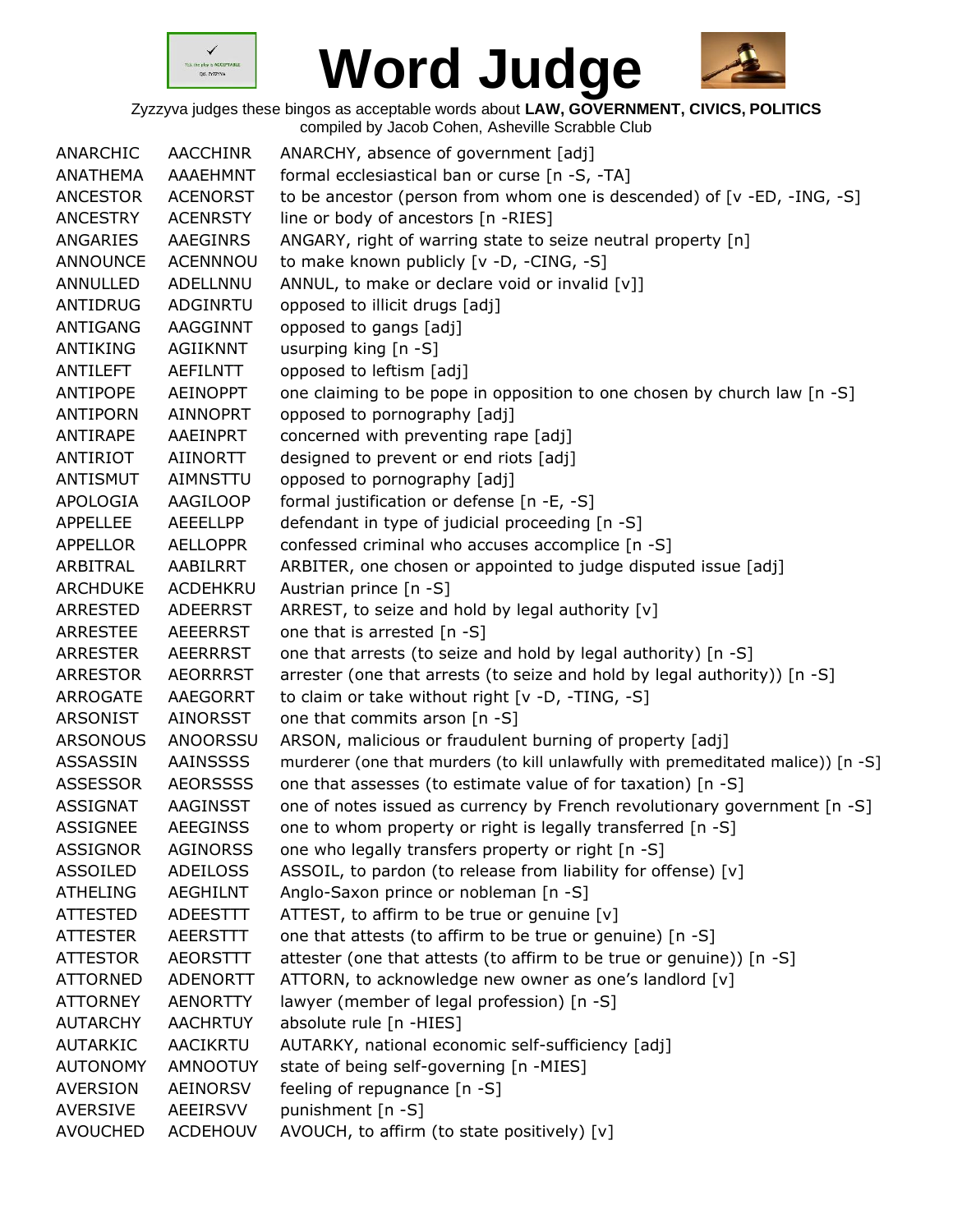



| <b>AVOUCHER</b> | <b>ACEHORUV</b> | one that avouches (to affirm (to state positively)) [n -S]                              |
|-----------------|-----------------|-----------------------------------------------------------------------------------------|
| <b>AVOUCHES</b> | <b>ACEHOSUV</b> | AVOUCH, to affirm (to state positively) [v]                                             |
| <b>AXIOLOGY</b> | AGILOOXY        | study of values and value judgments [n -GIES]                                           |
|                 |                 | <b>B</b> 8s                                                                             |
| <b>BAASKAAP</b> | <b>AAAABKPS</b> | baaskap (policy of domination by white people in South Africa) [n -S]                   |
| <b>BACULINE</b> | ABCEILNU        | pertaining to rod (punishment) [adj]                                                    |
| <b>BAILABLE</b> | AABBEILL        | BAIL, to transfer property temporarily [adj]                                            |
| <b>BAILMENT</b> | ABEILMNT        | act of bailing (to transfer property temporarily) [n -S]                                |
| <b>BAILSMAN</b> | <b>AABILMNS</b> | one who provides security for another [n -S]                                            |
| <b>BALLOTED</b> | ABDELLOT        | BALLOT, to vote (to cast vote (formal expression of will or opinion)) [v]               |
| <b>BALLOTER</b> | ABELLORT        | one that ballots (to vote (to cast vote (formal expression of will or opinion))) [n -S] |
| <b>BANDITRY</b> | ABDINRTY        | robbery by bandits [n -RIES]                                                            |
| <b>BANDITTI</b> | ABDIINTT        | BANDIT, robber (one that robs (to take property from illegally)) [n]                    |
| <b>BANISHED</b> | ABDEHINS        | BANISH, to expel (to force out) [v]                                                     |
| <b>BANISHER</b> | ABEHINRS        | one that banishes (to expel (to force out)) [n -S]                                      |
| <b>BANISHES</b> | <b>ABEHINSS</b> | BANISH, to expel (to force out) [v]                                                     |
| <b>BANKRUPT</b> | ABKNPRTU        | to impoverish [v -ED, -ING, -S]                                                         |
| <b>BANNABLE</b> | AABBELNN        | liable to be banned (to prohibit) [adj]                                                 |
| <b>BARONAGE</b> | <b>AABEGNOR</b> | rank of baron $[n -S]$                                                                  |
| <b>BARONESS</b> | <b>ABENORSS</b> | wife of baron [n -ES]                                                                   |
| BARONIAL        | AABILNOR        | pertaining to baron (lower member of nobility) [adj]                                    |
| <b>BARONIES</b> | ABEINORS        | BARONY, domain of baron [n]                                                             |
| <b>BARRABLE</b> | AABBELRR        | capable of being barred (to prohibit) [adj]                                             |
| <b>BARRATER</b> | AABERRRT        | barrator (one who commits barratry) [n -S]                                              |
| <b>BARRATOR</b> | <b>AABORRRT</b> | one who commits barratry [n -S]                                                         |
| <b>BARRATRY</b> | AABRRRTY        | fraud committed by master or crew of ship [n -RIES]                                     |
| <b>BARRETOR</b> | <b>ABEORRRT</b> | barrator (one who commits barratry) [n -S]                                              |
| <b>BARRETRY</b> | ABERRRTY        | barratry (fraud committed by master or crew of ship) [n -RIES]                          |
| <b>BASEBORN</b> | <b>ABBENORS</b> | of low birth [adj]                                                                      |
| <b>BASTILLE</b> | <b>ABEILLST</b> | prison [n -S]                                                                           |
| <b>BECOWARD</b> | ABCDEORW        | to accuse of cowardice [v -ED, -ING, -S]                                                |
| <b>BEFOOLED</b> | <b>BDEEFLOO</b> | BEFOOL, to deceive (to mislead by falsehood) [v]                                        |
| <b>BEGUILER</b> | <b>BEEGILRU</b> | one that beguiles (to deceive (to mislead by falsehood)) [n -S]                         |
| <b>BEHALVES</b> | ABEEHLSV        | BEHALF, interest, support, or benefit [n]                                               |
| <b>BEHEADAL</b> | AABDEEHL        | act of beheading (to cut off head of) [n -S]                                            |
| <b>BEHEADED</b> | ABDDEEEH        | BEHEAD, to cut off head of [v]                                                          |
| <b>BEHEADER</b> | ABDEEEHR        | one that beheads (to cut off head of) [n -S]                                            |
| <b>BENEFICE</b> | <b>BCEEEFIN</b> | to endow with land $[v -D, -CING, -S]$                                                  |
| <b>BESLAVED</b> | ABDEELSV        | filled with slaves [adj]                                                                |
| <b>BESTOWAL</b> | <b>ABELOSTW</b> | gift $[n - S]$                                                                          |
| <b>BESTOWER</b> | <b>BEEORSTW</b> | one that bestows (to present as gift) [n -S]                                            |
| <b>BIASEDLY</b> | ABDEILSY        | BIAS, to prejudice [adv]                                                                |
| <b>BIASSING</b> | <b>ABGIINSS</b> | BIAS, to prejudice [v]                                                                  |
| <b>BIGAMIES</b> | ABEGIIMS        | BIGAMY, crime of being married to two people at once [n]                                |
| <b>BIGAMIST</b> | ABGIIMST        | one who commits bigamy [n -S]                                                           |
| <b>BIGAMOUS</b> | ABGIMOSU        | guilty of bigamy [adj]                                                                  |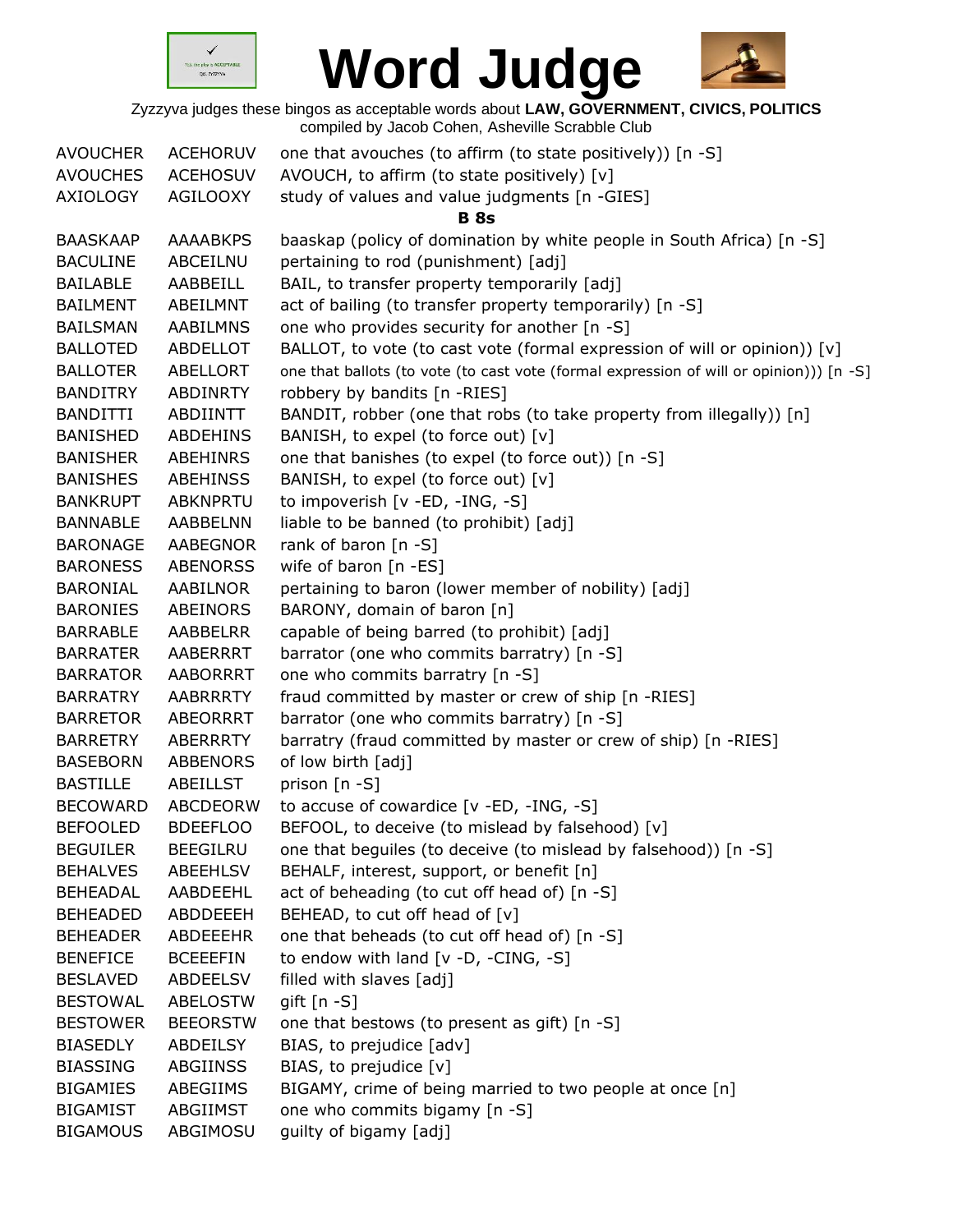



|                 |                 | complica by sacob Concil, Ashcville Octabbie Oldb                                           |
|-----------------|-----------------|---------------------------------------------------------------------------------------------|
| <b>BINARISM</b> | ABIIMNRS        | mode of thought based on oppositions [n -S]                                                 |
| <b>BIRCHING</b> | <b>BCGHIINR</b> | BIRCH, to whip (to strike with whip (instrument for administering corporal punishment)) [v] |
| <b>BLAMABLE</b> | AABBELLM        | being at fault [adj]                                                                        |
| <b>BLAMABLY</b> | AABBLLMY        | BLAMABLE, being at fault [adv]                                                              |
| <b>BLAMEFUL</b> | ABEFLLMU        | blamable (being at fault) [adj]                                                             |
| <b>BLAZONED</b> | ABDELNOZ        | BLAZON, to proclaim (to make known publicly or officially) [v]                              |
| <b>BLAZONER</b> | ABELNORZ        | one that blazons (to proclaim (to make known publicly or officially)) [n -S]                |
| <b>BLUECOAT</b> | ABCELOTU        | police officer [n -S]                                                                       |
| <b>BONDMAID</b> | ABDDIMNO        | female slave [n -S]                                                                         |
| <b>BONDSMAN</b> | <b>ABDMNNOS</b> | bondman (male slave) [n -MEN]                                                               |
| <b>BOODLING</b> | <b>BDGILNOO</b> | BOODLE, to take bribes [v]                                                                  |
| <b>BOOMTOWN</b> | <b>BMNOOOTW</b> | prospering town [n -S]                                                                      |
| <b>BORDELLO</b> | <b>BDELLOOR</b> | brothel (house of prostitution) [n -S]                                                      |
| <b>BOTTOMRY</b> | <b>BMOORTTY</b> | maritime contract [n -RIES]                                                                 |
| <b>BOUNDARY</b> | <b>ABDNORUY</b> | dividing line [n -RIES]                                                                     |
| <b>BOUNTIED</b> | <b>BDEINOTU</b> | BOUNTY, reward [adj]                                                                        |
| <b>BOUNTIES</b> | <b>BEINOSTU</b> | BOUNTY, reward [n]                                                                          |
| <b>BOYARISM</b> | <b>ABIMORSY</b> | rule of boyars [n -S]                                                                       |
| <b>BREAKOUT</b> | <b>ABEKORTU</b> | escape [n -S]                                                                               |
| <b>BRIBABLE</b> | ABBBEILR        | BRIBE, to practice bribery [adj]                                                            |
| <b>BROOKING</b> | <b>BGIKNOOR</b> | BROOK, to tolerate (to allow without active opposition) [v]                                 |
| <b>BULLWHIP</b> | <b>BHILLPUW</b> | to strike with long whip [v -PPED, -PPING, -S]                                              |
| <b>BULLYBOY</b> | <b>BBLLOUYY</b> | ruffian (tough, lawless person) [n -S]                                                      |
| <b>BUNCOING</b> | <b>BCGINNOU</b> | BUNCO, to swindle (to take money or property from by fraudulent means) [v]                  |
| <b>BUNKOING</b> | <b>BGIKNNOU</b> | BUNKO, to bunco (to swindle (to take money or property from by fraudulent means)) [v]       |
| <b>BURGLARY</b> | ABGLRRUY        | felonious theft [n -RIES]                                                                   |
| <b>BURGLING</b> | <b>BGGILNRU</b> | BURGLE, to commit burglary [v]                                                              |
| <b>BURGRAVE</b> | ABEGRRUV        | German nobleman [n -S]                                                                      |
|                 |                 | C8s                                                                                         |
| CABALLED        | AABCDELL        | CABAL, to conspire [v]                                                                      |
| <b>CADASTER</b> | <b>AACDERST</b> | public record of land ownership [n -S]                                                      |
| CADASTRE        | AACDERST        | cadaster (public record of land ownership) [n -S]                                           |
| <b>CALIFATE</b> | AACEFILT        | domain of calif [n -S]                                                                      |
| <b>CALIPHAL</b> | <b>AACHILLP</b> | CALIPH, Muslim leader [adj]                                                                 |
| <b>CALLBACK</b> | <b>AABCCKLL</b> | recall of defective product [n -S]                                                          |
| <b>CAMPUSED</b> | <b>ACDEMPSU</b> | CAMPUS, to restrict student to school grounds [v]                                           |
| <b>CAMPUSES</b> | <b>ACEMPSSU</b> | CAMPUS, to restrict student to school grounds [v]                                           |
| <b>CANCELED</b> | <b>ACCDEELN</b> | CANCEL, to annul [v]                                                                        |
| <b>CANCELER</b> | <b>ACCEELNR</b> | one that cancels (to annul) [n -S]                                                          |
| <b>CANDYMAN</b> | <b>AACDMNNY</b> | one who sells illegal drugs [n -MEN]                                                        |
| <b>CANNABIC</b> | <b>AABCCINN</b> | pertaining to cannabis (hemp) [adj]                                                         |
| <b>CANNABIN</b> | <b>AABCINNN</b> | resin extracted from cannabis [n -S]                                                        |
| <b>CANNABIS</b> | <b>AABCINNS</b> | hemp [n -ES]                                                                                |
| <b>CANONESS</b> | <b>ACENNOSS</b> | woman who lives according to canon (law decreed by church council) [n -ES]                  |
| <b>CANONIST</b> | <b>ACINNOST</b> | specialist in canon law [n -S]                                                              |
| CANTONAL        | <b>AACLNNOT</b> | pertaining to canton (district) [adj]                                                       |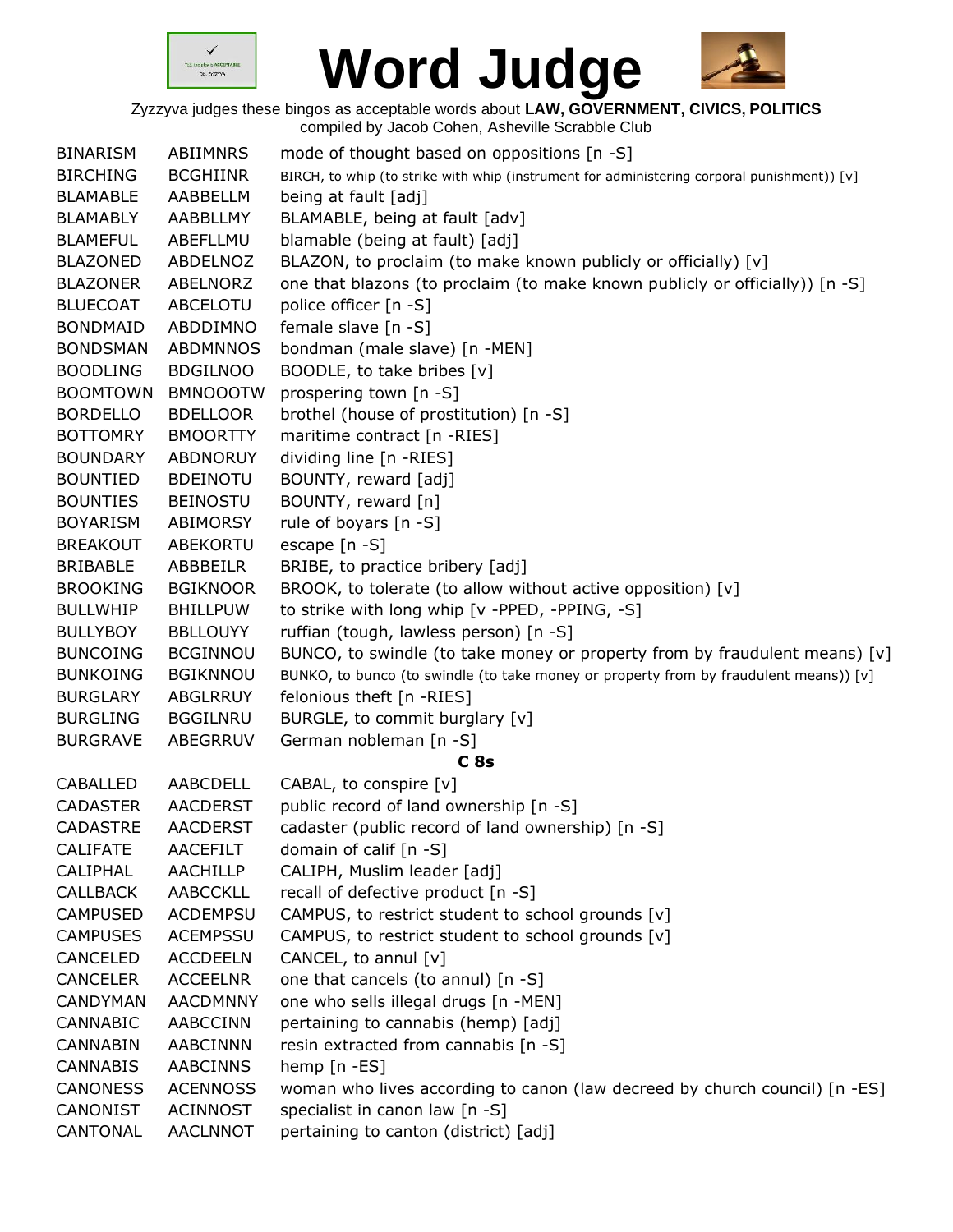



| CANTONED                           | <b>ACDENNOT</b>                    | CANTON, to divide into cantons (districts) [v]                                          |
|------------------------------------|------------------------------------|-----------------------------------------------------------------------------------------|
| <b>CAPIASES</b>                    | <b>AACEIPSS</b>                    | CAPIAS, judicial writ [n]                                                               |
| CARCERAL                           | <b>AACCELRR</b>                    | pertaining to prison [adj]                                                              |
| <b>CARETAKE</b>                    | <b>AACEEKRT</b>                    | to take care of someone else's house or land [v -TOOK, -N, -KING, -S]                   |
| <b>CASEBOOK</b>                    | <b>ABCEKOOS</b>                    | law textbook [n -S]                                                                     |
| <b>CASELOAD</b>                    | <b>AACDELOS</b>                    | number of cases being handled [n -S]                                                    |
| <b>CASTEISM</b>                    | <b>ACEIMSST</b>                    | use of caste system [n -S]                                                              |
| <b>CATHOUSE</b>                    | <b>ACEHOSTU</b>                    | brothel (house of prostitution) [n -S]                                                  |
| <b>CATNAPER</b>                    | <b>AACENPRT</b>                    | one that steals cats [n -S]                                                             |
| <b>CAUCUSED</b>                    | <b>ACCDESUU</b>                    | CAUCUS, to hold political meeting [v]                                                   |
| <b>CAUCUSES</b>                    | <b>ACCESSUU</b>                    | CAUCUS, to hold political meeting [v]                                                   |
| CAUDILLO                           | ACDILLOU                           | military dictator [n -S]                                                                |
| <b>CAVEATED</b>                    | <b>AACDEETV</b>                    | CAVEAT, to enter type of legal notice [v]                                               |
| <b>CAVEATOR</b>                    | <b>AACEORTV</b>                    | one that files caveat type of legal notice) [n -S]                                      |
| <b>CELLMATE</b>                    | <b>ACEELLMT</b>                    | one of two or more prisoners sharing cell [n -S]                                        |
| <b>CENSUSED</b>                    | <b>CDEENSSU</b>                    | CENSUS, to take official count of [v]                                                   |
| <b>CENSUSES</b>                    | <b>CEENSSSU</b>                    | CENSUS, to take official count of [v]                                                   |
| <b>CENTRISM</b>                    | <b>CEIMNRST</b>                    | moderate political philosophy [n -S]                                                    |
| <b>CENTRIST</b>                    | <b>CEINRSTT</b>                    | advocate of centrism (moderate political philosophy) [n -S]                             |
| <b>CHAMPION</b>                    | <b>ACHIMNOP</b>                    | to defend or support [v -ED, -ING, -S]                                                  |
| <b>CHANCERY</b>                    | <b>ACCEHNRY</b>                    | court of public record [n -RIES]                                                        |
| <b>CHANTAGE</b>                    | <b>AACEGHNT</b>                    | blackmail [n -S]                                                                        |
| <b>CHARETTE</b>                    | <b>ACEEHRTT</b>                    | meeting for brainstorming (as in community issues) [n -S]                               |
| <b>CHARGING</b>                    | <b>ACGGHINR</b>                    | CHARGE, to accuse formally [v]                                                          |
| <b>CHASTISE</b>                    | <b>ACEHISST</b>                    | to discipline by punishment [v -D, -SING, -S]                                           |
| <b>CHEATING</b>                    | <b>ACEGHINT</b>                    | CHEAT, to defraud (to swindle (to take money or property from by fraudulent means)) [v] |
| <b>CHICANER</b>                    | <b>ACCEHINR</b>                    | one that chicanes (to trick by clever ruse) [n -S]                                      |
| <b>CHIEFDOM</b>                    | <b>CDEFHIMO</b>                    | domain of chief [n -S]                                                                  |
| <b>CHILIASM</b>                    | <b>ACHIILMS</b>                    | religious doctrine [n -S]                                                               |
| <b>CHOUSING</b>                    | <b>CGHINOSU</b>                    | CHOUSE, to swindle (to take money or property from by fraudulent means) [v]             |
| <b>CHOWSING</b>                    | <b>CGHINOSW</b>                    | CHOWSE, to chouse (to swindle (to take money or property from by fraudulent means)) [v] |
| <b>CITATION</b>                    | <b>ACIINOTT</b>                    | act of citing (to quote as authority or example) [n -S]                                 |
| <b>CITYFIED</b>                    | <b>CDEFIITY</b>                    | having customs and manners of city people [adj]                                         |
| <b>CITYWARD</b>                    | <b>ACDIRTWY</b>                    | toward city [adv]                                                                       |
| <b>CITYWIDE</b>                    | <b>CDEIITWY</b>                    | including all parts of city [adj]                                                       |
| <b>CIVICISM</b>                    | <b>CCIIIMSV</b>                    | system of government based upon individual rights [n -S]                                |
| <b>CIVILITY</b>                    | <b>CIIILTVY</b>                    | courtesy; politeness [n -TIES]                                                          |
| <b>CLAIMANT</b>                    | AACILMNT                           | one that asserts right or title [n -S]                                                  |
| <b>CLAIMING</b>                    | ACGIILMN                           | CLAIM, to demand as one's due $[v]$                                                     |
| <b>CLASSISM</b>                    | <b>ACILMSSS</b>                    | discrimination based on social class [n -S]                                             |
| <b>CLASSIST</b>                    | <b>ACILSSST</b>                    | advocate of classism (discrimination based on social class) [n -S]                      |
|                                    |                                    |                                                                                         |
| <b>CLAWBACK</b><br><b>CLEMENCY</b> | <b>AABCCKLW</b><br><b>CCEELMNY</b> | money taken back by taxation [n -S]                                                     |
|                                    |                                    | mercy [n -CIES]                                                                         |
| <b>COADMITS</b>                    | <b>ACDIMOST</b>                    | COADMIT, to admit several things equally [v]                                            |
| <b>COATTEST</b>                    | <b>ACEOSTTT</b>                    | to attest jointly [v -ED, -ING, -S]                                                     |
| <b>CODELESS</b>                    | <b>CDEELOSS</b>                    | being without set of laws [adj]                                                         |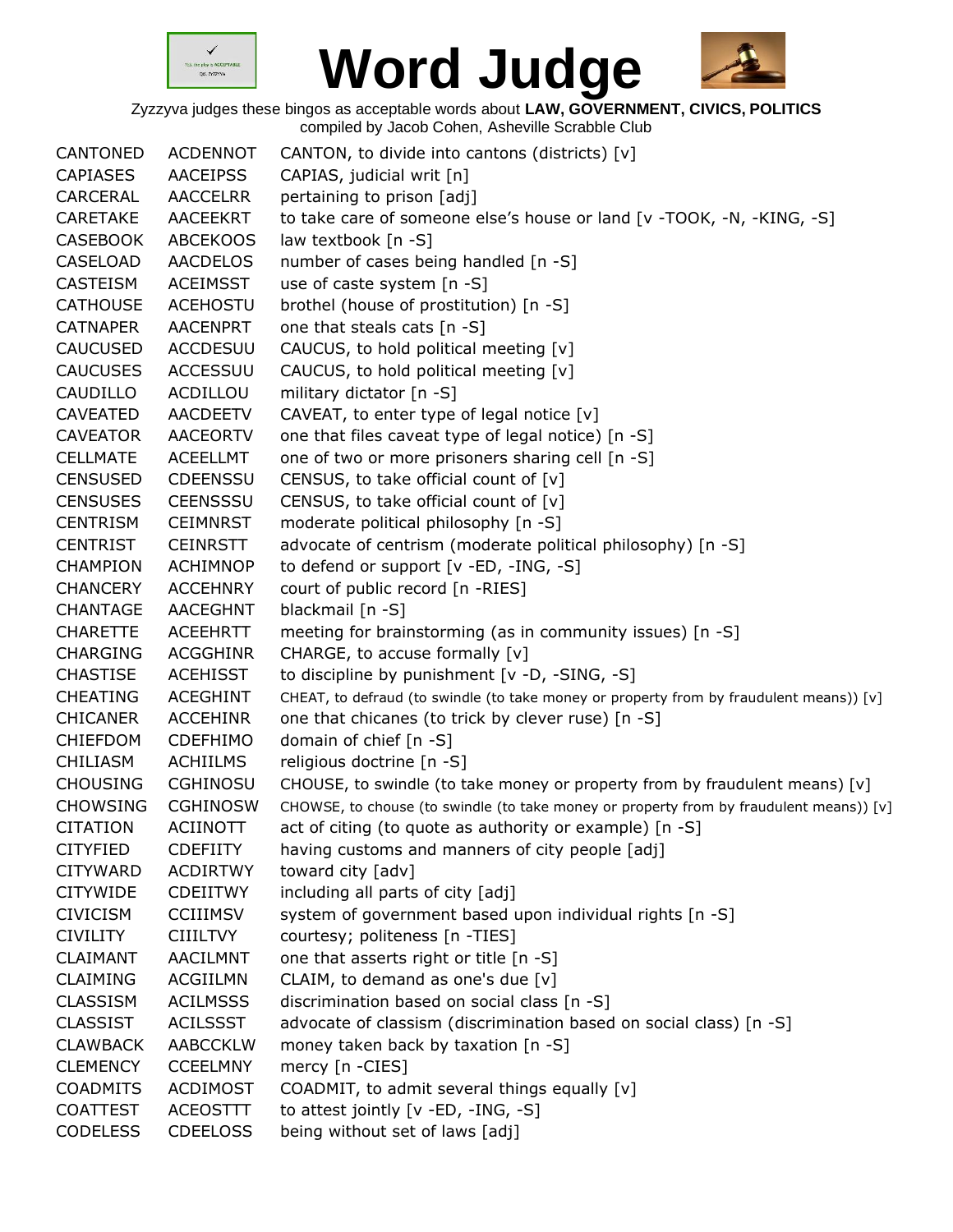



| CODIFIED        | CDDEFIIO        | CODIFY, to arrange or systematize [v]                                                   |
|-----------------|-----------------|-----------------------------------------------------------------------------------------|
| <b>CODIFIER</b> | <b>CDEFIIOR</b> | one that codifies (to arrange or systematize) [n -S]                                    |
| <b>CODIFIES</b> | <b>CDEFIIOS</b> | CODIFY, to arrange or systematize [v]                                                   |
| <b>COFFLING</b> | <b>CFFGILNO</b> | COFFLE, to chain slaves together [v]                                                    |
| <b>COGNOVIT</b> | <b>CGINOOTV</b> | written admission of liability [n -S]                                                   |
| <b>COINMATE</b> | <b>ACEIMNOT</b> | fellow inmate [n -S]                                                                    |
| <b>COLEADER</b> | <b>ACDEELOR</b> | one that coleads (to lead jointly) [n -S]                                               |
| <b>COLLEGIA</b> | <b>ACEGILLO</b> | soviet executive councils [n]                                                           |
| <b>COLLOGUE</b> | <b>CEGLLOOU</b> | to conspire (to plan secretly with another) [v -D, -UING, -S]                           |
| <b>COLLUDER</b> | CDELLORU        | one that colludes (to conspire (to plan secretly with another)) [n -S]                  |
| <b>COLONIES</b> | <b>CEILNOOS</b> | COLONY, group of emigrants living in new land [n]                                       |
| <b>COLONISE</b> | <b>CEILNOOS</b> | to colonize (to establish colony) [v -D, -SING, -S]                                     |
| <b>COLONIST</b> | <b>CILNOOST</b> | one who settles colony (group of emigrants living in new land) [n -S]                   |
| <b>COLONIST</b> | <b>CILNOOST</b> | one who settles colony (group of emigrants living in new land) [n -S]                   |
| COLONIZE        | CEILNOOZ        | to establish colony [v -D, -ZING, -S]                                                   |
| <b>COLORISM</b> | <b>CILMOORS</b> | coloring (prejudice or discrimination against individuals on basis of skin tone) [n -S] |
| <b>COMAKING</b> | <b>ACGIKMNO</b> | COMAKE, to serve as comaker for another's loan [v]                                      |
| <b>COMITIES</b> | <b>CEIIMOST</b> | COMITY, civility (courtesy; politeness) [n]                                             |
| COMMUNAL        | ACLMMNOU        | belonging to community; public [adj]                                                    |
| <b>COMPLIED</b> | CDEILMOP        | COMPLY, to obey (to follow commands or guidance of) [v]                                 |
| <b>COMPLIER</b> | <b>CEILMOPR</b> | one that complies (to obey (to follow commands or guidance of)) [n -S]                  |
| <b>COMPLIES</b> | <b>CEILMOPS</b> | COMPLY, to obey (to follow commands or guidance of) [v]                                 |
| <b>CONFLICT</b> | <b>CCFILNOT</b> | to come into opposition [v -ED, -ING, -S]                                               |
| <b>CONFUTER</b> | <b>CEFNORTU</b> | one that confutes (to disprove) [n -S]                                                  |
| <b>CONGRESS</b> | <b>CEGNORSS</b> | to assemble together [v -ED, -ING, -ES]                                                 |
| CONJUGAL        | ACGJLNOU        | pertaining to marriage (legal union of two persons of opposite or same sex) [adj]       |
| <b>CONSULAR</b> | <b>ACLNORSU</b> | CONSUL, official serving abroad [adj]                                                   |
| <b>CONTRAST</b> | <b>ACNORSTT</b> | to place in opposition to set off differences [v -ED, -ING, -S]                         |
| <b>COOPTING</b> | <b>CGINOOPT</b> | COOPT, to elect or appoint $[v]$                                                        |
| <b>COOPTION</b> | <b>CINOOOPT</b> | act of coopting (to elect or appoint) [n -S]                                            |
| <b>COPARENT</b> | <b>ACENOPRT</b> | to share in custody of one's child [v -ED, -ING, -S]                                    |
| COPRINCE        | <b>CCEINOPR</b> | one or two princes ruling jointly [n -S]                                                |
| <b>COPYHOLD</b> | <b>CDHLOOPY</b> | type of ownership of land [n -S]                                                        |
| <b>COPYLEFT</b> | <b>CEFLOPTY</b> | license that allows free use of copyrighted software [n -S]                             |
| <b>CORONATE</b> | <b>ACENOORT</b> | to crown (to supply with crown (royal headpiece)) [v -D, -TING, -S]                     |
| COSIGNED        | CDEGINOS        | COSIGN, to sign jointly [v]                                                             |
| <b>COSIGNER</b> | <b>CEGINORS</b> | one that cosigns (to sign jointly) [n -S]                                               |
| <b>COUNTESS</b> | CENOSSTU        | noblewoman [n -ES]                                                                      |
| COUNTIAN        | ACINNOTU        | resident of county [n -S]                                                               |
| <b>COUNTIES</b> | <b>CEINOSTU</b> | COUNTY, administrative division of state [n]                                            |
| <b>COURTIER</b> | <b>CEIORRTU</b> | one who attends royal court [n -S]                                                      |
| <b>COURTING</b> | <b>CGINORTU</b> | COURT, to woo (to seek affection of) [v]                                                |
| <b>COVENANT</b> | <b>ACENNOTV</b> | to enter into binding agreement [v -ED, -ING, -S]                                       |
| <b>COVERTER</b> | <b>CEEORRTV</b> | COVERT, referring to hiding place [adj]                                                 |
| <b>COVERTLY</b> | <b>CELORTVY</b> | secretly (in secret (kept from knowledge or view) manner) [adv]                         |
| COZENAGE        | <b>ACEEGNOZ</b> | practice of cozening [n -S]                                                             |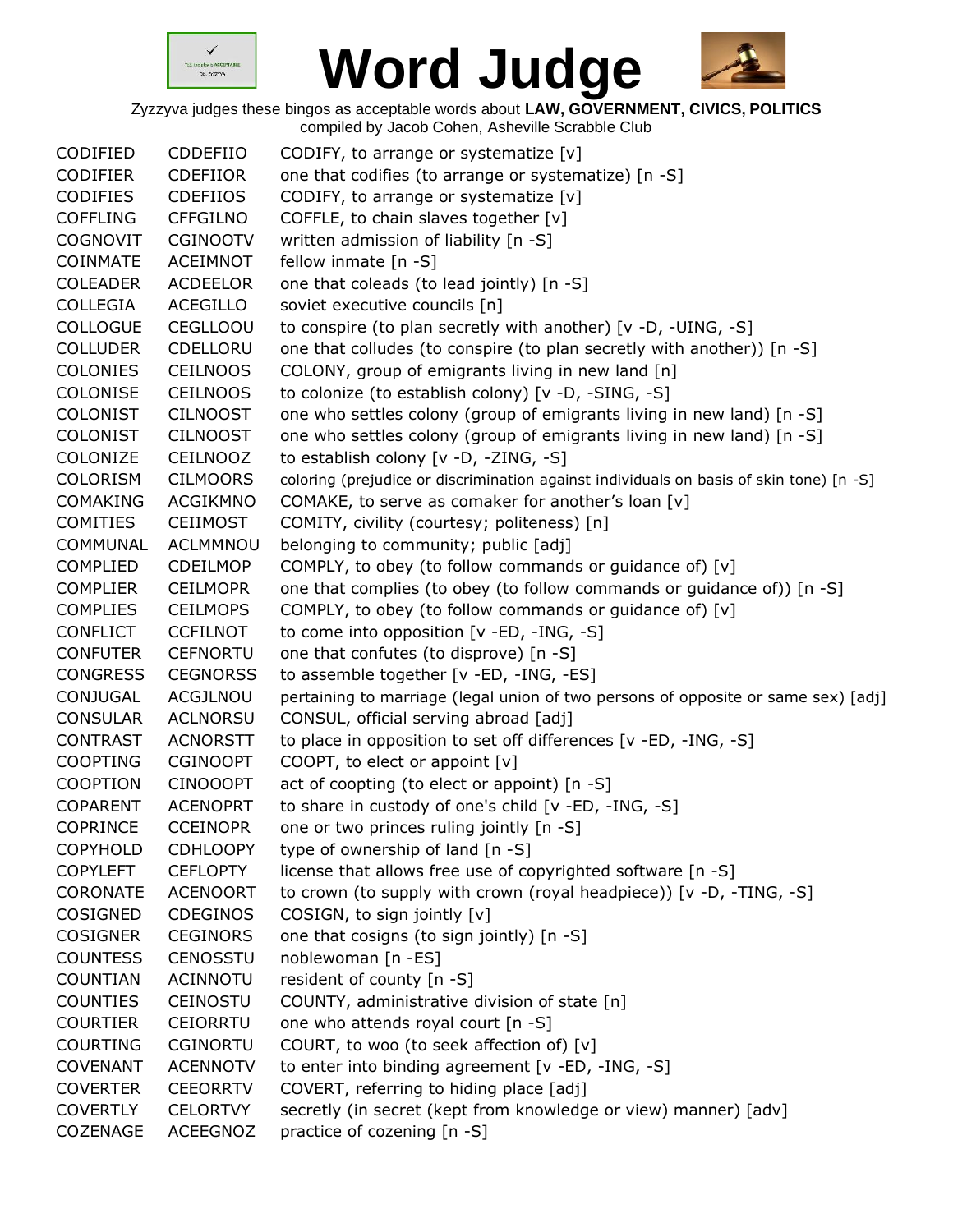



| <b>COZENING</b> | CEGINNOZ        | COZEN, to deceive (to mislead by falsehood) [v]                                         |
|-----------------|-----------------|-----------------------------------------------------------------------------------------|
| <b>CRAFTIER</b> | <b>ACEFIRRT</b> | CRAFTY, skillful in deceiving [adj]                                                     |
| <b>CRAFTILY</b> | <b>ACFILRTY</b> | CRAFTY, skillful in deceiving [adv]                                                     |
| <b>CRAMMING</b> | <b>ACGIMMNR</b> | fraudulent adding to charges of phone bill [n -S]                                       |
| <b>CREDENCE</b> | <b>CCDEEENR</b> | belief (acceptance of truth or actuality of something) [n -S]                           |
| CREDIBLE        | <b>BCDEEILR</b> | believable [adj]                                                                        |
| <b>CREDIBLY</b> | <b>BCDEILRY</b> | CREDIBLE, believable [adv]                                                              |
| CREDITED        | CDDEEIRT        | CREDIT, to accept as true $[v]$                                                         |
| CRIMINAL        | <b>ACIILMNR</b> | one who has committed crime [n -S]                                                      |
| CRITERIA        | <b>ACEIIRRT</b> | standards of judgment [n]                                                               |
| <b>CRONYISM</b> | <b>CIMNORSY</b> | kind of political favoritism [n -S]                                                     |
| <b>CROOKERY</b> | <b>CEKOORRY</b> | crooked (dishonest) activity [n -RIES]                                                  |
| <b>CULLYING</b> | <b>CGILLNUY</b> | CULLY, to trick (to deceive (to mislead by falsehood)) [v]                              |
| <b>CULPABLE</b> | ABCELLPU        | deserving blame or censure [adj]                                                        |
| <b>CULPABLY</b> | <b>ABCLLPUY</b> | CULPABLE, deserving of blame or censure [adv]                                           |
| <b>CUSTODES</b> | <b>CDEOSSTU</b> | CUSTOS, guardian or keeper [n]                                                          |
| <b>CUSTUMAL</b> | <b>ACLMSTUU</b> | written record of laws and customs [n -S]                                               |
| <b>CUTBLOCK</b> | <b>BCCKLOTU</b> | limited area authorized for logging [n -S]                                              |
| <b>CUTCHERY</b> | <b>CCEHRTUY</b> | judicial office in India [n -RIES]                                                      |
| <b>CUTPURSE</b> | <b>CEPRSTUU</b> | pickpocket [n -S]                                                                       |
| <b>CYNICISM</b> | <b>CCIIMNSY</b> | cynical quality [n -S]                                                                  |
| <b>CYPRESES</b> | <b>CEEPRSSY</b> | CYPRES, legal doctrine [n]                                                              |
|                 |                 | <b>D</b> 8s                                                                             |
| <b>DADDLING</b> | ADDDGILN        | DADDLE, to diddle (to swindle (to take money or property from by fraudulent means)) [v] |
| <b>DAMAGING</b> | AADGGIMN        | DAMAGE, to injure (to do or cause injury to) [v]                                        |
| <b>DANEGELT</b> | <b>ADEEGLNT</b> | danegeld (annual tax in medieval England) [n -S]                                        |
| <b>DECEIVER</b> | CDEEEIRV        | one that deceives (to mislead by falsehood) [n -S]                                      |
| <b>DECEMVIR</b> | CDEEIMRV        | one of body of ten Roman magistrates [n -S or -I]                                       |
| <b>DECERNED</b> | <b>CDDEEENR</b> | DECERN, to decree by judicial sentence [v]                                              |
| <b>DECIDING</b> | <b>CDDEGIIN</b> | DECIDE, to make choice or judgment [v]                                                  |
| <b>DECRETAL</b> | <b>ACDEELRT</b> | papal edict [n -S]                                                                      |
| <b>DEEDLESS</b> | <b>DDEEELSS</b> | being without deeds (legal document) [adj]                                              |
| <b>DEEMSTER</b> | <b>DEEEMRST</b> | judicial officer of Isle of Man [n -S]                                                  |
| <b>DEFECTED</b> | <b>CDDEEEFT</b> | DEFECT, to desert allegiance to [v]                                                     |
| <b>DEFECTOR</b> | <b>CDEEFORT</b> | one that defects (to desert allegiance to) [n -S]                                       |
| <b>DEFENDED</b> | <b>DDDEEEFN</b> | DEFEND, to protect (to keep from harm, attack, or injury) [v]                           |
| <b>DEFENDER</b> | <b>DDEEEFNR</b> | one that defends (to protect (to keep from harm, attack, or injury)) [n -S]             |
| <b>DEFIANCE</b> | <b>ACDEEFIN</b> | bold opposition [n -S]                                                                  |
| <b>DELATING</b> | ADEGILNT        | DELATE, to accuse (to make assertion against) $[v]$                                     |
| <b>DELATION</b> | ADEILNOT        | act of delating (to accuse (to make assertion against)) [n -S]                          |
| <b>DELEGACY</b> | <b>ACDEEGLY</b> | act of delegating (to appoint as one's representative) [n -CIES]                        |
| <b>DELEGATE</b> | ADEEEGLT        | to appoint as one's representative [v -D, -TING, -S]                                    |
| <b>DEMAGOGY</b> | <b>ADEGGMOY</b> | rule of demagog (leader who appeals to emotions and prejudices) [n -GIES]               |
| <b>DEMARCHE</b> | <b>ACDEEHMR</b> | procedure [n -S]                                                                        |
| <b>DEMERGER</b> | <b>DEEEGMRR</b> | to demerge (to remove division from corporation) [v -D, -GING, -S]                      |
| <b>DEMISING</b> | <b>DEGIIMNS</b> | DEMISE, to bequeath [v]                                                                 |
|                 |                 |                                                                                         |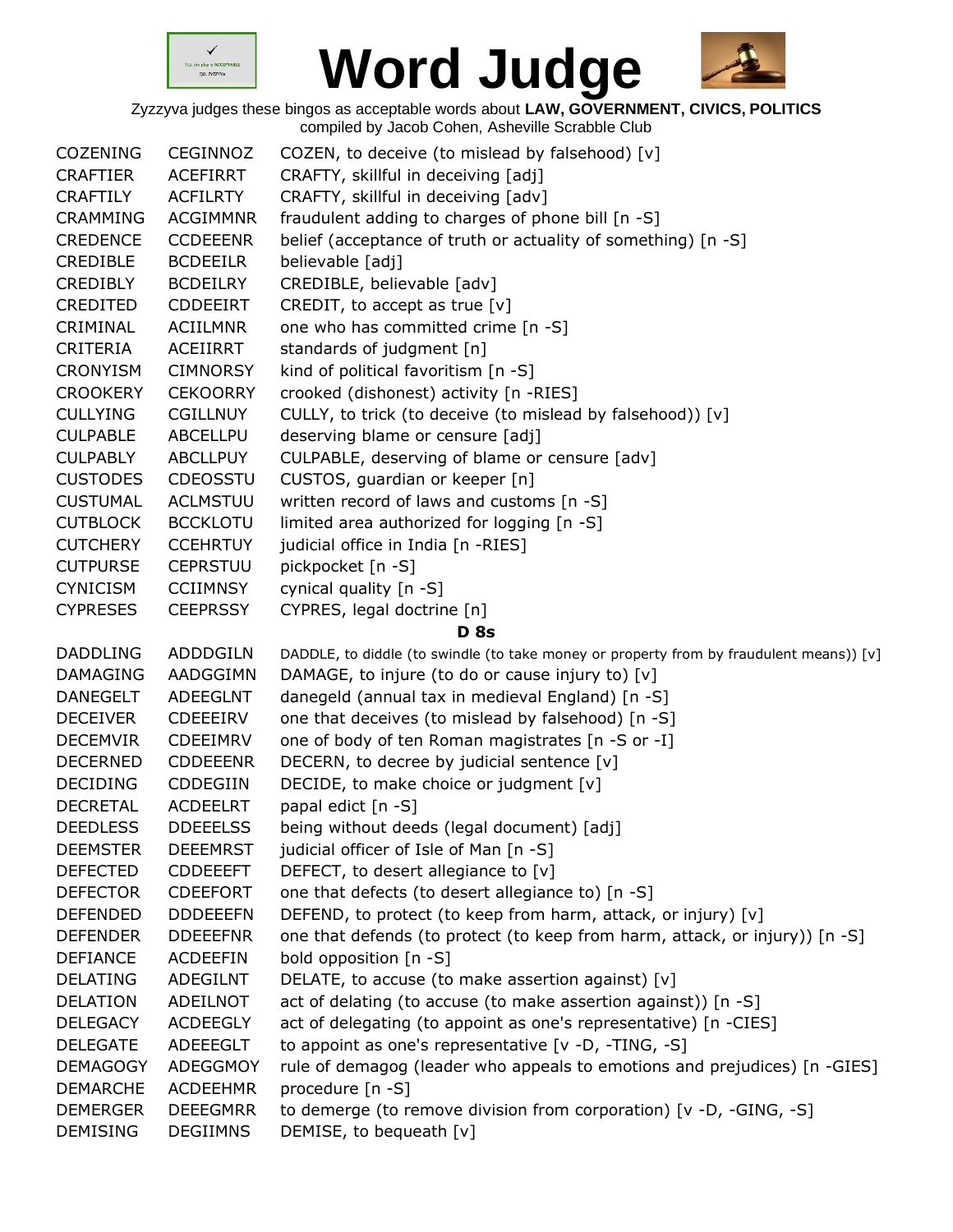



| <b>DEMIURGE</b> | <b>DEEGIMRU</b> | magistrate of ancient Greece [n -S]                                         |
|-----------------|-----------------|-----------------------------------------------------------------------------|
| <b>DEMOCRAT</b> | <b>ACDEMORT</b> | one who believes in political and social equality [n -S]                    |
| <b>DEMPSTER</b> | <b>DEEMPRST</b> | deemster (judicial officer of Isle of Man) [n -S]                           |
| DEMURRAL        | ADELMRRU        | act of demurring (to object (to argue in opposition)) [n -S]                |
| <b>DEMURRED</b> | <b>DDEEMRRU</b> | DEMUR, to object (to argue in opposition) [v]                               |
| <b>DEMURRER</b> | DEEMRRRU        | one that demurs (to object (to argue in opposition)) [n -S]                 |
| DENAZIFY        | ADEFINYZ        | to rid of Nazism [v -FIED, -ING, -FIES]                                     |
| <b>DEPONENT</b> | <b>DEENNOPT</b> | one that depones (to testify under oath) [n -S]                             |
| <b>DEPONING</b> | <b>DEGINNOP</b> | DEPONE, to testify under oath [v]                                           |
| <b>DEPORTED</b> | <b>DDEEOPRT</b> | DEPORT, to expel from country [v]                                           |
| <b>DEPORTEE</b> | <b>DEEEOPRT</b> | one that is deported (to expel from country) [n -S]                         |
| <b>DEPORTER</b> | <b>DEEOPRRT</b> | one that deports (to expel from country) [n -S]                             |
| <b>DEPOSING</b> | <b>DEGINOPS</b> | DEPOSE, to remove from office [v]                                           |
| <b>DEPUTIES</b> | <b>DEEIPSTU</b> | DEPUTY, one appointed to act for another [n]                                |
| <b>DEPUTING</b> | <b>DEGINPTU</b> | DEPUTE, to delegate (to appoint as one's representative) [v]                |
| <b>DEPUTISE</b> | <b>DEEIPSTU</b> | to deputize (to appoint as deputy) [v -D, -SING, -S]                        |
| <b>DEPUTIZE</b> | <b>DEEIPTUX</b> | to appoint as deputy $[v -D, -ZING, -S]$                                    |
| <b>DEROGATE</b> | ADEEGORT        | to detract (to take away) [v -D, -TING, -S]                                 |
| <b>DESIGNEE</b> | <b>DEEEGINS</b> | one who is designated [n -S]                                                |
| <b>DESISTED</b> | <b>DDEEISST</b> | DESIST, to cease doing something [v]                                        |
| <b>DESPOTIC</b> | <b>CDEIOPST</b> | DESPOT, tyrant (absolute ruler) [adj]                                       |
| <b>DETAINED</b> | ADDEEINT        | DETAIN, to hold in custody [v]                                              |
| <b>DETAINER</b> | ADEEINRT        | unlawful withholding of another's property [n -S]                           |
| <b>DETECTED</b> | <b>CDDEEETT</b> | DETECT, to discover or perceive [v]                                         |
| <b>DETECTER</b> | <b>CDEEERTT</b> | detector (one that detects (to perceive or discover)) [n -S]                |
| <b>DETECTOR</b> | <b>CDEEORTT</b> | one that detects (to perceive or discover) [n -S]                           |
| <b>DETHRONE</b> | <b>DEEHNORT</b> | to remove from throne [v -D, -NING, -S]                                     |
| <b>DIARCHAL</b> | AACDHILR        | DIARCHY, government with two rulers [adj]                                   |
| <b>DIARCHIC</b> | <b>ACCDHIIR</b> | DIARCHY, government with two rulers [adj]                                   |
| <b>DICASTIC</b> | <b>ACCDIIST</b> | DICAST, judge of ancient Athens [adj]                                       |
| <b>DICTATOR</b> | <b>ACDIORTT</b> | one that dictates (to read aloud for recording) [n -S]                      |
| <b>DIDDLING</b> | <b>DDDGIILN</b> | DIDDLE, to swindle (to take money or property from by fraudulent means) [v] |
| <b>DIGAMIES</b> | ADEGIIMS        | DIGAMY, second legal marriage [n]                                           |
| <b>DIGAMOUS</b> | ADGIMOSU        | DIGAMY, second legal marriage [adj]                                         |
| <b>DIPLOMAT</b> | ADILMOPT        | governmental official [n -S]                                                |
| <b>DIRECTOR</b> | <b>CDEIORRT</b> | one that directs (to control or conduct affairs of) [n -S]                  |
| <b>DISALLOW</b> | <b>ADILLOSW</b> | to refuse to allow $[v - ED, -ING, -S]$                                     |
| <b>DISANNUL</b> | ADILNNSU        | to annul (to make or declare void or invalid) [v -LLED, -LLING, -S]         |
| <b>DISCLAIM</b> | <b>ACDIILMS</b> | to renounce any claim to or connection with [v -ED, -ING, -S]               |
| <b>DISCROWN</b> | <b>CDINORSW</b> | to deprive of crown [v -ED, -ING, -S]                                       |
| <b>DISENDOW</b> | <b>DDEINOSW</b> | to deprive of endowment [v -ED, -ING, -S]                                   |
| <b>DISFROCK</b> | <b>CDFIKORS</b> | to unfrock (to divest of ecclesiastical authority [v -ED, -ING, -S]         |
| <b>DISHERIT</b> | <b>DEHIIRST</b> | to deprive of inheritance [v -ED], -ING, -S]                                |
| <b>DISOWNER</b> | <b>DEINORSW</b> | one that disowns (to deny ownership of) [n -S]                              |
| <b>DISPROOF</b> | <b>DFIOOPRS</b> | act of disproving (to refute (to prove to be false or erroneous)) [n -S]    |
| <b>DISTRAIN</b> | ADIINRST        | to seize and hold property as security [v -ED, -ING, -S]                    |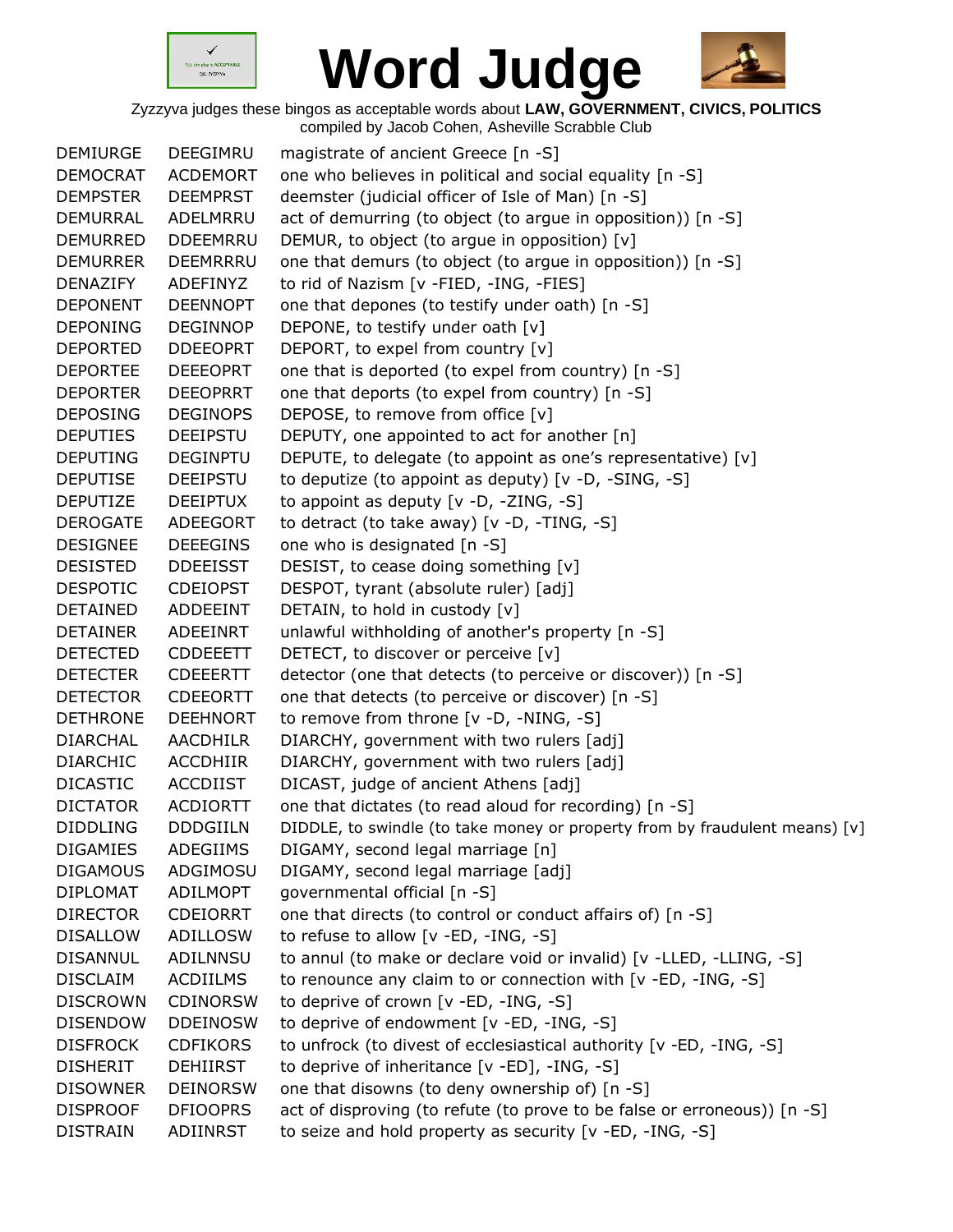



| <b>DIVORCEE</b> | <b>CDEEIORV</b> | divorced woman [n -S]                                                            |
|-----------------|-----------------|----------------------------------------------------------------------------------|
| <b>DIVORCER</b> | <b>CDEIORRV</b> | one that divorces (to terminate marriage contract between) [n -S]                |
| <b>DOCKETED</b> | <b>CDDEEKOT</b> | DOCKET, to supply with identifying statement [v]                                 |
| <b>DOCTRINE</b> | <b>CDEINORT</b> | belief or set of beliefs taught or advocated [n -S]                              |
| <b>DOCUMENT</b> | <b>CDEMNOTU</b> | to support by conclusive information or evidence [v -ED, -ING, -S]               |
| <b>DODGIEST</b> | <b>DDEGIOST</b> | DODGY, evasive (tending to evade) [adj]                                          |
| <b>DOGESHIP</b> | <b>DEGHIOPS</b> | office of doge (chief magistrate in former republics of Venice and Genoa) [n -S] |
| <b>DOGMATIC</b> | <b>ACDGIMOT</b> | DOGMA, principle or belief put forth as authoritative [adj]                      |
| <b>DOGNAPED</b> | <b>ADDEGNOP</b> | DOGNAP, to steal dog [v]                                                         |
| <b>DOGNAPER</b> | <b>ADEGNOPR</b> | one that dognaps (to steal dog) [N -S]                                           |
| <b>DOMINION</b> | <b>DIIMNNOO</b> | supreme authority [n -S]                                                         |
| <b>DOMINIUM</b> | <b>DIIMMNOU</b> | right of ownership and control of property [n -S]                                |
| <b>DOOMSTER</b> | <b>DEMOORST</b> | judge [n -S]                                                                     |
| <b>DOTATION</b> | ADINOOTT        | endowment [n -S]                                                                 |
| <b>DOWERIES</b> | <b>DEEIORSW</b> | DOWERY, dowry (money or property wife brings to her husband at marriage) [n]     |
| <b>DOWNTOWN</b> | <b>DNNOOTWW</b> | business district of city [n -S]                                                 |
| <b>DOWNTROD</b> | <b>DDNOORTW</b> | oppressed [adj]                                                                  |
| <b>DRABBING</b> | ABBDGINR        | DRAB, to consort with prostitutes [v]                                            |
| <b>DUPERIES</b> | <b>DEEIPRSU</b> | DUPERY, act of duping (to deceive (to mislead by falsehood)) [n]                 |
| <b>DUTIABLE</b> | ABDEILTU        | subject to import tax [adj]                                                      |
| <b>DYARCHAL</b> | AACDHLRY        | DYARCHY, diarchy (government with two rulers) [adj]                              |
| <b>DYARCHIC</b> | <b>ACCDHIRY</b> | DYARCHY, diarchy (government with two rulers) [adj]                              |
|                 |                 | <b>E</b> 8s                                                                      |
| <b>EARLSHIP</b> | <b>AEHILPRS</b> | earldom (rank of earl) [n -S]                                                    |
| <b>EASEMENT</b> | <b>AEEMNST</b>  | relief [n -S]                                                                    |
| <b>ELECTING</b> | <b>CEEGILNT</b> | ELECT, to select by vote for office $[v]$                                        |
| <b>ELECTION</b> | CEEILNOT        | act of electing (to select by vote for office) [n -s]                            |
| <b>EMBARRED</b> | ABDEEMRR        | EMBAR, to imprison (to confine (to shut within enclosure)) [v]                   |
| EMBEZZLE        | <b>BEEELMZZ</b> | to appropriate fraudulently to one's own use [v -D, -ING, -S]                    |
| <b>EMEERATE</b> | AEEEEMRT        | emirate (rank of emir (Arab chieftain or prince)) [n -S]                         |
| <b>EMIGRANT</b> | AEGIMNRT        | one that emigrates (to leave one country or region to settle in another) [n -S]  |
| <b>EMIGRATE</b> | AEEGIMRT        | to leave one country or region to settle in another $[v -D, -TING, -S]$          |
| <b>EMISSARY</b> | <b>AEIMRSSY</b> | person sent on mission [n -RIES]                                                 |
| <b>EMPERIES</b> | <b>EEEIMPRS</b> | EMPERY, absolute dominion [n]                                                    |
| <b>ENABLING</b> | ABEGILNN        | ENABLE, to make possible [v]                                                     |
| <b>ENACTING</b> | <b>ACEGINNT</b> | ENACT, to make into law [v]                                                      |
| <b>ENACTION</b> | <b>ACEINNOT</b> | action of enacting [n -S]                                                        |
| <b>ENACTIVE</b> | <b>ACEEINTV</b> | having power to enact [adj]                                                      |
| <b>ENACTORY</b> | <b>ACENORTY</b> | pertaining to enactment of law [adj]                                             |
| <b>ENCHORIC</b> | <b>CCEHINOR</b> | belonging to particular country [adj]                                            |
| <b>ENCYCLIC</b> | <b>CCCEILNY</b> | letter addressed by pope to bishops of world [n -S]                              |
| <b>ENDAMAGE</b> | AADEEGMN        | to damage (to injure (to do or cause injury to)) [v -D, -GING, -S]               |
| <b>ENDARCHY</b> | <b>ACDEHNRY</b> | condition of being endarch (formed from center outward) [n -HIES]                |
| <b>ENDORSEE</b> | <b>DEEENORS</b> | one to whom document is transferred by endorsement [n -S]                        |
| <b>ENDORSER</b> | <b>DEENORRS</b> | one that endorses (to sign back of negotiable document) [n -S]                   |
| <b>ENDORSOR</b> | <b>DENOORRS</b> | endorser (one that endorses (to sign back of negotiable document)) [n -S]        |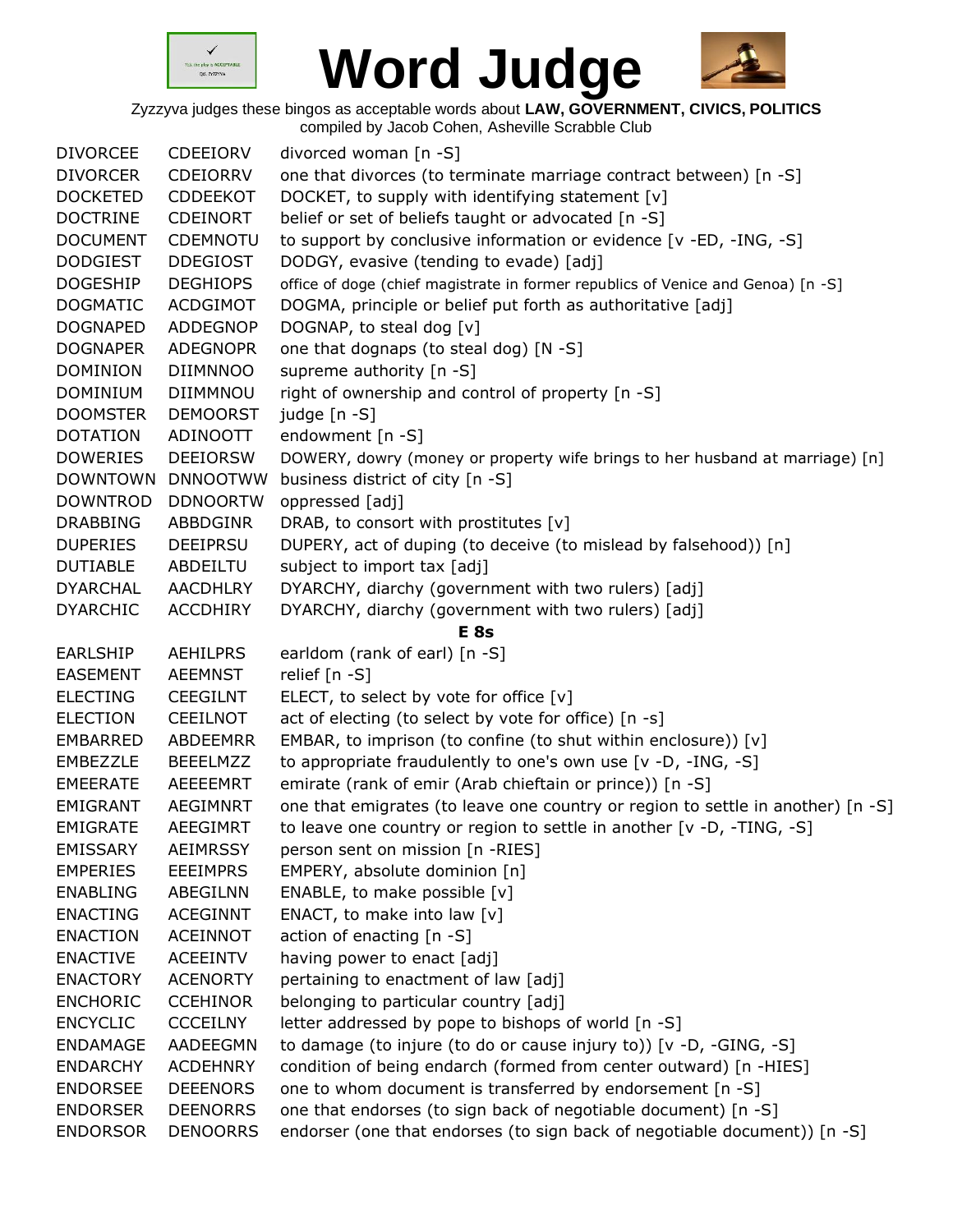



| <b>ENFORCER</b><br><b>ENJOINED</b> | <b>CEEFNORR</b><br>DEEIJNNO | one that enforces (to compel obedience to) [n -S]<br>ENJOIN, to command (to direct with authority) [v] |
|------------------------------------|-----------------------------|--------------------------------------------------------------------------------------------------------|
| <b>ENJOINER</b>                    | <b>EEIJNNOR</b>             | one that enjoins (to command (to direct with aiuthority)) [n -S]                                       |
| <b>ENOSISES</b>                    | <b>EEINOSSS</b>             | ENOSIS, union (number of persons, parties, or political entities united for common purpose) [n]        |
| <b>ENSERFED</b>                    | <b>DEEEFNRS</b>             | ENSERF, to make serf (feudal slave) of [v]                                                             |
| <b>ENSLAVER</b>                    | <b>AEELNSV</b>              | one that enslaves (to make slave of (one who is owned by another)) [n -S]                              |
| <b>ENTAILED</b>                    | <b>ADEEILNT</b>             | ENTAIL, to restrict inheritance of to specified line of heirs [v]                                      |
| <b>ENTAILER</b>                    | <b>AEEILNRT</b>             | one that entails (to restrict inheritance of to specified line of heirs) [n -S]                        |
| <b>ENTHRONE</b>                    | <b>EEHNNORT</b>             | to place on throne [v -D, -NING, -S]                                                                   |
| <b>EPHORATE</b>                    | <b>AEEHOPRT</b>             | office of ephor (magistrate of ancient Greece) [n -S]                                                  |
| <b>ESCROWED</b>                    | <b>CDEEORSW</b>             | ESCROW, to place in custody of third party [v]                                                         |
| <b>ESPOUSAL</b>                    | <b>AELOPSSU</b>             | marriage ceremony [n -S]                                                                               |
| <b>ESPOUSER</b>                    | <b>EEOPRSSU</b>             | one that espouses (to marry) [n -S]                                                                    |
| <b>ESTATING</b>                    | AEGINSTT                    | ESTATE, to provide with landed property [v]                                                            |
| <b>ESTOPPED</b>                    | <b>DEEOPPST</b>             | ESTOP, to impede by estoppel [v]                                                                       |
| <b>ESTOPPEL</b>                    | <b>EELOPPST</b>             | legal restraint preventing person from contradicting his own previous statement [n -S]                 |
| <b>ESTOVERS</b>                    | <b>EEORSSTV</b>             | necessities allowed by law [n]                                                                         |
| <b>ETHNARCH</b>                    | <b>ACEHHNRT</b>             | ruler of people or province [n -S]                                                                     |
| <b>EVICTING</b>                    | <b>CEGIINTV</b>             | EVICT, to expel by legal process [v]                                                                   |
| <b>EVICTION</b>                    | CEIINOTV                    | act of evicting (to expel by legal process) [n -S]                                                     |
| <b>EVIDENCE</b>                    | <b>CDEEEINV</b>             | to indicate clearly [v -D, -CING, -S]                                                                  |
| <b>EXARCHAL</b>                    | <b>AACEHLRX</b>             | EXARCH, ruler of province in Byzantine empire [adj]                                                    |
| <b>EXECUTER</b>                    | <b>CEEERTUX</b>             | executor (one that executes (to carry out)) [n -S]                                                     |
| <b>EXECUTOR</b>                    | <b>CEEORTUX</b>             | one that executes (to carry out) [n -S]                                                                |
| <b>EXIGIBLE</b>                    | <b>BEEEGIIL</b>             | liable to be demanded [adj]                                                                            |
| <b>EXOGAMIC</b>                    | <b>ACEGIMOX</b>             | EXOGAMY, marriage outside of particular group [adj]                                                    |
| <b>EXONEREE</b>                    | <b>EEEENORX</b>             | one proven not guilty [n -S]                                                                           |
| <b>EXPELLED</b>                    | <b>DEEELLPX</b>             | EXPEL, to force out [v]                                                                                |
| <b>EXPELLEE</b>                    | <b>EEEELLPX</b>             | deportee [n -S]                                                                                        |
| <b>EXPELLER</b>                    | <b>EEELLPRX</b>             | one that expels (to force out) [n -S]                                                                  |
| <b>EXTORTED</b>                    | <b>DEEORTTX</b>             | EXTORT, to obtain from person by violence or intimidation [v]                                          |
| <b>EXTORTER</b>                    | EEORRTTX                    |                                                                                                        |
|                                    |                             | one that extorts (to obtain from person by violence or intimidation) [n -S]<br>F <sub>8s</sub>         |
| <b>FABRIQUE</b>                    | ABEFIQRU                    | parish group that deals with church property [n -S]                                                    |
| <b>FAUBOURG</b>                    | ABFGORUU                    | suburb (residential area adjacent to city) [n -S]                                                      |
| <b>FEASANCE</b>                    | <b>AACEEFNS</b>             | performance of condition, obligation, duty [n -S]                                                      |
| <b>FEDERACY</b>                    | <b>ACDEEFRY</b>             | alliance [n -CIES]                                                                                     |
| <b>FEDERATE</b>                    | ADEEEFRT                    | to unite in alliance [v -D, -TING, -S]                                                                 |
| <b>FELINELY</b>                    | EEFILLNY                    | in catlike (resembling cat; stealthy; silent) manner [adv]                                             |
| <b>FELINITY</b>                    | <b>EFIILNTY</b>             | quality of being catlike (resembling cat; stealthy; silent) [n -TIES]                                  |
| <b>FELONIES</b>                    | <b>EEFILNOS</b>             | FELONY, grave crime [n]                                                                                |
|                                    |                             |                                                                                                        |
| <b>FEMINISM</b>                    | <b>EFIIMMNS</b>             | doctrine advocating rights for women equal to those of men [n -S]                                      |
| <b>FEMINIST</b>                    | <b>EFIIMNST</b>             | supporter of feminism [n -S]                                                                           |
| <b>FEOFFING</b>                    | <b>EFFFGINO</b>             | FEOFF, to grant fief (feudal estate) to [v]                                                            |
| <b>FETICIDE</b>                    | <b>CDEEFIIT</b>             | killing of fetus [n -S]                                                                                |
| <b>FETTERED</b>                    | <b>DEEEFRTT</b>             | FETTER, to shackle (to confine with metal fastenings placed around wrists or ankles) [v]               |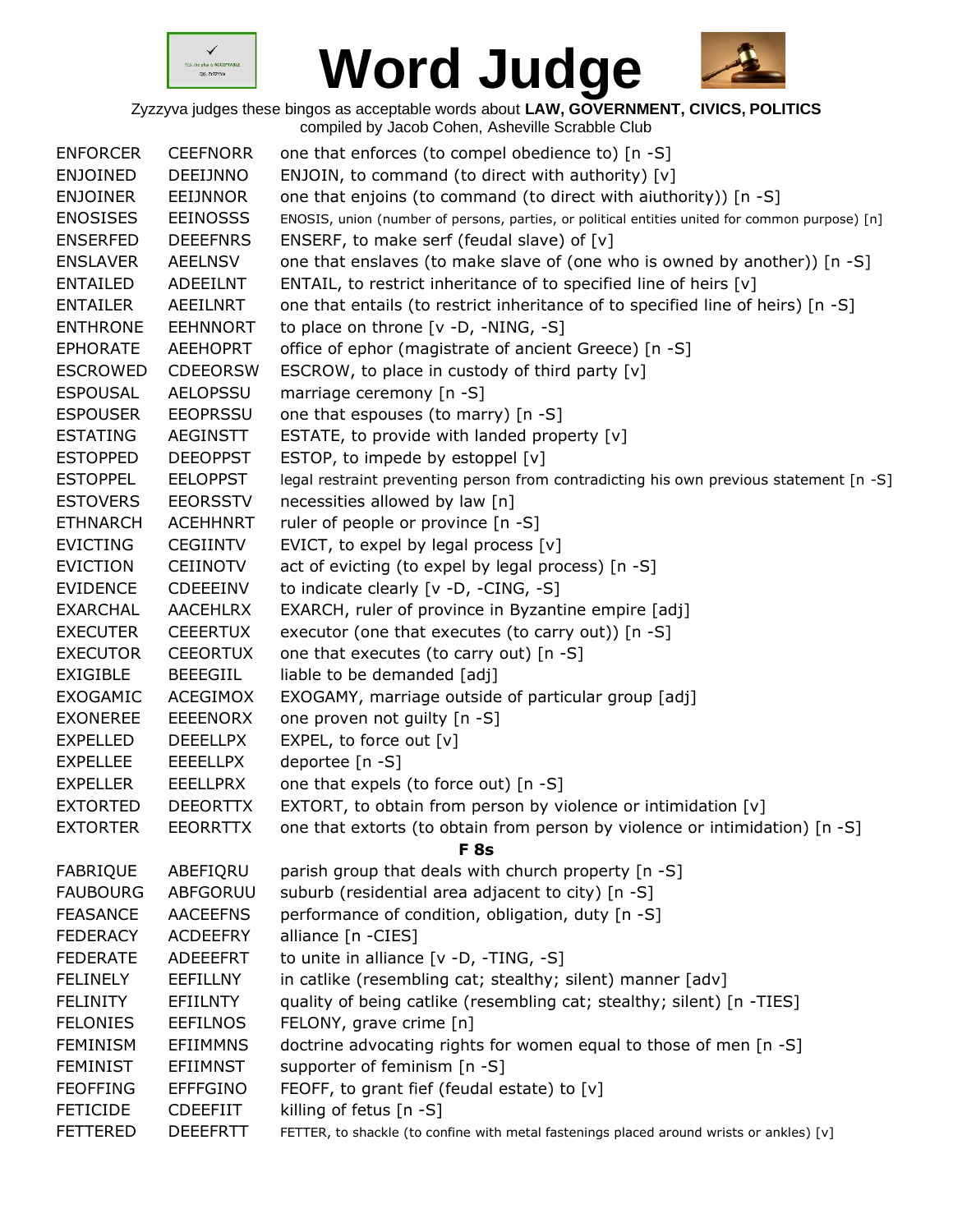



| <b>FETTERER</b> | <b>EEEFRRTT</b> | one that fetters (to shackle (to confine with metal fastenings placed around wrists or ankles)) [n -S] |
|-----------------|-----------------|--------------------------------------------------------------------------------------------------------|
| <b>FEUDALLY</b> | <b>ADEFLLUY</b> | FEUDAL, pertaining to political and economic system of medieval Europe [adv]                           |
| <b>FIDUCIAL</b> | ACDFIILU        | based on faith or trust [adj]                                                                          |
| <b>FILCHING</b> | <b>CFGHIILN</b> | FILCH, to steal (to take without right or permission) [v]                                              |
| <b>FILICIDE</b> | <b>CDEFIIIL</b> | killing of one's child [n -S]                                                                          |
| <b>FINAGLER</b> | <b>AEFGILNR</b> | one that finagles (to obtain by trickery) [n -S]                                                       |
| <b>FINEABLE</b> | ABEEFILN        | finable (subject to payment of fine) [adj]                                                             |
| <b>FINGERER</b> | <b>EEFGINRR</b> | one that fingers (to touch with fingers (terminating members of hand)) [n -S]                          |
| <b>FLAMMING</b> | AFGILMMN        | FLAM, to deceive (to mislead by falsehood) [v]                                                         |
| <b>FLIMFLAM</b> | AFFILLMM        | to swindle (to take money or property from by fraudulent means) [v -MMED, -MMING, -S]                  |
| <b>FLOGGING</b> | <b>FGGGILNO</b> | FLOG, to beat with whip or rod $[v]$                                                                   |
| <b>FLOUTING</b> | <b>FGILNOTU</b> | FLOUT, to treat with contempt $[v]$                                                                    |
| <b>FOILABLE</b> | ABEFILLO        | FOIL, to prevent success of [adj]                                                                      |
| <b>FORBIDAL</b> | ABDFILOR        | act of forbidding (to command not to do something) [n -S]                                              |
| <b>FORCIBLE</b> | <b>BCEFILOR</b> | effected by force (to overcome resistance by exertion of strength) [adj]                               |
| <b>FORCIBLY</b> | <b>BCFILORY</b> | FORCIBLE (effected by force (to overcome resistance by exertion of strength)) [adv]                    |
| <b>FOREBEAR</b> | <b>ABEEFORR</b> | ancestor [n -S]                                                                                        |
| <b>FORENSIC</b> | <b>CEFINORS</b> | argumentative exercise [n -S]                                                                          |
| <b>FORGIVER</b> | <b>EFGIORRV</b> | one that forgives (to pardon (to release from liability for offense)) [n -S]                           |
| <b>FORJUDGE</b> | <b>DEFGJORU</b> | to deprive by judgment of court [v -D, -GING, -S]                                                      |
| <b>FORSOOTH</b> | <b>FHOOORST</b> | in truth [adv]                                                                                         |
| <b>FORSWEAR</b> | <b>AEFORRSW</b> | to deny under oath [v -WORE, -WORN, -ING, -S]                                                          |
| <b>FRANKLIN</b> | <b>AFIKLNNR</b> | medieval English landowner [n -S]                                                                      |
| <b>FREEBOOT</b> | <b>BEEFOORT</b> | to plunder (to rob of goods by force) [v -ED, -ING, -S]                                                |
| <b>FREEBORN</b> | <b>BEEFNORR</b> | born free [adj]                                                                                        |
| <b>FREEDMAN</b> | <b>ADEEFMNR</b> | man who has been freed from slavery [n -MEN]                                                           |
| <b>FREEHOLD</b> | <b>DEEFHLOR</b> | form of tenure of real property [n -S]                                                                 |
| <b>FREENESS</b> | <b>EEEFNRSS</b> | freedom (state of being free (not subject to restriction or control)) [n -ES]                          |
| <b>FRIGGING</b> | <b>FGGGIINR</b> | FRIG, to cheat or trick [v]                                                                            |
| <b>FROTTAGE</b> | <b>AEFFGORT</b> | masturbation by rubbing against another person [n -S]                                                  |
| <b>FROTTEUR</b> | <b>EFORRTTU</b> | one who practices frottage (masturbation by rubbing against another person) [n -S]                     |
| <b>FUGITIVE</b> | <b>EFGIITUV</b> | one who flees [n -S]                                                                                   |
| <b>FUGLEMAN</b> | AEFGLMNU        | leader (one that leads or guides) [n -MEN]                                                             |
|                 |                 | G <sub>8s</sub>                                                                                        |
| <b>GAGEABLE</b> | AABEEGGL        | GAGE, to pledge as security [adj]                                                                      |
| <b>GANGBANG</b> | AABGGGNN        | to participate in gang-related activities [v -ED, -ING, -S]                                            |
| <b>GANGLAND</b> | <b>AADGGLNN</b> | criminal underworld [n -S]                                                                             |
| <b>GANGSTER</b> | <b>AEGGNRST</b> | member of criminal gang [n -S]                                                                         |
| <b>GANTLOPE</b> | <b>AEGLNOPT</b> | former military punishment [n -S]                                                                      |
| <b>GAOLBIRD</b> | ABDGILOR        | jailbird (prisoner (one that is imprisoned)) [n -S]                                                    |
| <b>GAZUMPED</b> | ADEGMPUZ        | GAZUMP, to cheat by raising price originally agreed upon [v]                                           |
| <b>GAZUMPER</b> | AEGMPRUZ        | one that gazumps (to cheat by raising price originally agreed upon) [n -S]                             |
| <b>GENDARME</b> | <b>ADEEGMNR</b> | policeman [n -S]                                                                                       |
| <b>GENITURE</b> | <b>EEGINRTU</b> | birth $[n - S]$                                                                                        |
| <b>GENOCIDE</b> | <b>CDEEGINO</b> | deliberate extermination of national or racial group [n -S]                                            |
| <b>GENTRIFY</b> | <b>EFGINRTY</b> | to renew decayed urban area so as to attract middle-class residents [v -FIED, -ING, -FIES]             |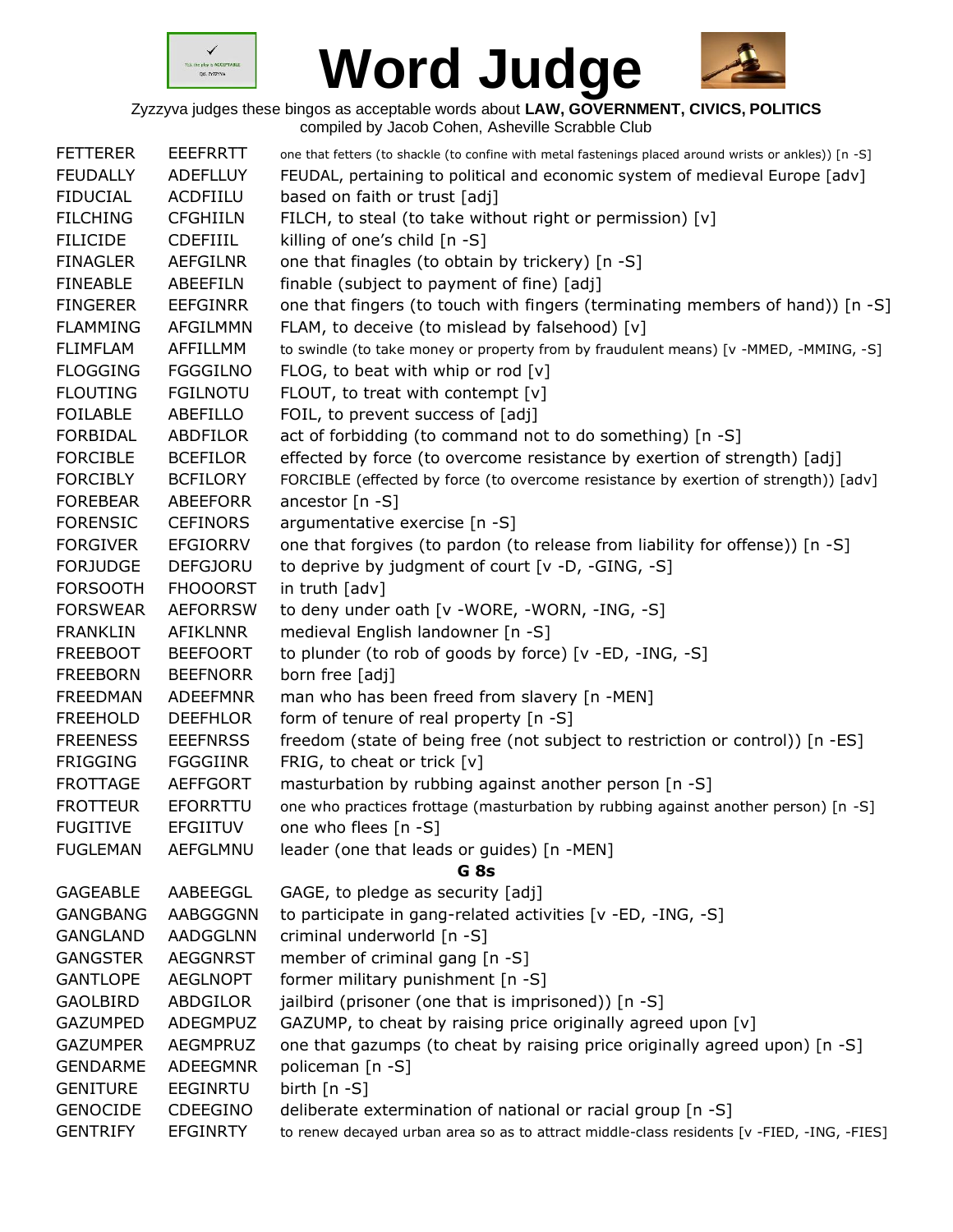



| <b>GILDHALL</b> | <b>ADGHILLL</b> | town hall $[n - S]$                                                                |
|-----------------|-----------------|------------------------------------------------------------------------------------|
| <b>GLASNOST</b> | <b>AGLNOSST</b> | Soviet policy of open political discussion [n -S]                                  |
| <b>GLOMMING</b> | <b>GGILMMNO</b> | GLOM, to steal [v]                                                                 |
| <b>GOVERNED</b> | <b>DEEGNORV</b> | GOVERN, to rule or direct [v]                                                      |
| <b>GOVERNOR</b> | <b>EGNOORRV</b> | one that governs (to rule or direct) [n -S]                                        |
| <b>GRANTING</b> | <b>AGGINNRT</b> | GRANT, to bestow upon [v]                                                          |
| <b>GRAVAMEN</b> | AAEGMNRV        | most serious part of accusation [n -S- MINA]                                       |
| <b>GRAYMAIL</b> | AAGILMRY        | pressure on official to reveal sensitive information [n -S]                        |
| <b>GREENLIT</b> | <b>EEGILNRT</b> | past tense of greenlight (to give approval for) [v]                                |
| <b>GREENWAY</b> | <b>AEEGNRWY</b> | piece of undeveloped land in city [n -S]                                           |
| <b>GRIEVANT</b> | <b>AEGINRTV</b> | one that submits complaint for arbitration [n -S]                                  |
| <b>GRIFTING</b> | <b>FGGIINRT</b> | GRIFT, to swindle (to take money or property from by fraudulent means) $[v]$       |
| <b>GUARANTY</b> | <b>AAGNRTUY</b> | to assume responsibility for quality of [v -TIED, -ING, -TIES]                     |
| <b>GUARDANT</b> | AADGNRTU        | guard (one that protects to protect (to keep from harm, attack, or injury)) [n -S] |
| <b>GUARDANT</b> | <b>AADGNRTU</b> | guardian (one that guards (to protect)) [n -S]                                     |
| <b>GUARDDOG</b> | ADDGGORU        | dog trained to guard person or property [n -S]                                     |
| <b>GUARDIAN</b> | AADGINRU        | one that guards (to protect (to keep from harm, attack, or injury)) [n -S]         |
| <b>GUARDING</b> | ADGGINRU        | GUARD, to protect (to keep from harm, attack, or injury) [v]                       |
| <b>GUILTIER</b> | EGIILRTU        | GUILTY, worthy of blame for offense [adj]                                          |
| <b>GUILTILY</b> | <b>GIILLTUY</b> | GUILTY, worthy of blame for offense [adv]                                          |
| <b>GUILTING</b> | <b>GGIILNTU</b> | GUILT, to cause (someone) to feel guilty [v]                                       |
| <b>GULLABLE</b> | ABEGLLLU        | gullible (easily deceived) [adj]                                                   |
| <b>GULLABLY</b> | <b>ABGLLLUY</b> | GULLABLE, gullible (easily deceived) [adv]                                         |
| <b>GULLIBLE</b> | <b>BEGILLLU</b> | easily deceived [adj]                                                              |
| <b>GULLIBLY</b> | <b>BGILLLUY</b> | GULLIBLE, easily deceived [adv]                                                    |
| <b>GYNARCHY</b> | <b>ACGHNRYY</b> | government by women [n -HIES]                                                      |
|                 |                 | <b>H</b> 8s                                                                        |
| <b>HAEREDES</b> | <b>ADEEEHRS</b> | HAERES, heres (heir) [n]                                                           |
| <b>HALACHIC</b> | <b>AACCHHIL</b> | HALACHA, legal part of Talmud [adj]                                                |
| <b>HALAKHAH</b> | <b>AAAHHHKL</b> | halacha (legal part of Talmud) [n -S or -KHOTH or -KHOT]                           |
| <b>HALAKHIC</b> | <b>AACHHIKL</b> | HALAKHA, halacha (legal part of Talmud) [adj] / HALAKHAH, halacha [adj]            |
| <b>HALAKIST</b> | <b>AAHIKLST</b> | halakic (legal part of Talmud) writer [n -S]                                       |
| <b>HALALLED</b> | <b>AADEHLLL</b> | HALAL, to slaughter animal according to Muslim law [v]                             |
| <b>HALLMARK</b> | <b>AAHKLLMR</b> | to mark with official stamp [v -ED, -ING, -S]                                      |
| <b>HANDOVER</b> | <b>ADEHNORV</b> | instance of giving up control [n -S]                                               |
| <b>HARLOTRY</b> | AHLORRTY        | prostitution [n -RIES]                                                             |
| <b>HAWKSHAW</b> | <b>AAHHKSWW</b> | detective [n -S]                                                                   |
| <b>HEADSHIP</b> | <b>ADEHHIPS</b> | position of leader [n -S]                                                          |
| <b>HEADSMAN</b> | <b>AADEHMNS</b> | executioner [n -S]                                                                 |
| <b>HEGEMONY</b> | <b>EEGHMNOY</b> | great authority [n -NIES]                                                          |
| <b>HEIRLESS</b> | <b>EEHILRSS</b> | having no inheritors [adj]                                                         |
| <b>HEIRLOOM</b> | <b>EHILMOOR</b> | inherited possession [n -S]                                                        |
| <b>HEIRSHIP</b> | <b>EHHIIPRS</b> | right to inheritance [n -S]                                                        |
| <b>HEISTING</b> | <b>EGHIINST</b> | HEIST, to steal [v]                                                                |
| <b>HELOTAGE</b> | AEEGHLOT        | helotism (slavery or serfdom) [n -S]                                               |
| <b>HELOTISM</b> | <b>EHILMOST</b> | slavery or serfdom [n -S]                                                          |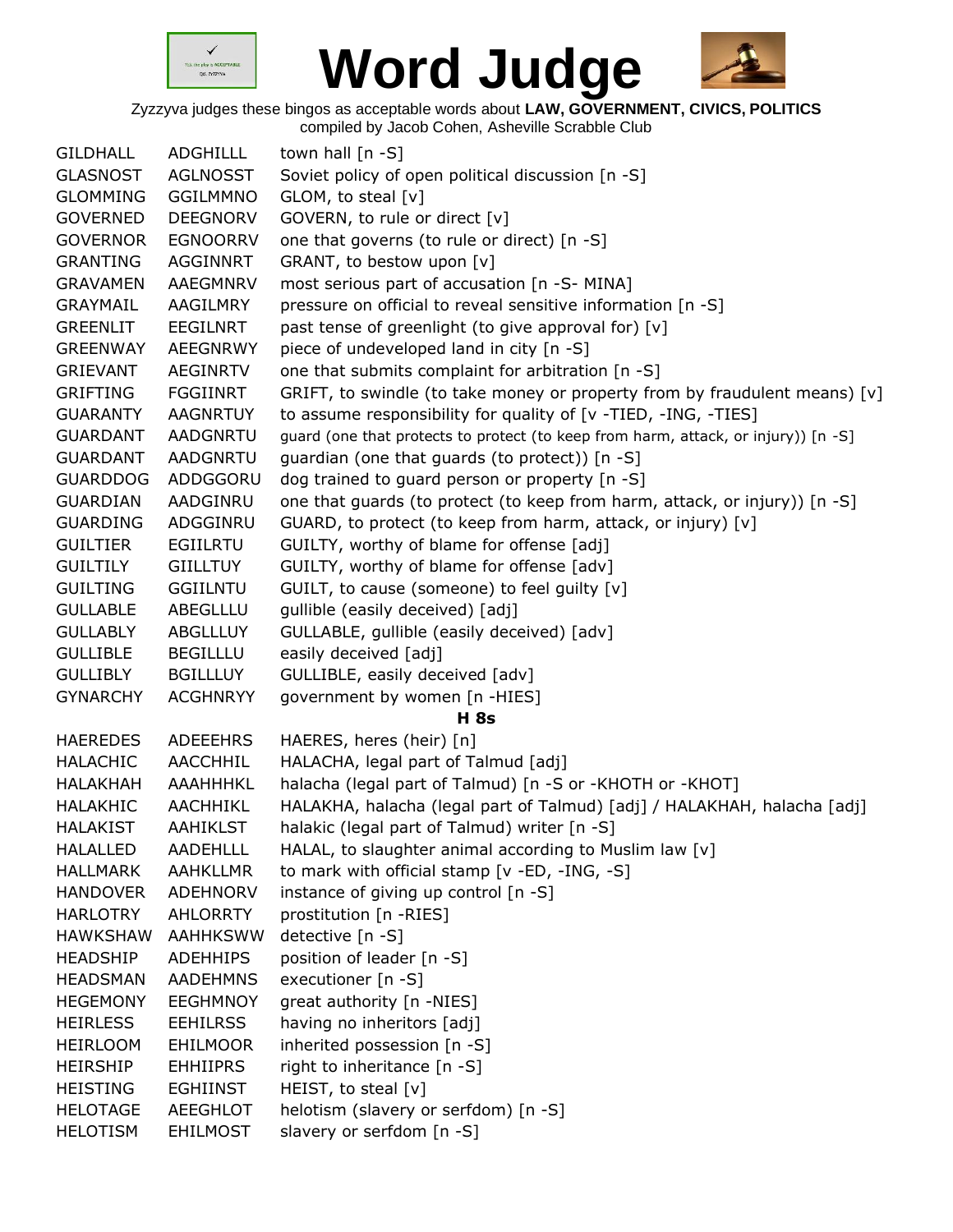



| <b>HENCHMAN</b> | <b>ACEHHMNN</b> | unscrupulous supporter [n -MEN]                                                      |
|-----------------|-----------------|--------------------------------------------------------------------------------------|
| <b>HEPTARCH</b> | <b>ACEHHPRT</b> | one of group of seven rulers [n -S]                                                  |
| <b>HERALDED</b> | <b>ADDEEHLR</b> | HERALD, to proclaim (to make known publicly or officially) [v]                       |
| <b>HERESIES</b> | <b>EEEHIRSS</b> | HERESY, belief contrary to church doctrine [n]                                       |
| <b>HERETRIX</b> | <b>EEHIRRTX</b> | heritrix (female heritor (one that inherits)) [n -ES, -ICES]                         |
| <b>HERITAGE</b> | <b>AEEGHIRT</b> | something that is inherited [n -S]                                                   |
| HERITRIX        | <b>EHIIRRTX</b> | female heritor (one that inherits (to receive by legal succession)) [n -ES or -ICES] |
| <b>HETAERIC</b> | <b>ACEEHIRT</b> | HETAERA, concubine [adj]                                                             |
| <b>HEXARCHY</b> | <b>ACEHHRXY</b> | group of six separate states [n -HIES]                                               |
| <b>HIERARCH</b> | <b>ACEHHIRR</b> | religious leader [n -S]                                                              |
| <b>HIGHJACK</b> | <b>ACGHHIJK</b> | to hijack (to seize vehicle while in transit) [v -ED, -ING, -S]                      |
| <b>HIJACKED</b> | <b>ACDEHIJK</b> | HIJACK, to seize vehicle while in transit [v]                                        |
| <b>HIJACKER</b> | <b>ACEHIJKR</b> | one that hijacks (to seize vehicle while in transit) [n -S]                          |
| <b>HIVEMIND</b> | DEHIIMNV        | group's collective ideas [n -S]                                                      |
| <b>HOCUSING</b> | <b>CGHINOSU</b> | HOCUS, to deceive or cheat [v]                                                       |
| <b>HOCUSSED</b> | <b>CDEHOSSU</b> | HOCUS, to deceive or cheat [v]                                                       |
| <b>HOCUSSES</b> | <b>CEHOSSSU</b> | HOCUS, to deceive or cheat [v]                                                       |
| <b>HOKINESS</b> | <b>EHIKNOSS</b> | state of being hokey (false, contrived) [n -ES]                                      |
| <b>HOKYPOKY</b> | <b>HKKOOPYY</b> | trickery (deception) [n -KIES]                                                       |
| <b>HOMETOWN</b> | <b>EHMNOOTW</b> | town of one's birth or residence [n -S]                                              |
| HOMICIDE        | <b>CDEHIIMO</b> | killing of one person by another [n -S]                                              |
| <b>HONESTER</b> | <b>EEHNORST</b> | HONEST, truthful (telling truth) [adj]                                               |
| <b>HONESTLY</b> | <b>EHLNOSTY</b> | HONEST, truthful (telling truth) [adv]                                               |
| <b>HOODWINK</b> | <b>DHIKNOOW</b> | to trick (to deceive (to mislead by falsehood)) [v -ED, -ING, -S]                    |
| <b>HOOSEGOW</b> | <b>EGHOOOSW</b> | jail [n -S]                                                                          |
| <b>HOSPODAR</b> | <b>ADHOOPRS</b> | governor of region under Turkish rule [n -S]                                         |
| <b>HOTCHPOT</b> | <b>CHHOOPTT</b> | combining of properties in order to divide them equally among heirs [n -S]           |
| <b>HUSTINGS</b> | <b>GHINSSTU</b> | British court [n HUSTINGS]                                                           |
|                 |                 | I8s                                                                                  |
| <b>IDEALISM</b> | ADEIILMS        | pursuit of noble goals [n -S]                                                        |
| <b>IDEALIST</b> | <b>ADEIILST</b> | adherent of idealism [n -S]                                                          |
| <b>IDENTIFY</b> | <b>DEFIINTY</b> | to establish identity of [v -FIED, -ING, -FIES]                                      |
| <b>ILLUDING</b> | <b>DGIILLNU</b> | ILLUDE, to deceive (to mislead by falsehood) [v]                                     |
| <b>IMMURING</b> | GIIMMNRU        | IMMURE, to imprison (to confine (to shut within enclosure)) [v]                      |
| <b>IMPAWNED</b> | ADEIMNPW        | IMPAWN, to pawn (to give as security for something borrowed) [v]                     |
| <b>IMPERIAL</b> | AEIILMPR        | emperor or empress [n -S]                                                            |
| <b>IMPERIUM</b> | EIIMMPRU        | absolute power [n -IA, -S]                                                           |
| <b>IMPLEDGE</b> | <b>DEEGILMP</b> | to pawn (to give as security for something borrowed) [v -D, -GING, -S]               |
| <b>IMPOSTER</b> | <b>EIMOPRST</b> | impostor (one that poses as another for deceptive purposes) [n -S]                   |
| <b>IMPOSTOR</b> | <b>IMOOPRST</b> | one that poses as another for deceptive purposes [n -S]                              |
| <b>IMPRISON</b> | <b>IIMNOPRS</b> | to confine (to shut within enclosure) [v -ED, -ING, -S]                              |
| <b>IMPUNITY</b> | <b>IIMNPTUY</b> | exemption from penalty [n -TIES]                                                     |
| <b>INDAGATE</b> | <b>AADEGINT</b> | to investigate [v -D, -TING, -S]                                                     |
| <b>INDICTED</b> | CDDEIINT        | INDICT, to charge with crime $[v]$                                                   |
| <b>INDICTEE</b> | <b>CDEEIINT</b> | one that is indicted [n -S]                                                          |
| <b>INDICTER</b> | <b>CDEIINRT</b> | one that indicts (to charge with crime) [n -S]                                       |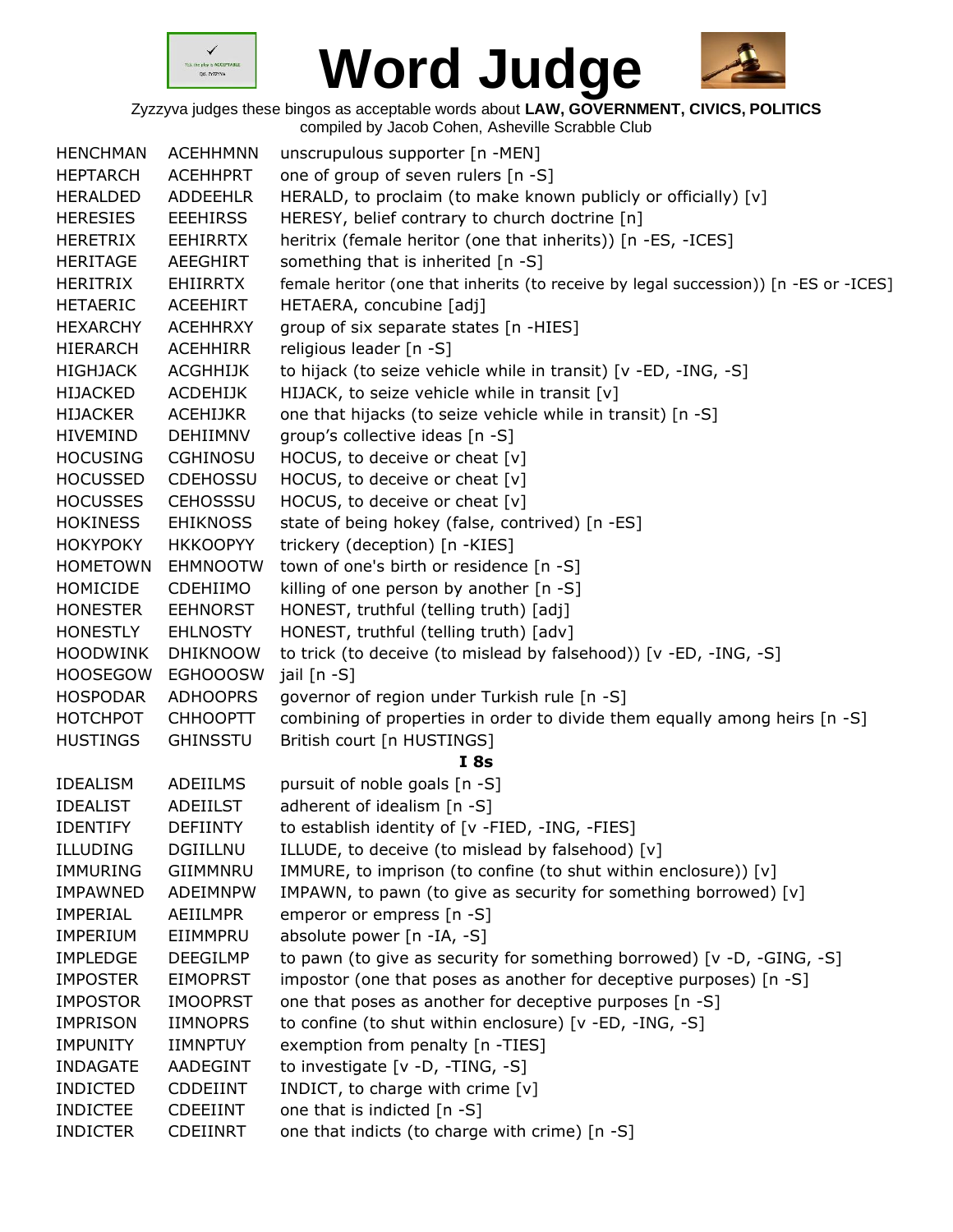



| <b>INDICTOR</b> | <b>CDIINORT</b> | indicter (one that indicts (to charge with crime)) [n -S]                            |
|-----------------|-----------------|--------------------------------------------------------------------------------------|
| <b>INDIGENE</b> | <b>DEEGIINN</b> | native (original inhabitant of area) [n -S]                                          |
| <b>INDORSEE</b> | <b>DEEINORS</b> | endorsee (one to whom document is transferred by endorsement) [n -S]                 |
| <b>INDORSER</b> | <b>DEINORRS</b> | endorser (one that endorses (to sign back of negotiable document)) [n -S]            |
| <b>INFORMER</b> | <b>EFIMNORR</b> | one that informs (to supply with information) [n -S]                                 |
| <b>INFRINGE</b> | <b>EFGIINNR</b> | to violate oath or law [v -ED, -GING, -S]                                            |
| <b>INHOLDER</b> | <b>DEHILNOR</b> | one that owns tract of land within national park [n -S]                              |
| <b>INIQUITY</b> | <b>IIINQTUY</b> | gross injustice [n -TIES]                                                            |
| <b>INJURIES</b> | <b>EIIJNRSU</b> | INJURY, harm inflicted or suffered [n]                                               |
| <b>INJURING</b> | GIIJNNRU        | INJURE, to do or cause injury to [v]                                                 |
| <b>INNOCENT</b> | <b>CEINNNOT</b> | free from guilt or sin [adj -ER, -EST] / innocent person [n -S]                      |
| <b>INTERREX</b> | <b>EEINRRTX</b> | type of sovereign [n -RREGES]                                                        |
| <b>INTHRONE</b> | EHINNORT        | to enthrone (to place on throne) [v -D, -NING, -S]                                   |
| INVERITY        | EIINRTVY        | lack of truth [n -TIES]                                                              |
| <b>ISOCRACY</b> | <b>ACCIORSY</b> | form of government [n -CIES]                                                         |
| <b>ISONOMIC</b> | <b>CIIMNOOS</b> | ISONOMY, equality of civil rights [adj]                                              |
| <b>ISSUABLE</b> | ABEILSSU        | authorized for issuing [adj]                                                         |
| <b>ISSUABLY</b> | <b>ABILSSUY</b> | ISSUABLE, authorized for issuing [adv]                                               |
|                 |                 | J <sub>8s</sub>                                                                      |
| <b>JACKROLL</b> | <b>ACJKLLOR</b> | to rob drunken or sleeping person [v -ED, -ING, -S]                                  |
| <b>JAILABLE</b> | AABEIJLL        | JAIL, to put in jail (place of confinement) [adj]                                    |
| <b>JAILBAIT</b> | AABIIJLT        | offensive word [n -S]                                                                |
| <b>JAILBIRD</b> | ABDIIJLR        | prisoner (one that is imprisoned) [n -S]                                             |
| <b>JAPANIZE</b> | AAEIJNPZ        | to make Japanese [v -D, -S, -ZING]                                                   |
| <b>JAUNDICE</b> | ACDEIJNU        | to prejudice unfavorably [v -D, -CING, -S]                                           |
| <b>JEOPARDY</b> | <b>ADEJOPRY</b> | risk of loss or injury [n -DIES]                                                     |
| <b>JINGOISM</b> | <b>GIIJMNOS</b> | spirit or policy of jingoes [n -S]                                                   |
| <b>JOINTURE</b> | <b>EIJNORTU</b> | to set aside property as inheritance [v -D, -RING, -S]                               |
| <b>JUDGIEST</b> | <b>DEGIJSTU</b> | JUDGEY, judgy (judgemental) [adj] / JUDGY, judgemental [adj]                         |
| <b>JUDGMENT</b> | <b>DEGJMNTU</b> | authoritative opinion [n -S]                                                         |
| <b>JUDICARE</b> | ACDEIJRU        | legal aid whereby lawyers are paid by government for services to poor clients [n -S] |
| <b>JUDICIAL</b> | ACDIIJLU        | pertaining to courts of law [adj]                                                    |
| <b>JUNIORED</b> | DEIJNORU        | JUNIOR, to assist more senior lawyer [v]                                             |
| <b>JUNKETED</b> | DEEJKNTU        | JUNKET, to banquet (to feast (to eat sumptuously)) [v]                               |
| <b>JUNKETER</b> | <b>EEJKNRTU</b> | one that junkets (to banquet (to feast)) [n -S]                                      |
| <b>JURISTIC</b> | <b>CIIJRSTU</b> | JURIST, one versed in law [adj]                                                      |
| <b>JURYLESS</b> | <b>EJLRSSUY</b> | being without jury [adj]                                                             |
|                 |                 | K <sub>8s</sub>                                                                      |
| KAISERIN        | AEIIKNRS        | kaiser's wife [n -S]                                                                 |
| <b>KALIFATE</b> | AAEFIKLT        | califate (domain of calif) [n -S]                                                    |
| <b>KASHERED</b> | <b>ADEEHKRS</b> | KASHER, to kosher (to make fit to be eaten according to Jewish dietary laws) [v]     |
| KASHRUTH        | AHHKRSTU        | Jewish dietary laws [n -S]                                                           |
| <b>KICKBACK</b> | <b>ABCCIKKK</b> |                                                                                      |
|                 |                 | strong reaction [n -S]                                                               |
| KIDNAPED        | ADDEIKNP        | KIDNAP, to take person by force and often for ransom [v]                             |
| KIDNAPEE        | ADEEIKNP        | one that is kidnaped [n -S]                                                          |
| KIDNAPER        | ADEIKNPR        | one that kidnaps (to take person by force and often for ransom) [n -S]               |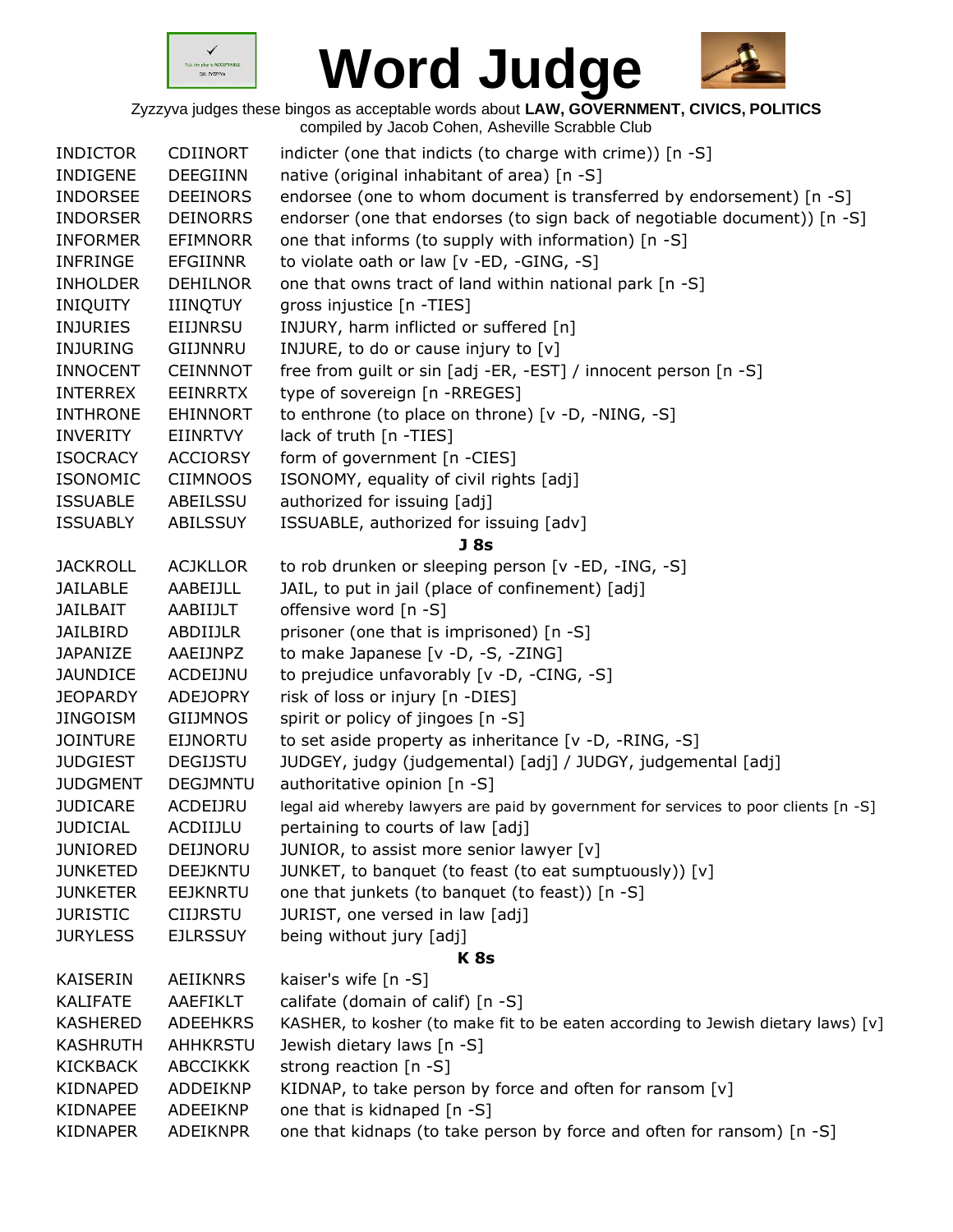



Zyzzyva judges these bingos as acceptable words about **LAW, GOVERNMENT, CIVICS, POLITICS**

compiled by Jacob Cohen, Asheville Scrabble Club

| <b>KINGHOOD</b> | <b>DGHIKNOO</b> | office of king $[n - S]$                                                                                       |
|-----------------|-----------------|----------------------------------------------------------------------------------------------------------------|
| <b>KINGLESS</b> | <b>EGIKLNSS</b> | having no king [adj]                                                                                           |
| KINGLIER        | EGIIKLNR        | KINGLY, of or befitting king [adj]                                                                             |
| <b>KINGLIKE</b> | <b>EGIIKKLN</b> | resembling king [adj]                                                                                          |
| KINGSHIP        | <b>GHIIKNPS</b> | power or position of king [n -S]                                                                               |
|                 |                 | <b>L</b> 8s                                                                                                    |
| LABORITE        | ABEILORT        | supporter of labor interests [n -S]                                                                            |
| <b>LACHESES</b> | <b>ACEEHLSS</b> | LACHES, undue delay in asserting legal right [n]                                                               |
| <b>LAKEPORT</b> | <b>AEKLOPRT</b> | city located on shore of lake [n -S]                                                                           |
| LAMISTER        | AEILMRST        | lamster (fugitive (one who flees)) [n -S]                                                                      |
| <b>LANDGRAB</b> | <b>AABDGLNR</b> | swift and often fraudulent seizure of land [n -S]                                                              |
| <b>LANDLADY</b> | <b>AADDLLNY</b> | female landlord [n -DIES]                                                                                      |
| LANDSLID        | <b>ADDILLNS</b> | LANDSLIDE, to win election by overwhelming majority [v]                                                        |
| <b>LARCENER</b> | <b>ACEELNRR</b> | one that commits larceny [n -S]                                                                                |
| <b>LAWFULLY</b> | AFLLLUWY        | LAWFUL, allowed by law (body of rules governing affairs of community) [adv]                                    |
| <b>LAWGIVER</b> | <b>AEGILRVW</b> | one who institutes legal system [n -S]                                                                         |
| <b>LAWMAKER</b> | AAEKLMRW        | legislator [n -S]                                                                                              |
| LAWYERED        | ADEELRWY        | LAWYER, to work as member of legal profession [v]                                                              |
| <b>LAWYERLY</b> | <b>AELLRWYY</b> | befitting member of legal profession [adj]                                                                     |
| <b>LECHERED</b> | <b>CDEEEHLR</b> | LECHER, to engage in lechery [v]                                                                               |
| <b>LEFTWING</b> | <b>EFGILNTW</b> | favoring leftism [adj]                                                                                         |
| <b>LEGACIES</b> | <b>ACEEGILS</b> | LEGACY, something bequeathed [n]                                                                               |
| <b>LEGALESE</b> | <b>AEEEGLLS</b> | specialized language of lawyers [n -S]                                                                         |
| <b>LEGALISE</b> | <b>AEEGILLS</b> | to legalize (to make lawful (allowed by law (body of rules governing affairs of community))) [v -D, -SING, -S] |
| LEGALISM        | <b>AEGILLMS</b> | strict conformity to law [n -S]                                                                                |
| <b>LEGALIST</b> | <b>AEGILLST</b> | adherent of legalism [n -S]                                                                                    |
| <b>LEGALITY</b> | <b>AEGILLTY</b> | condition of being lawful [n -TIES]                                                                            |
| LEGALIZE        | AEEGILLZ        | to make lawful (allowed by law (body of rules governing affairs of community)) [v -D, -ZING, -S]               |
| LEGATINE        | <b>AEEGILNT</b> | pertaining to official envoy [adj]                                                                             |
| <b>LEGATING</b> | <b>AEGGILNT</b> | LEGATE, to bequeath (to grant by testament) [v]                                                                |
| LEGATION        | <b>AEGILNOT</b> | sending of official envoy [n -S]                                                                               |
| <b>LENIENCE</b> | <b>CEEEILNN</b> | leniency (quality of being lenient (gently tolerant)) [n -S]                                                   |
| <b>LENIENCY</b> | <b>CEEILNNY</b> | quality of being lenient (gently tolerant) [n -CIES]                                                           |
| <b>LENITIES</b> | <b>EEIILNST</b> | LENITY, leniency (quality of being lenient (gently tolerant)) [n]                                              |
| LETHALLY        | <b>AEHLLLTY</b> | in deadly (fatal (causing or capable of causing death)) manner [adv]                                           |
| LEVANTED        | <b>ADEELNTV</b> | LEVANT, to avoid debt [v]                                                                                      |
| LEVIABLE        | ABEEILLV        | liable to be levied [adj]                                                                                      |
| LIBELANT        | ABEILLNT        | plaintiff in type of lawsuit [n -S]                                                                            |
| <b>LIBELING</b> | <b>BEGIILLN</b> | LIBEL, to make or publish defamatory statement about [v]                                                       |
| <b>LIBELIST</b> | <b>BEIILLST</b> | libeler (one that libels (to make or publish defamatory statement about)) [n -S]                               |
| <b>LIBELLED</b> | <b>BDEEILLL</b> | LIBEL, to make or publish defamatory statement about [v]                                                       |
| <b>LIBELLEE</b> | <b>BEEEILLL</b> | libelee (defendant in type of lawsuit) [n -S]                                                                  |
| <b>LIBELLER</b> | <b>BEEILLLR</b> | libeler (one that libels (to make or publish defamatory statement about) [n -S]                                |
| <b>LIBELOUS</b> | <b>BEILLOSU</b> | defamatory [adj]                                                                                               |
| <b>LICENCEE</b> | <b>CCEEEILN</b> | licensee (one that is licensed) [n -S]                                                                         |
| <b>LICENCER</b> | <b>CCEEILNR</b> | licenser (one that licenses (to issue or grant authoritative permission to)) [n -S]                            |
|                 |                 |                                                                                                                |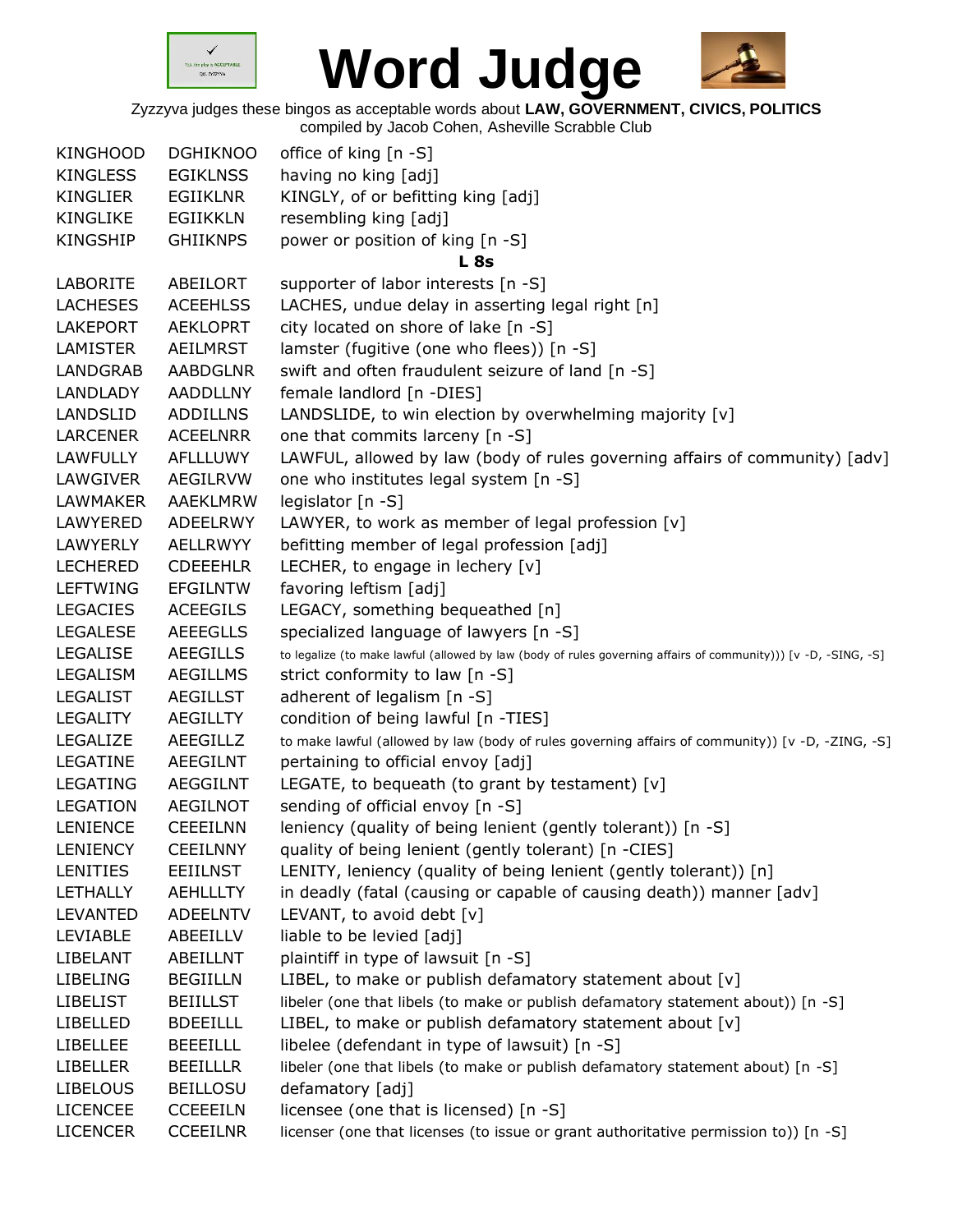



Zyzzyva judges these bingos as acceptable words about **LAW, GOVERNMENT, CIVICS, POLITICS**

compiled by Jacob Cohen, Asheville Scrabble Club

| <b>LICENSEE</b> | <b>CEEEILNS</b> | one that is licensed [n -S]                                                                         |
|-----------------|-----------------|-----------------------------------------------------------------------------------------------------|
| <b>LICENSER</b> | <b>CEEILNRS</b> | one that licenses (to issue or grant authoritative permission to) [n -S]                            |
| <b>LICENSOR</b> | <b>CEILNORS</b> | licenser (one that licenses (to issue or grant authoritative permission to)) [n -S]                 |
| LIEGEMAN        | AEEGILMN        | feudal vassal [n -MEN]                                                                              |
| LIENABLE        | <b>ABEEILLN</b> | capable of being subjected to lien [adj]                                                            |
| LINEALLY        | AEILLLNY        | LINEAL, being directly descended from ancestor [adv]                                                |
| LINESMAN        | <b>AEILMNNS</b> | football official [n -MEN]                                                                          |
| LITIGANT        | <b>AGIILNTT</b> | one who is engaged in lawsuit [n -S]                                                                |
| <b>LITIGATE</b> | <b>AEGIILTT</b> | to subject to legal proceedings [v -D, -TING, -S]                                                   |
| <b>LITURGIC</b> | <b>CGIILRTU</b> | LITURGY, prescribed system of public worship [adj]                                                  |
| <b>LOBBYING</b> | <b>BBGILNOY</b> | soliciting of support of influential person [n -S] / LOBBY, to attempt to influence legislators [v] |
| <b>LOBBYISM</b> | <b>BBILMOSY</b> | practice of lobbying [n -S]                                                                         |
| <b>LOCALISM</b> | <b>ACILLMOS</b> | custom or mannerism peculiar to locality [n -S]                                                     |
| <b>LOCALIST</b> | <b>ACILLOST</b> | one who is strongly concerned with matters of locality [n -S]                                       |
| <b>LOCKDOWN</b> | <b>CDKLNOOW</b> | confinement of prisoners to their cells [n -S]                                                      |
| <b>LOOKSISM</b> | <b>IKLMOOSS</b> | lookism (discrimination based on physical appearance) [n -S]                                        |
| LOYALISM        | <b>AILLMOSY</b> | loyalty (state of being loyal (faithful to one's allegiance)) [n -S]                                |
| <b>LYNCHING</b> | <b>CGHILNNY</b> | act of one who lynches (to put to death without legal sanction) [n -S] / LYNCH [v]                  |
|                 |                 | <b>M</b> 8s                                                                                         |
| <b>MAGDALEN</b> | AADEGLMN        | reformed prostitute [n -S]                                                                          |
|                 |                 |                                                                                                     |
| MAHARAJA        | AAAAHJMR        | king or prince in India [n -S]                                                                      |
| MAHARANI        | <b>AAAHIMNR</b> | wife of maharaja [n -S]                                                                             |
| MAILABLE        | AABEILLM        | MAIL, to send by governmental postal system [adj]                                                   |
| MAILROOM        | <b>AILMMOOR</b> | room for processing mail [n -S]                                                                     |
| <b>MAJESTIC</b> | <b>ACEIJMST</b> | having majesty (regal dignity) [adj]                                                                |
| <b>MAJLISES</b> | <b>AEIJLMSS</b> | MAJLIS, parliament in various North African and Middle Eastern countries [n]                        |
| <b>MAJORITY</b> | <b>AIJMORTY</b> | greater number or part [n -TIES]                                                                    |
| <b>MANDAMUS</b> | <b>AADMMNSU</b> | to command by means of writ issued by superior court [v -ED, -ING, -S]                              |
| <b>MANDATOR</b> | AADMNORT        | one that mandates (to authorize or decree) [n -S]                                                   |
| <b>MARCHESA</b> | <b>AACEHMRS</b> | wife or widow of marchese [n -SE]                                                                   |
| <b>MARCHESE</b> | <b>ACEEHMRS</b> | MARCHESA, wife or widow of marchese [n] / Italian nobleman [n -SI]                                  |
| <b>MARGRAVE</b> | AAEGMRRV        | military governor of medieval German border province [n -S]                                         |
| <b>MARQUISE</b> | AEIMQRSU        | wife or widow of marquis [n -S]                                                                     |
| MARRIAGE        | AAEGIMRR        | legal union of two persons of opposite or same sex [n -S]                                           |
| MARROWED        | <b>ADEMORRW</b> | MARROW, to marry (to enter into marriage) [v]                                                       |
| MARTINET        | AEIMNRTT        | one who demands rigid adherence to rules                                                            |
| <b>MASSACRE</b> | <b>AACEMRSS</b> | to kill indiscriminately [v -D, -RING, -S]                                                          |
| <b>MATCHING</b> | <b>ACGHIMNT</b> | MATCH, to set in competition or opposition [v]                                                      |
| <b>MAYORESS</b> | <b>AEMORSSY</b> | female mayor (chief executive official of city or borough) [n -ES]                                  |
| <b>MEDIATOR</b> | ADEIMORT        | one that mediates (to act between disputing parties in order to bring about settlement) [n -S]      |
| MEDICAID        | ACDDEIIM        | type of governmental health program [n -S]                                                          |
| MEDICARE        | <b>ACDEEIMR</b> | type of governmental health program [n -S]                                                          |
| MEDICIDE        | CDDEEIIM        | medically assisted suicide [n -S]                                                                   |
| <b>MEGACITY</b> | <b>ACEGIMTY</b> | very large city [n -TIES]                                                                           |
| <b>MESNALTY</b> | <b>AELMNSTY</b> | type of feudal estate [n -TIES]                                                                     |
| MILADIES        | ADEIILMS        | MILADY, English gentlewoman [n]                                                                     |
|                 |                 |                                                                                                     |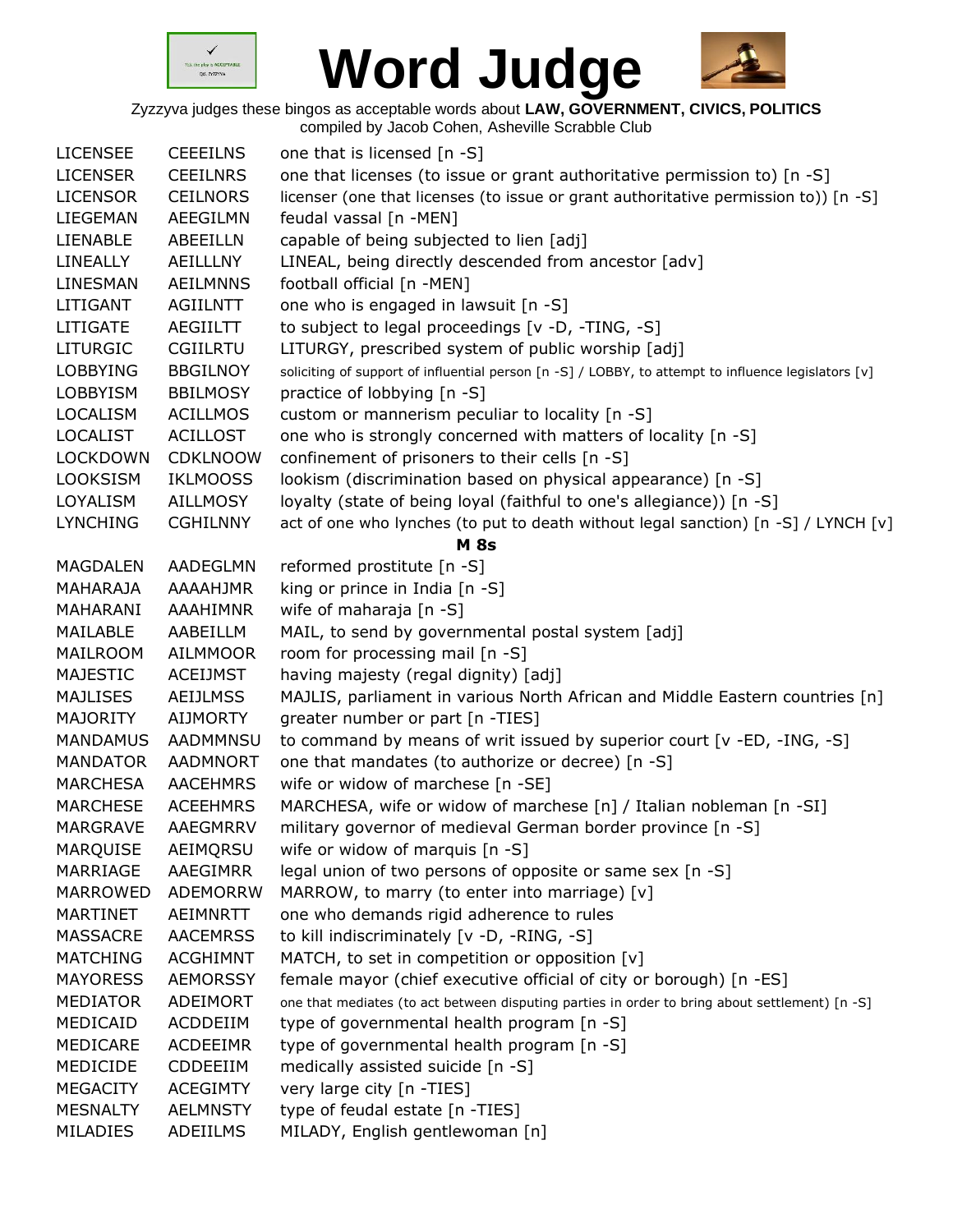



| <b>MINORITY</b> | <b>IIMNORTY</b> | smaller number or part [n -TIES]                                                        |
|-----------------|-----------------|-----------------------------------------------------------------------------------------|
| <b>MISALLOT</b> | <b>AILLMOST</b> | to allot wrongly [v -TTED, -TTING, -S]                                                  |
| MISBEGOT        | <b>BEGIMOST</b> | born out of wedlock [adj]                                                               |
| <b>MISCHOSE</b> | <b>CEHIMOSS</b> | MISCHOOSE, to select wrongly [v]                                                        |
| MISCLAIM        | <b>ACIILMMS</b> | to claim wrongfully [v -ED, -ING, -S]                                                   |
| <b>MISJUDGE</b> | <b>DEGIJMSU</b> | to judge wrongly [v -D, -GING, -S]                                                      |
| MISOGAMY        | AGIMMOSY        | hatred of marriage [n -MIES]                                                            |
| MISPLEAD        | <b>ADEILMPS</b> | to plead wrongly or falsely [v -ED or -LED, -ING, -S]                                   |
| <b>MISTRIAL</b> | AIILMRST        | trial made invalid because of some error in procedure [n -S]                            |
| <b>MISTRUST</b> | <b>IMRSSTTU</b> | to distrust (to have no trust in) [v -ED, -ING, -S]                                     |
| <b>MISTRUTH</b> | <b>HIMRSTTU</b> | lie $[n - S]$                                                                           |
| <b>MITTIMUS</b> | <b>IIMMSTTU</b> | warrant committing person to prison [n -ES]                                             |
| <b>MOBOCRAT</b> | <b>ABCMOORT</b> | supporter of mob rule [n -S]                                                            |
| <b>MONANDRY</b> | <b>ADMNNORY</b> | condition of having one husband at time [n -RIES]                                       |
| MONETARY        | <b>AEMNORTY</b> | pertaining to money (official medium of exchange and measure of value) [adj]            |
| MONITORY        | IMNOORTY        | letter of warning [n -RIES]                                                             |
| <b>MONOCRAT</b> | <b>ACMNOORT</b> | autocrat (absolute ruler) [n -S]                                                        |
| <b>MONOGAMY</b> | <b>AGMMNOOY</b> | marriage with one person at time [n -MIES]                                              |
| <b>MONOGYNY</b> | <b>GMNNOOYY</b> | condition of having one wife at time [n -NIES]                                          |
| <b>MONOPOLY</b> | <b>LMNOOOPY</b> | exclusive control of commodity or service in particular market [n -LIES]                |
| <b>MOOTNESS</b> | <b>EMNOOSST</b> | state of being without legal significance [n -ES]                                       |
| <b>MORTGAGE</b> | <b>AEGGMORT</b> | to pledge to creditor as security [v -D, -GING, -S]                                     |
| <b>MORTMAIN</b> | <b>AIMMNORT</b> | perpetual ownership of land [n -S]                                                      |
| <b>MUCKRAKE</b> | <b>ACEKKMRU</b> | to search for and expose corruption [v -D, -KING, -S]                                   |
| <b>MUDSLING</b> | <b>DGILMNSU</b> | to use insults and accusations against rival candidate $[v - LUNG, -ING, -S]$           |
| <b>MULCTING</b> | CGILMNTU        | MULCT, to defraud (to swindle (to take money or property from by fraudulent means)) [v] |
| <b>MURDERED</b> | <b>DDEEMRRU</b> | MURDER, to kill unlawfully with premeditated malice [v]                                 |
| <b>MURDEREE</b> | <b>DEEEMRRU</b> | one that is murdered [n -S]                                                             |
| <b>MURDERER</b> | DEEMRRRU        | one that murders (to kill unlawfully with premeditated malice) [n -S]                   |
| <b>MUTINEER</b> | EEIMNRTU        | to mutiny (to revolt against constituted authority) [v -ED, -ING, -S]                   |
| MUTINIED        | DEIIMNTU        | MUTINY, to revolt against constituted authority [v]                                     |
| <b>MUTINIES</b> | <b>EIIMNSTU</b> | MUTINY, to revolt against constituted authority [v]                                     |
| <b>MUTINING</b> | <b>GIIMNNTU</b> | MUTINE, to mutiny (to revolt against constituted authority) [v]                         |
| <b>MUTINOUS</b> | IMNOSTUU        | disposed to mutiny [adj]                                                                |
|                 |                 | <b>N</b> 8s                                                                             |
| <b>NABOBISM</b> | <b>ABBIMNOS</b> | great wealth and luxury [n -S]                                                          |
| <b>NATIONAL</b> | AAILNNOT        | citizen of nation [n -S]                                                                |
| <b>NATIVISM</b> | AIIMNSTV        | policy of favoring interests of native inhabitants [n -S]                               |
| <b>NATIVIST</b> | <b>AIINSTTV</b> | advocate of nativism (policy of favoring interests of native inhabitants) [n -S]        |
| <b>NAVICERT</b> | <b>ACEINRTV</b> | document permitting vessel passage through naval blockade [n -S]                        |
| <b>NECROPSY</b> | <b>CENOPRSY</b> | to perform autopsy on [v -SIED, -ING, -SIES]                                            |
| <b>NEGATION</b> | AEGINNOT        | act of negating (to nullify (to make useless or ineffective)) [n -S]                    |
| <b>NEGATIVE</b> | <b>AEEGINTV</b> | NEGATIVITY [n] / to veto (to forbid or prevent authoritatively) [v -D, -VING, -S]       |
| <b>NEGATORY</b> | <b>AEGNORTY</b> | expressing negation (act of negating (to nullify)) [adj]                                |
| <b>NEPOTISM</b> | <b>EIMNOPST</b> | favoritism shown to relative [n -S]                                                     |
| <b>NEPOTIST</b> | <b>EINOPSTT</b> | one who practices nepotism [n -S]                                                       |
|                 |                 |                                                                                         |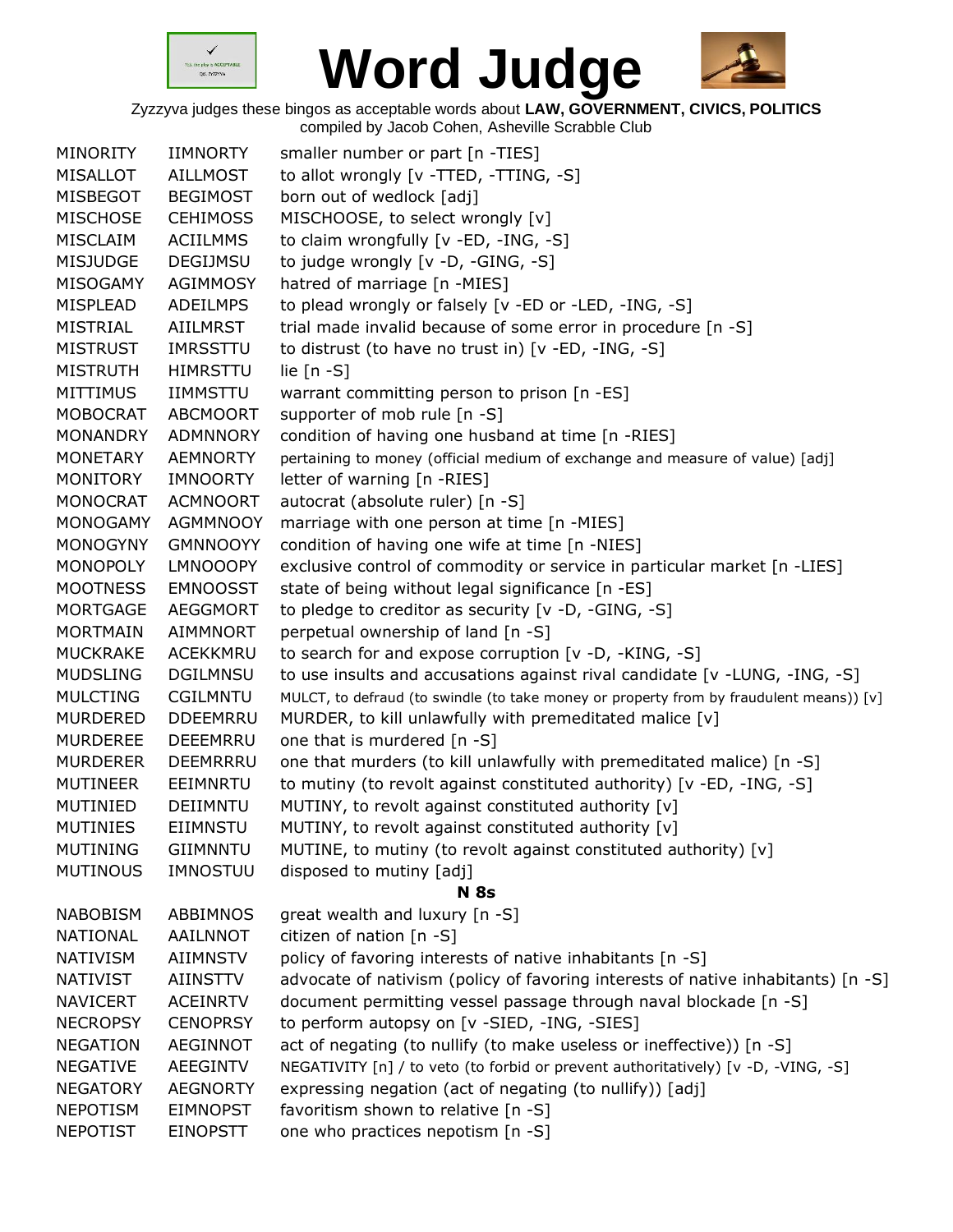



| <b>NETROOTS</b> | <b>ENOORSTT</b> | political activists at basic level of society who communicate via Internet [n] |
|-----------------|-----------------|--------------------------------------------------------------------------------|
| NIHILISM        | <b>HIIILMNS</b> | doctrine that denies traditional values [n -S]                                 |
| <b>NIHILIST</b> | <b>HIIILNST</b> | adherent of nihilism $[n -S]$                                                  |
| <b>NIZAMATE</b> | AAEIMNTZ        | territory of nizam (former sovereign of Inida) [n -S]                          |
| <b>NOMARCHY</b> | <b>ACHMNORY</b> | nome (province of modern Greece) [n -HIES]                                     |
| <b>NOMISTIC</b> | <b>CIIMNOST</b> | NOMISM, strict adherence to moral law [adj]                                    |
| <b>NOMOLOGY</b> | <b>GLMNOOOY</b> | science of law [n -GIES]                                                       |
| <b>NONCRIME</b> | <b>CEIMNNOR</b> | something that is not crime [n -S]                                             |
| <b>NONELECT</b> | <b>CEELNNOT</b> | not chosen (to take by preference) [adj]                                       |
| <b>NONGUILT</b> | <b>GILNNOTU</b> | absence of guilt [n -S]                                                        |
| <b>NONJUROR</b> | <b>JNNOORRU</b> | one who refuses to take required oath [n -S]                                   |
| NONLEGAL        | <b>AEGLLNNO</b> | not legal [adj]                                                                |
| <b>NONOWNER</b> | <b>ENNNOORW</b> | one who is not owner [n -S]                                                    |
| <b>NONPARTY</b> | ANNOPRTY        | one not belonging to party [n -TIES]                                           |
| <b>NONQUOTA</b> | ANNOOQTU        | not included in or subject to quota [adj]                                      |
| <b>NONTRUTH</b> | <b>HNNORTTU</b> | something that is not true [n -S]                                              |
| NONVALID        | ADILNNOV        | not valid (based on evidence that can be supported) [adj]                      |
| <b>NONVOTER</b> | <b>ENNOORTV</b> | one that does not vote [n -S]                                                  |
| <b>NOTARIAL</b> | AAILNORT        | pertaining to notary (public officer who certifies documents) [adj]            |
| <b>NOTARIES</b> | AEINORST        | NOTARY, public officer who certifies documents [n]                             |
| <b>NOTARISE</b> | AEINORST        | to notarize (to certify through notary) [v -D, -SING, -S]                      |
| <b>NOTARIZE</b> | <b>AEINORTZ</b> | to certify through notary [v -D, -ZING, -S]                                    |
| <b>NOTIFIED</b> | <b>DEFIINOT</b> | NOTIFY, to inform (to supply with information) [v]                             |
| <b>NOTIFIER</b> | <b>EFIINORT</b> | one that notifies (to inform (to supply with information)) [n -S]              |
| <b>NOTIFIES</b> | <b>EFIINOST</b> | NOTIFY, to inform (to supply with information) [v]                             |
| <b>NOVATING</b> | <b>AGINNOTV</b> | NOVATE, to replace old contract with new one [v]                               |
| <b>NOVATION</b> | <b>AINNOOTV</b> | substitution of new legal obligation for old one [n -S]                        |
|                 |                 | <b>O</b> 8s                                                                    |
| <b>OBEYABLE</b> | ABBEELOY        | OBEY, to follow commands or guidance of [adj]                                  |
| <b>OBJECTED</b> | <b>BCDEEJOT</b> | OBJECT, to arque in opposition [v]                                             |
| <b>OBJECTOR</b> | <b>BCEJOORT</b> | one that objects (to argue in opposition) [n -S]                               |
| <b>OBTAINED</b> | <b>ABDEINOT</b> | OBTAIN, to gain possession of [v]                                              |
| <b>OBTAINER</b> | ABEINORT        | one that obtains (to gain possession of) [n -S]                                |
| <b>OBTESTED</b> | <b>BDEEOSTT</b> | OBTEST, to beseech (to implore (to beg for urgently)) [v]                      |
| <b>OCTARCHY</b> | <b>ACCHORTY</b> | government by eight persons [n -HIES]                                          |
| <b>OCTOROON</b> | <b>CNOOOORT</b> | person of one-eighth black ancestry [n -S]                                     |
| <b>OFFENDED</b> | <b>DDEEFFNO</b> | OFFEND, to commit offense [v]                                                  |
| <b>OFFENDER</b> | <b>DEEFFNOR</b> | one that offends (to commit offense) [n -S]                                    |
| <b>OFFICIAL</b> | <b>ACFFIILO</b> | one that holds position of authority [n -S]                                    |
| <b>OFFSHORE</b> | <b>EFFHOORS</b> | area of submerged land out from shore [n -S]                                   |
| OLIGARCH        | <b>ACGHILOR</b> | ruler in government by few [n -S]                                              |
| <b>OMNIARCH</b> | <b>ACHIMNOR</b> | almighty ruler [n -S]                                                          |
| <b>OPTIONEE</b> | <b>EEINOOPT</b> | one who holds legal option [n -S]                                              |
| <b>ORATRESS</b> | <b>AEORRSST</b> | oratrix (female orator) [n -ES]                                                |
| ORDAINED        | ADDEINOR        | ORDAIN, to invest with holy authority [v]                                      |
| ORDAINER        | ADEINORR        | one that ordains (to invest with holy authority) [n -S]                        |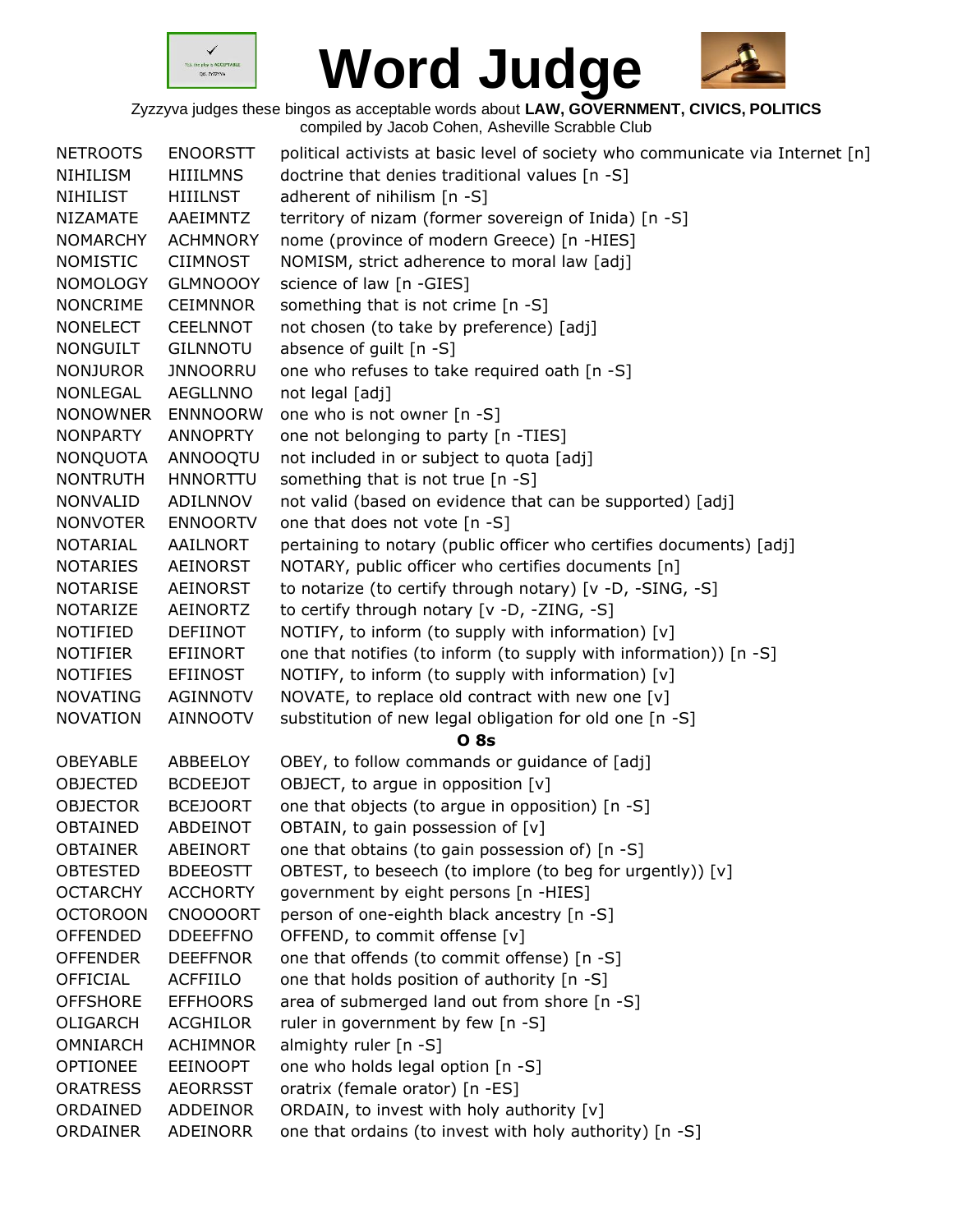



| ORDERING        | <b>DEGINORR</b> | ORDER, to give command or instruction to [v]                                                         |
|-----------------|-----------------|------------------------------------------------------------------------------------------------------|
| ORDINAND        | <b>ADDINNOR</b> | person about to be ordained (to invest with holy authority) [n -S]                                   |
| <b>OUGHTING</b> | <b>GGIHNOTU</b> | OUGHT, to owe (to be under obligation to pay or repay) [v]                                           |
| <b>OUTBRIBE</b> | <b>BBEIORTU</b> | to surpass in bribing $[v -D, -BING, -S]$                                                            |
| <b>OUTCASTE</b> | <b>ACEOSTTU</b> | to expel from their caste [v -S, -TING, -ING, -S]                                                    |
| <b>OUTCHEAT</b> | <b>ACEHOTTU</b> | to surpass in cheating [v -ED, -ING, -S]                                                             |
| <b>OUTDODGE</b> | <b>DDEGOOTU</b> | to surpass in dodging [v -D, -GING, -S]                                                              |
| <b>OUTFOXED</b> | <b>DEFOOTUX</b> | OUTFOX, to outwit (to get better of by superior cleverness) [v]                                      |
| <b>OUTFOXES</b> | <b>EFOOSTUX</b> | OUTFOX, to outwit (to get better of by superior cleverness) [v]                                      |
| <b>OUTGUESS</b> | <b>EGOSSTUU</b> | to anticipate actions of [v -ED, -ING, -ES]                                                          |
| <b>OUTLAWED</b> | <b>ADELOTUW</b> | OUTLAW, to prohibit (to forbid by authority) [v]                                                     |
| <b>OUTLAWRY</b> | <b>ALORTUWY</b> | habitual defiance of law [n -RIES]                                                                   |
| <b>OUTSHOOT</b> | <b>HOOOSTTU</b> | to shoot better than [v -HOT, -ING, -S]                                                              |
| <b>OUTSKIRT</b> | IKORSTTU        | outlying area [n -S]                                                                                 |
| <b>OUTSLICK</b> | <b>CIKLOSTU</b> | to get better of by trickery or cunning [v -ED, -ING, -S]                                            |
| <b>OUTSMART</b> | AMORSTTU        | to outwit (to get better of by superior cleverness) [v -ED, -ING, -S]                                |
| <b>OUTSPEND</b> | <b>DENOPSTU</b> | to exceed limits of in spending [v -NT, -ING, -S]                                                    |
| <b>OUTTRICK</b> | <b>CIKORTTU</b> | to get better of by trickery [v -ED, -ING, -S]                                                       |
| <b>OVERJUST</b> | <b>EJORSTUV</b> | too just [adj]                                                                                       |
| <b>OVERLORD</b> | <b>DELOORRV</b> | to rule tyrannically [v -ED, -ING, -S]                                                               |
| <b>OVERPLOT</b> | <b>ELOOPRTV</b> | to devise overly complex plot for [v -TTED, -TTING, -S]                                              |
| <b>OVERRULE</b> | <b>EELORRUV</b> | to disallow arguments of [v -D, -LING, -S]                                                           |
| <b>OVERVOTE</b> | <b>EEOORTVV</b> | to defeat by majority of votes [v -D, -TING, -S]                                                     |
| <b>OVERWILY</b> | EILORVWY        | too wily [adj]                                                                                       |
|                 |                 | <b>P</b> 8s                                                                                          |
| PACHADOM        | <b>AACDHMOP</b> | pashadom (rank of pasha) [n -S]                                                                      |
| <b>PACHALIC</b> | <b>AACCHILP</b> | pashalik (territory of pasha) [n -S]                                                                 |
| <b>PACIFISM</b> | <b>ACFIIMPS</b> | opposition to war or violence [n -S]                                                                 |
| <b>PACIFIST</b> | <b>ACFIIPST</b> | advocate of pacifism (opposition to war or violence) [n -S]                                          |
| PADISHAH        | <b>AADHHIPS</b> | sovereign [n -S]                                                                                     |
| PALATIAL        | AAAILLPT        | resembling palace (royal residence) [adj]                                                            |
| PALATINE        | AAEILNPT        | high officer of empire [n -S]                                                                        |
| <b>PALEOCON</b> | <b>ACELNOOP</b> | extremely right-wing conservative [n -S]                                                             |
| <b>PALIMONY</b> | <b>AILMNOPY</b> | allowance paid to one member of unmarried couple who have separated [n -NIES]                        |
| PALINODE        | ADEILNOP        | formal retraction $[n -S]$                                                                           |
| PANDYING        | ADGINNPY        | PANDY, to punish by striking hand [v]                                                                |
| <b>PAPACIES</b> | <b>AACEIPPS</b> | PAPACY, office of pope [n]                                                                           |
| PAPALIST        | <b>AAILPPST</b> | advocate of papal supremacy [n -S]                                                                   |
| <b>PARAMOUR</b> | AAMOPRRU        | illicit lover [n -S]                                                                                 |
| <b>PARCENER</b> | <b>ACEENPRR</b> | joint heir [n -S]                                                                                    |
| <b>PARDONED</b> | <b>ADDENOPR</b> | PARDON, to release from liability for offense [v]                                                    |
| <b>PARDONER</b> | <b>ADENOPRR</b> | one that pardons (to release from liability for offense) [n -S]                                      |
| <b>PARITIES</b> | <b>AEIIPRST</b> | PARITY, equality (state of being equal (having same capability, quantity, or effect as another)) [n] |
| <b>PAROLING</b> | <b>AGILNOPR</b> | PAROLE, to release from prison before completion of imposed sentence [v]                             |
| PARTISAN        | AAINPRST        | firm supporter of person, party, or cause [n -S]                                                     |
| PARTIZAN        | AAINPRTZ        | partisan (firm supporter of person, party, or cause) [n -S]                                          |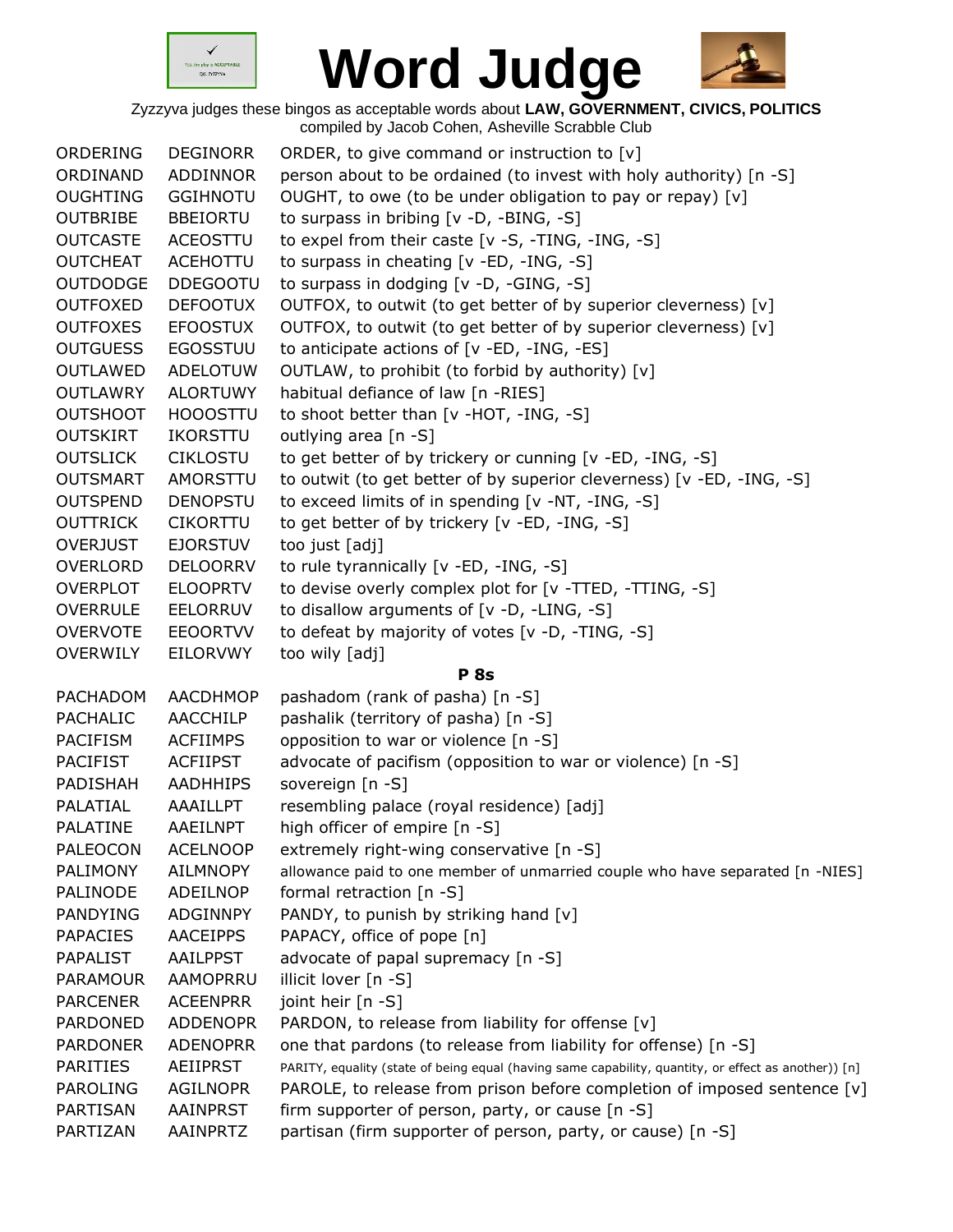



| PASHALIC        | <b>AACHILPS</b> | pashalik (territory of pasha) [n -S]                                                                                        |
|-----------------|-----------------|-----------------------------------------------------------------------------------------------------------------------------|
| <b>PASHALIK</b> | <b>AAHIKLPS</b> | territory of pasha [n -S]                                                                                                   |
| <b>PASSPORT</b> | <b>AOPPRSST</b> | document allowing travel from one country to another [n -S]                                                                 |
| <b>PATENTED</b> | <b>ADEENPTT</b> | PATENT, to obtain patent (government grant protecting rights of inventor) on [v]                                            |
| <b>PATENTEE</b> | AEEENPTT        | one that holds patent [n -S]                                                                                                |
| <b>PATENTOR</b> | <b>AENOPRTT</b> | one that grants patent [n -S]                                                                                               |
| <b>PATRIATE</b> | AAEIPRTT        | to transfer (power of legislation) to autonomous country $[v -D, -TING, -S]$                                                |
| <b>PAWKIEST</b> | <b>AEIKPSTW</b> | PAWKY, sly (crafty (skillful in deceiving)) [adj]                                                                           |
| <b>PAWNABLE</b> | AABELNPW        | PAWN, to give as security for something borrowed [adj]                                                                      |
| <b>PAWNSHOP</b> | <b>AHNOPPSW</b> | place where things are pawned (to give as security for something borrowed) [n -S]                                           |
| <b>PECULATE</b> | <b>ACEELPTU</b> | to embezzle (to appropriate fraudulently to one's own use) [v -D, -TING, -S]                                                |
| <b>PECULIUM</b> | <b>CEILMPUU</b> | private property [n -IA]                                                                                                    |
| PEDERAST        | <b>ADEEPRST</b> | man who engages in sexual activities with boys [n -S]                                                                       |
| <b>PEDIGREE</b> | <b>DEEEGIPR</b> | line of ancestors [n -S]                                                                                                    |
| PENALISE        | <b>AEEILNPS</b> | to penalize (to subject to penalty) [v -D, -SING, -S]                                                                       |
| PENALITY        | <b>AEILNPTY</b> | liability to punishment [n -TIES]                                                                                           |
| PENALIZE        | AEEILNPZ        | to subject to penalty [v -D, -ZING, -S]                                                                                     |
| <b>PENOLOGY</b> | <b>EGLNOOPY</b> | science of punishment of crime [n -GIES]                                                                                    |
| <b>PENTARCH</b> | <b>ACEHNPRT</b> | one of five joint rulers [n -S]                                                                                             |
| <b>PERJURER</b> | EEJPRRRU        | one guilty of perjury [n -S]                                                                                                |
| PETITION        | <b>EIINOPTT</b> | to make formal request [v -ED, -ING, -S]                                                                                    |
| <b>PETNAPER</b> | <b>AENPPST</b>  | one who steals pet [n -S]                                                                                                   |
| PHISHING        | <b>GHHIINPS</b> | practice of using email illegally to induce people to reveal personal information [n -S] / PHISH, to engage in phishing [v] |
| PHRATRAL        | AAHLPRRT        | PHRATRY, tribal unit among primitive peoples [adj]                                                                          |
| PHRATRIC        | <b>ACHIPRRT</b> | PHRATRY, tribal unit among primitive peoples [adj]                                                                          |
| PHREAKED        | <b>ADEEHKPR</b> | PHREAK, to gain illegal access to long-distance telephone service to avoid tolls [v]                                        |
| <b>PHREAKER</b> | <b>AEEHKPRR</b> | one that phreaks (to gain illegal access to long-distance telephone service to avoid tolls) [n -S]                          |
| <b>PICKETER</b> | <b>CEEIKPRT</b> | one who pickets (to stand outside of some location, as business, to publicize one's grievances against it) [n -S]           |
| PILFERED        | <b>DEEFILPR</b> | PILFER, to steal (to take without right or permission) [v]                                                                  |
| <b>PILFERER</b> | <b>EEFILPRR</b> | one that pilfers (to steal (to take without right or permission)) [n -S]                                                    |
| PILLAGER        | <b>AEGILLPR</b> | one that pillages (to plunder (to rob of goods by force)) [n -S]                                                            |
| <b>PIRACIES</b> | <b>ACEIIPRS</b> | PIRACY, robbery on high seas [n]                                                                                            |
| PIRATING        | <b>AGIINPRT</b> | PIRATE, to commit piracy [v]                                                                                                |
| PLACEMAN        | <b>AACELMNP</b> | political appointee to public office [n -MEN]                                                                               |
| PLAGIARY        | AAGILPRY        | act of passing off another's work as one's own [n -RIES]                                                                    |
| PLEADING        | ADEGILNP        | allegation in legal action [n -S] / PLEAD, to ask for earnestly [v]                                                         |
| <b>PLEDGING</b> | <b>DEGGILNP</b> | PLEDGE, to give as security for something borrowed [v]                                                                      |
| <b>PLIGHTED</b> | <b>DEGHILPT</b> | PLIGHT, to promise or bind by solemn pledge [v]                                                                             |
| <b>PLIGHTER</b> | <b>EGHILPRT</b> | one that plights (to promise or bind by solemn pledge) [n -S]                                                               |
| <b>PLOTTING</b> | <b>GILNOPTT</b> | PLOT, to plan secretly [v]                                                                                                  |
| <b>PLUGUGLY</b> | <b>GGLLPUUY</b> | hoodlum (thug (brutal ruffian or assassin)) [n -LIES]                                                                       |
| <b>POACHED</b>  | <b>ACDEHOP</b>  | POACH, to trespass for purpose of taking game or fish [v]                                                                   |
| <b>POACHER</b>  | <b>ACEHOPR</b>  | one that poaches (to trespass for purpose of taking game or fish) [n -S]                                                    |
| <b>POACHES</b>  | <b>ACEHOPS</b>  | POACH, to trespass for purpose of taking game or fish [v]                                                                   |
| <b>POGROMED</b> | <b>DEGMOOPR</b> | POGROM, to massacre systematically [v]                                                                                      |
| POINDING        | <b>DGIINNOP</b> | POIND, to seize and sell property of to satisfy debt [v]                                                                    |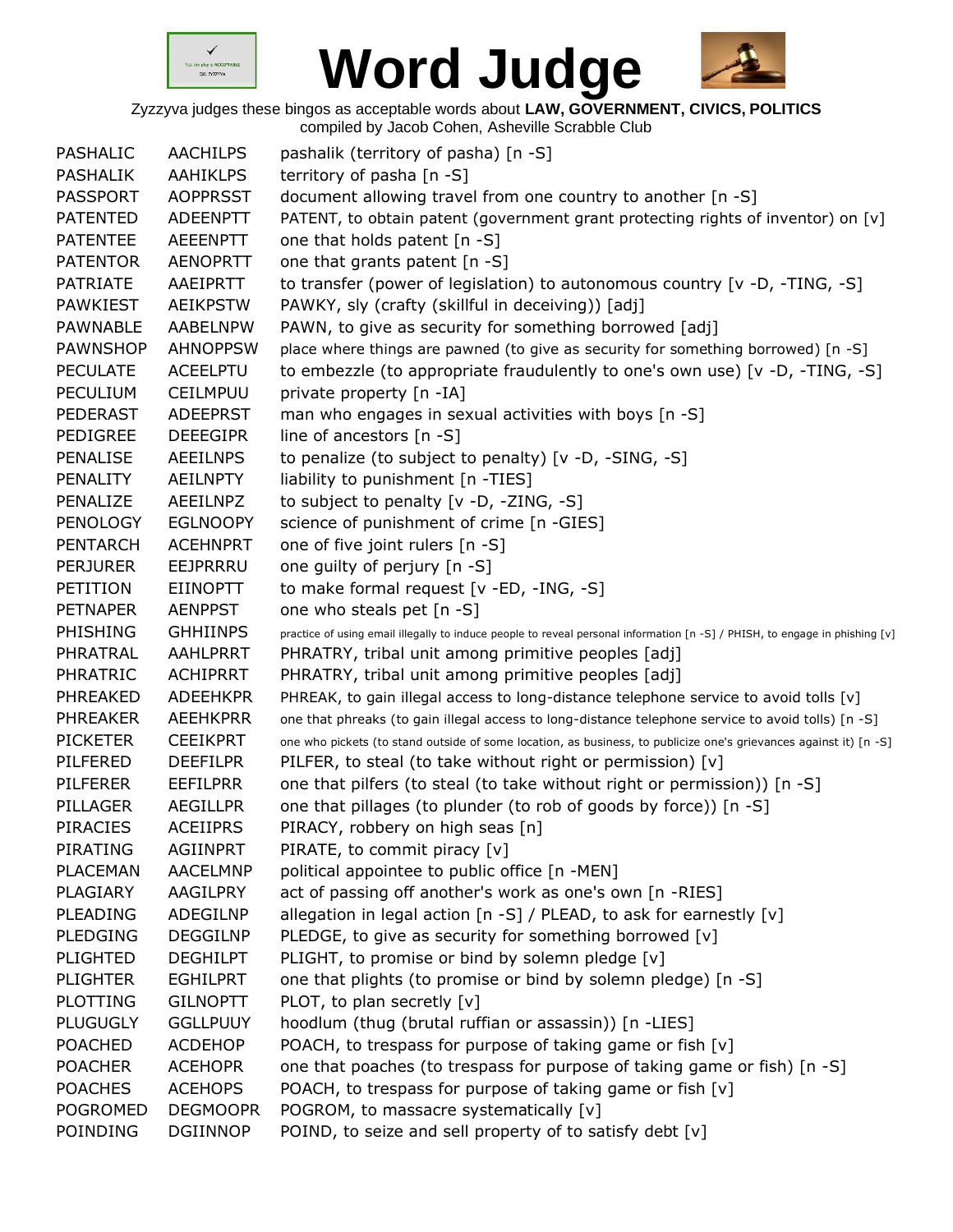



| <b>POLICIER</b> | <b>CEIILOPR</b> | film featuring police investigating crimes [n -S]                                     |
|-----------------|-----------------|---------------------------------------------------------------------------------------|
| <b>POLICIES</b> | <b>CEIILOPS</b> | POLICY, action or procedure considered with reference to prudence or expediency [n]   |
| <b>POLICING</b> | <b>CGIILNOP</b> | POLICE, to make clean or orderly [v]                                                  |
| <b>POLITICK</b> | <b>CIIKLOPT</b> | to engage in politics (art or science of government) [v -ED, -ING, -S]                |
| <b>POLITICO</b> | <b>CIILOOPT</b> | one who politicks (to engage in politics (art or science of government)) [n -ES, -S]  |
| <b>POLITICS</b> | <b>CIILOPST</b> | art or science of government [n]                                                      |
| <b>POLITIES</b> | <b>EIILOPST</b> | POLITY, form or system of government [n]                                              |
| <b>POLLSTER</b> | <b>ELLOPRST</b> | poller (one that polls (to question for purpose of surveying public opinion)) [n -S]  |
| <b>POLYGAMY</b> | <b>AGLMOPYY</b> | condition of having more than one spouse at same time [n -MIES]                       |
| <b>POPULISM</b> | <b>ILMOPPSU</b> | populists' doctrines [n -S]                                                           |
| <b>POSTMARK</b> | <b>AKMOPRST</b> | to stamp mail with official mark [v -ED, -ING, -S]                                    |
| POUNDAGE        | <b>ADEGNOPU</b> | act of impounding (to seize and retain in legal custody) [n -S]                       |
| <b>PRAECIPE</b> | <b>ACEEIPPR</b> | legal writ [n -S]                                                                     |
| <b>PRAEFECT</b> | <b>ACEEFPRT</b> | prefect (ancient Roman official) [n -S]                                               |
| PREAMBLE        | <b>ABEELMPR</b> | introductory statement [n -S]                                                         |
| <b>PRECINCT</b> | <b>CCEINPRT</b> | subdivision of city or town [n -S]                                                    |
| <b>PRECISED</b> | <b>CDEEIPRS</b> | PRECIS, to make concise summary of $[v]$                                              |
| <b>PRECISES</b> | <b>CEEIPRSS</b> | PRECIS, to make concise summary of [v]                                                |
| <b>PREELECT</b> | <b>CEEELPRT</b> | to elect or choose beforehand [v -ED, -ING, -S]                                       |
| <b>PREENACT</b> | <b>ACEENPRT</b> | to enact beforehand [v -ED, -ING, -S]                                                 |
| <b>PREFRANK</b> | <b>AEFKNPRR</b> | to frank beforehand [v -ED, -ING, -S]                                                 |
| <b>PREJUDGE</b> | DEEGJPRU        | to judge beforehand [v -D, -GING, -S]                                                 |
| PRELEGAL        | <b>AEEGLLPR</b> | occurring before commencement of studies in law [adj]                                 |
| PRESIDIA        | ADEIIPRS        | Soviet executive committees [n]                                                       |
| PRETRIAL        | AEILPRRT        | proceeding that precedes trial [n -S]                                                 |
| PRIGGERY        | <b>EGGIPRRY</b> | priggism (prim adherence to convention) [n -RIES]                                     |
| <b>PRIGGING</b> | <b>GGGIINPR</b> | PRIG, to steal (to take without right or permission) [v]                              |
| PRIGGISM        | <b>GGIIMPRS</b> | prim adherence to convention [n -S]                                                   |
| <b>PRINCELY</b> | <b>CEILNPRY</b> | of or befitting of prince [adj -LIER, -LIEST]                                         |
| <b>PRINCESS</b> | <b>CEINPRSS</b> | non-reigning female member of royal family [n -ES]                                    |
| <b>PRINCIPE</b> | <b>CEIINPPR</b> | prince (non-reigning male member of royal family) [n -PI]                             |
| <b>PRINCIPI</b> | <b>CIIINPPR</b> | PRINCIPE, prince (non-reigning male member of royal family) [n]                       |
| <b>PRISONED</b> | <b>DEINOPRS</b> | PRISON, to imprison (to confine (to shut within enclosure)) [v]                       |
| <b>PRISONER</b> | <b>EINOPRRS</b> | one that is imprisoned [n -S]                                                         |
| PROCLAIM        | <b>ACILMOPR</b> | to make known publicly or officially [v -ED, -ING, -S]                                |
| <b>PROHIBIT</b> | <b>BHIIOPRT</b> | to forbid by authority [v -ED, -ING, -S]                                              |
| <b>PROMULGE</b> | <b>EGLMOPRU</b> | to proclaim (to make known publicly or officially) [v -D, -GING, -S]                  |
| <b>PROPERTY</b> | <b>EOPPRRTY</b> | something owned [n -TIES]                                                             |
| <b>PROTOCOL</b> | <b>CLOOOPRT</b> | to form preliminary draft of official document [v -ED, -ING, -S or -LLED, -LLING, -S] |
| <b>PROTRADE</b> | <b>ADEOPRRT</b> | favoring international trade [adj]                                                    |
| <b>PROUNION</b> | INNOOPRU        | favoring labor unions [adj]                                                           |
| <b>PROVABLE</b> | ABELOPRV        | PROVE, to establish truth or validity of [adj]                                        |
| <b>PROVABLY</b> | <b>ABLOPRVY</b> | PROVE, to establish truth or validity of [adv]                                        |
| <b>PROWLING</b> | <b>GILNOPRW</b> | PROWL, to move about stealthily [v]                                                   |
| <b>PUNISHED</b> | <b>DEHINPSU</b> | PUNISH, to impose penalty on in requital for wrongdoing [v]                           |
| <b>PUNISHER</b> | <b>EHINPRSU</b> | one that punishes (to impose penalty on in requital for wrongdoing) [n -S]            |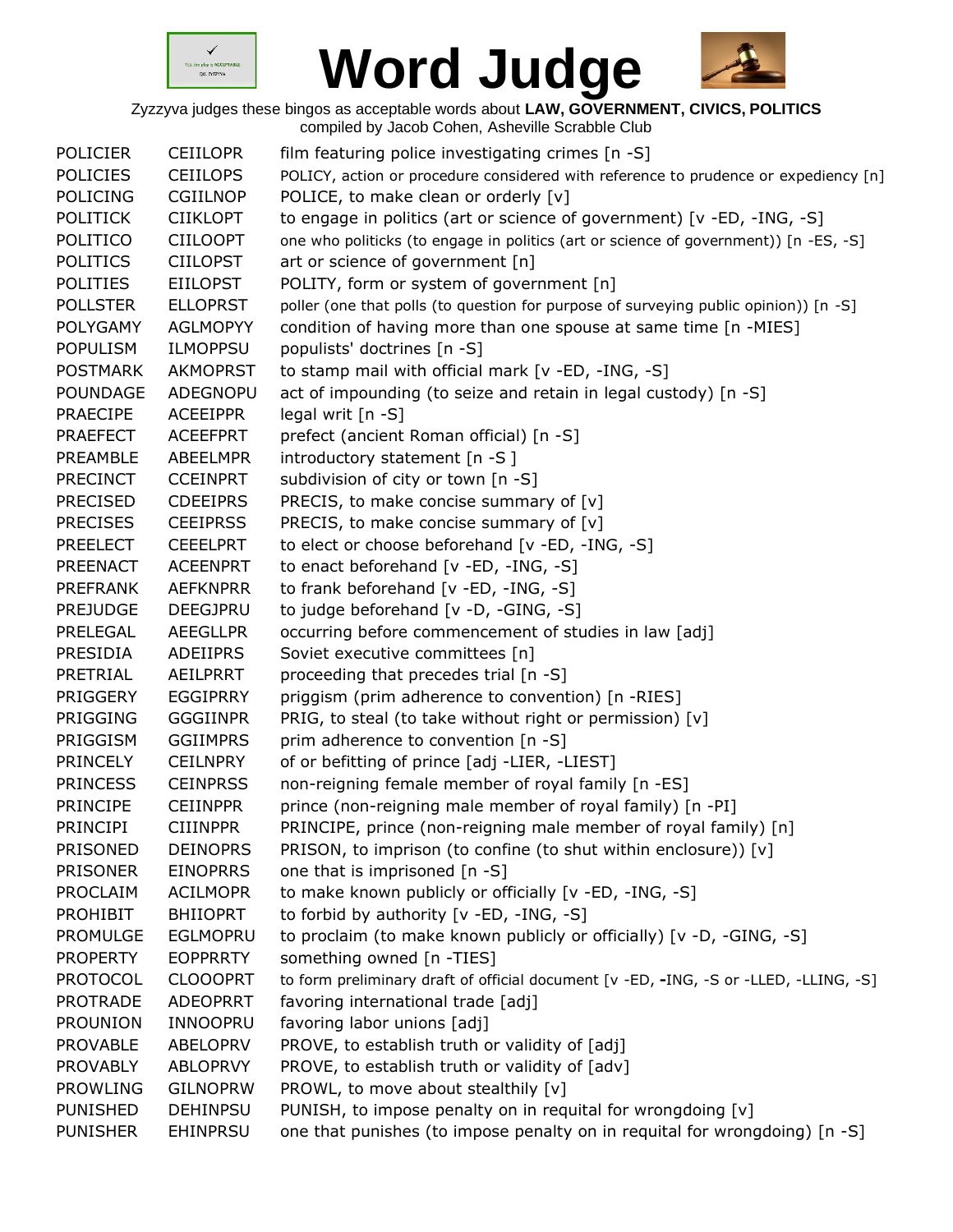



| <b>PUNISHES</b> | <b>EHINPSSU</b> | PUNISH, to impose penalty on in requital for wrongdoing [v]                          |
|-----------------|-----------------|--------------------------------------------------------------------------------------|
| <b>PUNITION</b> | <b>IINNOPTU</b> | act of punishing; punishment [n -S]                                                  |
| <b>PUNITIVE</b> | <b>EIINPTUV</b> | inflicting punishment [adj]                                                          |
| <b>PUNITORY</b> | <b>INOPRTUY</b> | punitive (inflicting punishment) [adj]                                               |
| PUPARIAL        | AAILPPRU        | PUPARIUM, pupal shell [adj]                                                          |
| <b>PURISTIC</b> | <b>CIIPRSTU</b> | PURIST, one who practices purism [adj]                                               |
| <b>PUSSLIKE</b> | <b>EIKLPSSU</b> | catlike (resembling cat; stealthy; silent) [adj]                                     |
| <b>PUTSCHES</b> | <b>CEHPSSTU</b> | PUTSCH, suddenly executed attempt to overthrow government [n]                        |
|                 |                 | Q 8s                                                                                 |
| QUACKERY        | <b>ACEKQRUY</b> | fraudulent practice [n -RIES]                                                        |
| QUACKISH        | <b>ACHIKQSU</b> | fraudulent [adj]                                                                     |
| QUACKISM        | ACIKMQSU        | quackery (fraudulent practice) [n -S]                                                |
| QUADROON        | ADNOOQRU        | person of one-quarter black ancestry [n -S]                                          |
| QUAESTOR        | <b>AEOQRSTU</b> | ancient Roman magistrate [n -S]                                                      |
| QUARTIER        | AEIQRRTU        | district in French city [n -S]                                                       |
| QUEENDOM        | DEEMNOQU        | area ruled by queen [n -S]                                                           |
| <b>QUEENING</b> | EEGINNQU        | QUEEN, to make queen (female monarch) of [v]                                         |
|                 |                 | <b>R</b> 8s                                                                          |
|                 |                 |                                                                                      |
| RABBINIC        | ABBCIINR        | pertaining to rabbis (Jewish spiritual leader) [adj]                                 |
| <b>RANSOMED</b> | <b>ADEMNORS</b> | RANSOM, to obtain release of by paying demanded price [v]                            |
| <b>RANSOMER</b> | <b>AEMNORRS</b> | one that ransoms (to obtain release of by paying demanded price) [n -S]              |
| RATIFIED        | ADEFIIRT        | RATIFY, to approve and sanction formally [v]                                         |
| RATIFIER        | AEFIIRRT        | one that ratifies (to approve and sanction formally) [n -S]                          |
| <b>RATIFIES</b> | AEFIIRST        | RATIFY, to approve and sanction formally [v]                                         |
| <b>REACCUSE</b> | ACCEERSU        | ACCUSE, to make assertion against [v -D, -SING, -S]                                  |
| <b>REAFFIRM</b> | AEFFIMRR        | AFFIRM, to state positively [v -ED, -ING, -S]                                        |
| <b>REALTIES</b> | <b>AEEILRST</b> | REALTY, property in buildings and land [n]                                           |
| <b>REARREST</b> | <b>AEERRRST</b> | ARREST, to seize and hold by legal authority [v -ED, -ING, -S]                       |
| <b>REASSESS</b> | <b>AEERSSSS</b> | ASSESS, to estimate value of for taxation [v -ED, -ING, -ES]                         |
| REBELDOM        | <b>BDEELMOR</b> | area controlled by rebels [n -S]                                                     |
| <b>REBELLED</b> | <b>BDEEELLR</b> | REBEL, to oppose established government of one's land [v]                            |
| <b>REBUTTAL</b> | ABELRTTU        | argument or proof that rebuts [n -S]                                                 |
| <b>RECANTED</b> | <b>ACDEENRT</b> | RECANT, to make formal retraction or disavowal of [v]                                |
| <b>RECANTER</b> | <b>ACEENRRT</b> | one that recants (to make formal retraction or disavowal of) [n -S]                  |
| <b>RECHARGE</b> | <b>ACEEGHRR</b> | CHARGE, to accuse formally [v -D, -GING, -S]                                         |
| <b>RECUSANT</b> | ACENRSTU        | one who refuses to accept established authority [n -S]                               |
| <b>RECUSING</b> | <b>CEGINRSU</b> | RECUSE, to disqualify or challenge as judge in particular case [v]                   |
| <b>REDAMAGE</b> | AADEEGMR        | DAMAGE, to injure (to do or cause injury to) [v -D, -GING, -S]                       |
| <b>REDECIDE</b> | <b>CDDEEEIR</b> | DECIDE, to make choice or judgment [v -D, -DING, -S]                                 |
| <b>REDEFECT</b> | <b>CDEEEFRT</b> | to defect (to desert allegiance) again [v -ED, -ING, -S]                             |
| <b>REDEMAND</b> | <b>ADDEEMNR</b> | to demand (to ask for with authority) again [v -ED, -ING, -S]                        |
| <b>REDLINER</b> | <b>DEEILNRR</b> | one that redlines (to withhold loans or insurance from certain neighborhoods) [n -S] |
| <b>REFORMER</b> | <b>EEFMORRR</b> | one that reforms (to change to better state) [n -S]                                  |
| <b>REFUSNIK</b> | <b>EFIKNRSU</b> | Soviet citizen who was refused permission to emigrate [n -S]                         |
| <b>REGALITY</b> | <b>AEGILRTY</b> | regal authority [n -TIES]                                                            |
| <b>REGENTAL</b> | <b>AEEGLNRT</b> | REGENT, one who rules in place of sovereign [adj]                                    |
|                 |                 |                                                                                      |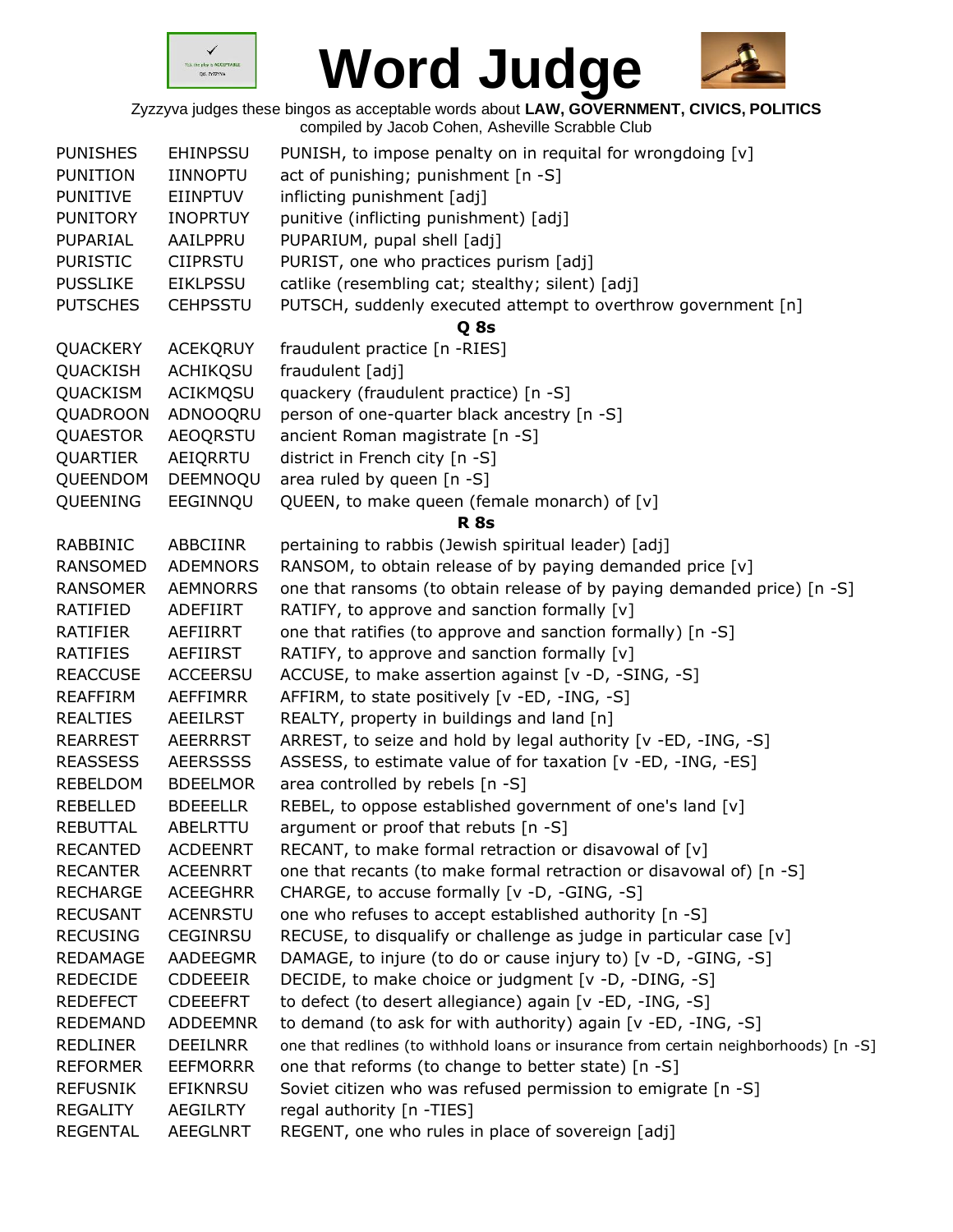



| <b>REGICIDE</b> | <b>CDEEGIIR</b> | killing of king [n -S]                                                            |
|-----------------|-----------------|-----------------------------------------------------------------------------------|
| <b>REGIONAL</b> | <b>AEGILNOR</b> | something that serves as region [n -S]                                            |
| <b>REGISTER</b> | <b>EEGIRRST</b> | to record officially [v -ED, -ING, -S]                                            |
| <b>REGISTRY</b> | <b>EGIRRSTY</b> | act of registering (to record officially) [n -RIES]                               |
| <b>REGNANCY</b> | <b>ACEGNNRY</b> | state of being regnant (reigning) [n -CIES]                                       |
| <b>REIGNING</b> | <b>EGGIINNR</b> | REIGN, to exercise sovereign power [v]                                            |
| <b>REIMPOSE</b> | <b>EEIMOPRS</b> | to impose again [v -D, -SING, -S]                                                 |
| <b>REINDICT</b> | <b>CDEIINRT</b> | INDICT, to charge with crime [v -ED, -ING, -S]                                    |
| <b>REINJURE</b> | EEIJNRRU        | INJURE, to do or cause injury to [v -D, -RING, -S]                                |
| REINJURY        | <b>EIJNRRUY</b> | second injury [n -RIES]                                                           |
| <b>REISSUER</b> | EEIRRSSU        | one that reissues (to issue again) [n -S]                                         |
| <b>RELUCTED</b> | <b>CDEELRTU</b> | RELUCT, to show opposition [v]                                                    |
| REMAILED        | ADEEILMR        | REMAIL, MAIL, to send by governmental postal system [v]                           |
| <b>REMISING</b> | EGIIMNRS        | REMISE, to give up claim to $[v]$                                                 |
| <b>RENEGADE</b> | <b>ADEEEGNR</b> | to become traitor [v -D, -DING, -S]                                               |
| <b>RENEGADO</b> | <b>ADEEGNOR</b> | traitor (one who betrays another) [n -ES, -S]                                     |
| <b>RENEGING</b> | <b>EEGGINNR</b> | RENEGE, to fail to carry out promise or commitment [v]                            |
| RENIGGED        | <b>DEEGGINR</b> | RENIG, to renege (to fail to carry out promise or commitment) [v]                 |
| <b>REOBJECT</b> | <b>BCEEJORT</b> | OBJECT, to argue in opposition [v -ED, -ING, -S]                                  |
| <b>REOFFEND</b> | <b>DEEFFNOR</b> | OFFEND, to commit offense [v -ED, -ING, -S]                                       |
| <b>REOPPOSE</b> | <b>EEOOPPRS</b> | to oppose again [v -D, -SING, -S]                                                 |
| <b>REPEALED</b> | <b>ADEEELPR</b> | REPEAL, to revoke (to annul by taking back) [v]                                   |
| <b>REPEALER</b> | AEEELPRR        | one that repeals (to revoke (to annul by taking back)) [n -S]                     |
| <b>REPLEVIN</b> | EEILNPRV        | to replevy (to regain possession of by legal action) [v -ED, -ING, -S]            |
| <b>REPRIEVE</b> | EEEIPRRV        | to postpone punishment of [v -D, -VING, -S]                                       |
| <b>REPUBLIC</b> | <b>BCEILPRU</b> | constitutional form of government [n -S]                                          |
| <b>REPURSUE</b> | <b>EEPRRSUU</b> | to pursue again [v -D, -UING, -S]                                                 |
| <b>RESELECT</b> | <b>CEEELRST</b> | SELECT, to choose (to take by preference) [v -ED, -ING, -S]                       |
| <b>RESIDENT</b> | <b>DEEINRST</b> | one who resides [n -S]                                                            |
| <b>RESIGNED</b> | <b>DEEGINRS</b> | RESIGN, to give up one's office or position [v]                                   |
| <b>RESIGNER</b> | <b>EEGINRRS</b> | one that resigns (to give up one's office or position) [n -S]                     |
| <b>RESOLVER</b> | <b>EELORRSV</b> | one that resolves (to make firm decision about) [n -S]                            |
| <b>RESPONSA</b> | <b>AENOPRSS</b> | written rabbinic decisions [n]                                                    |
| <b>RESUMMON</b> | <b>EMMNORSU</b> | to summon again [v -ED, -ING, -S]                                                 |
| <b>RETAINER</b> | AEEINRRT        | one that retains (to keep possession of) [n -S]                                   |
| <b>RETAXING</b> | <b>AEGINRTX</b> | RETAX, TAX, to place tax (charge imposed by authority for public purposes) on [v] |
| <b>REVANCHE</b> | <b>ACEEHNRV</b> | political policy designed to regain lost territory [n -S]                         |
| <b>REVENGER</b> | <b>EEEGNRRV</b> | one that revenges (to inflict injury in return for) [n -S]                        |
| <b>REVENUAL</b> | AEELNRUV        | REVENUE, income of government [adj]                                               |
| <b>REVENUED</b> | <b>DEEENRUV</b> | REVENUE, income of government [adj]                                               |
| <b>REVOKING</b> | <b>EGIKNORV</b> | REVOKE, to annul by taking back [v]                                               |
| <b>REVOTING</b> | <b>EGINORTV</b> | REVOTE, VOTE, to cast vote (formal expression of will or opinion) [v]             |
| <b>REWARDED</b> | <b>ADDEERRW</b> | REWARD, to give recompense to for worthy behavior [v]                             |
| <b>REWARDER</b> | <b>ADEERRRW</b> | one that rewards (to give recompense to for worthy behavior) [n -S]               |
| <b>REZONING</b> | EGINNORZ        | REZONE, to zone again [v]                                                         |
| RIGHTIER        | <b>EGHIIRRT</b> | RIGHTY, politically conservative [adj]                                            |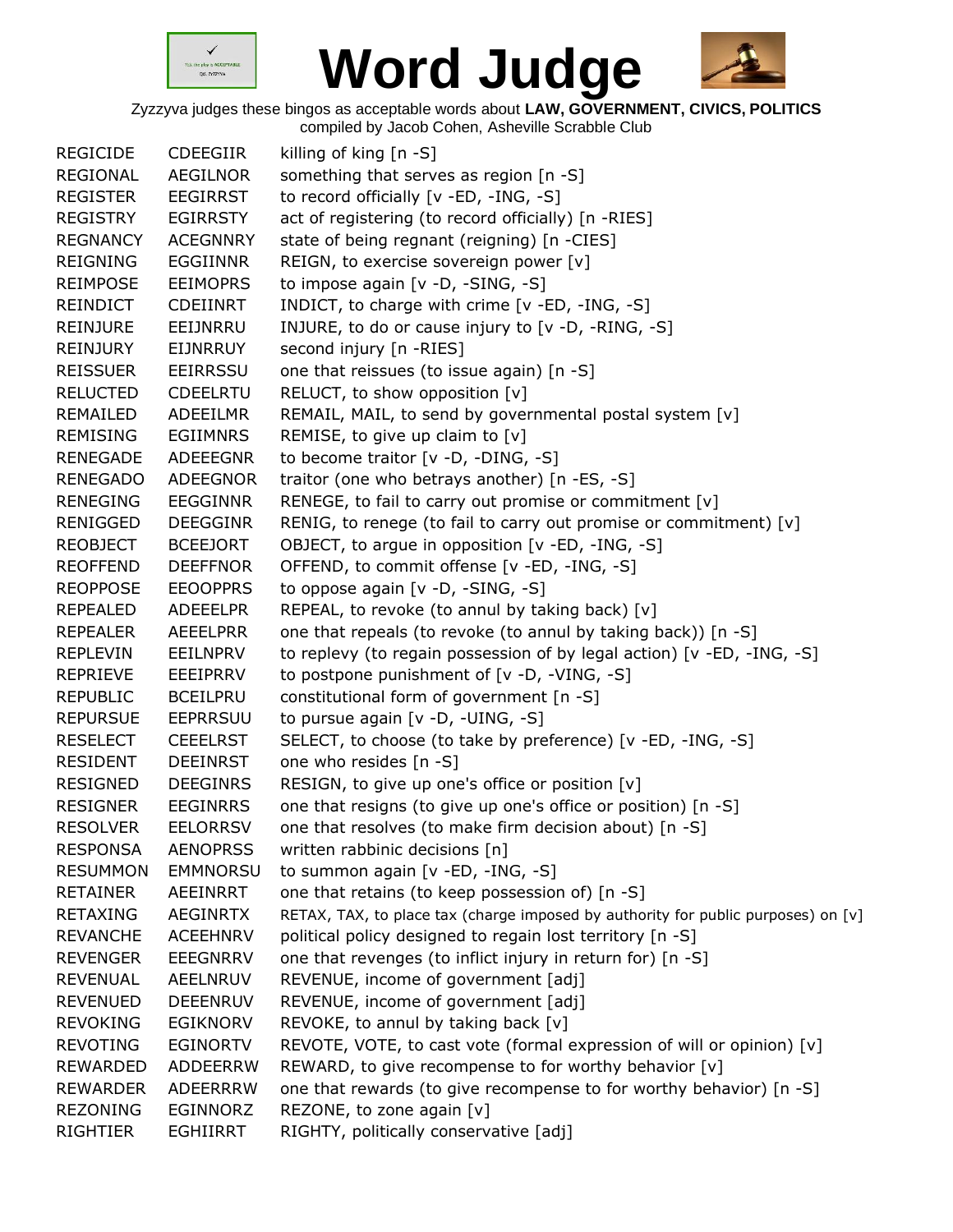



| <b>RIGHTISM</b> | <b>GHIIMRST</b> | conservative political philosophy [n -s]                                                      |
|-----------------|-----------------|-----------------------------------------------------------------------------------------------|
| <b>RIGHTIST</b> | <b>GHIIRSTT</b> | advocate of rightism (conservative political philosophy) [n -S]                               |
| <b>RINGSTER</b> | <b>EGINRRST</b> | one of group of people united for political or economic reasons [n -S]                        |
| <b>ROGATION</b> | AGINOORT        | proposal of law in ancient Rome [n -S]                                                        |
| <b>ROGATORY</b> | <b>AGOORRTY</b> | requesting information [adj]                                                                  |
| <b>ROGUEING</b> | EGGINORU        | ROGUE, to defraud (to swindle (to take money or property from by fraudulent means)) [v]       |
| <b>ROORBACH</b> | <b>ABCHOORR</b> | roorback (false story used for political advantage) [n -S]                                    |
| <b>ROORBACK</b> | <b>ABCKOORR</b> | false story used for political advantage [n -S]                                               |
| <b>ROWDIEST</b> | <b>DEIORSTW</b> | ROWDY, disorderly in behavior [adj]                                                           |
| <b>ROWDYISH</b> | <b>DHIORSWY</b> | tending to be rowdy [adj]                                                                     |
| <b>ROWDYISM</b> | <b>DIMORSWY</b> | disorderly behavior [n -S]                                                                    |
| <b>ROYALISM</b> | <b>AILMORSY</b> | support of monarch or monarchy [n -S]                                                         |
| <b>ROYALIST</b> | <b>AILORSTY</b> | supporter of monarch or monarchy [n -S]                                                       |
| <b>RULELESS</b> | <b>EELLRSSU</b> | not restrained or regulated by law [adj]                                                      |
| <b>RURALISM</b> | AILMRRSU        | state of being rural (pertaining to country) [n -S]                                           |
|                 |                 | $S$ 8s                                                                                        |
| <b>SACHEMIC</b> | <b>ACCEHIMS</b> | SACHEM, Native American chief [adj]                                                           |
| SAGAMORE        | <b>AAEGMORS</b> | Algonquian Indian chief [n -S]                                                                |
| <b>SAMPLING</b> | <b>AGILMNPS</b> | small part selected for analysis [n -S] / SAMPLE, to test representative portion of whole [v] |
| <b>SANCTION</b> | <b>ACINNOST</b> | to authorize (to give permission for) [v -ED, -ING, -S]                                       |
| SANITARY        | AAINRSTY        | public urinal [n -RIES]                                                                       |
| SAVAGISM        | AAGIMSSV        | savagery (quality of being savage) [n -S]                                                     |
| <b>SCAMMING</b> | <b>ACGIMMNS</b> | SCAM, to cheat or swindle [v]                                                                 |
| <b>SCAMSTER</b> | <b>ACEMRSST</b> | one that scams (to cheat or swindle) [n -S]                                                   |
| <b>SCEPTRAL</b> | <b>ACELPRST</b> | pertaining to royal authority [adj]                                                           |
| <b>SCOFFLAW</b> | <b>ACFFLOSW</b> | habitual law violator [n -S]                                                                  |
| <b>SCONCING</b> | <b>CCGINNOS</b> | SCONCE, to fine (to subject to fine (monetary penalty)) [v]                                   |
| <b>SCOURGER</b> | <b>CEGORRSU</b> | one that scourges (to punish severely) [n -S]                                                 |
| <b>SCULKING</b> | <b>CGIKLNSU</b> | SCULK, to skulk (to move about stealthily) [v]                                                |
| <b>SECEDING</b> | <b>CDEEGINS</b> | SECEDE, to withdraw formally from alliance or association [v]                                 |
| <b>SECONDED</b> | <b>CDDEENOS</b> | SECOND, to give support or encouragement to [v]                                               |
| <b>SECONDER</b> | <b>CDEENORS</b> | one that seconds (to give support or encouragement to) [n -S]                                 |
| SEDITION        | <b>DEIINOST</b> | incitement of rebellion against government [n -S]                                             |
| <b>SELECTED</b> | <b>CDEEELST</b> | SELECT, to choose (to take by preference) [v]                                                 |
| <b>SELECTEE</b> | <b>CEEEELST</b> | one that is selected [n -S]                                                                   |
| <b>SELECTLY</b> | <b>CEELLSTY</b> | by selection [adv]                                                                            |
| <b>SELECTOR</b> | <b>CEELORST</b> | one that selects (to choose (to take by preference)) [n -S]                                   |
| <b>SENSEFUL</b> | <b>EEFLNSSU</b> | sensible (having or showing good judgment) [adj]                                              |
| <b>SENSIBLE</b> | <b>BEEILNSS</b> | having or showing good judgment [adj -R, -ST]                                                 |
| <b>SENSIBLY</b> | <b>BEILNSSY</b> | SENSIBLE, having or showing good judgment [adv]                                               |
| <b>SENTENCE</b> | <b>CEEENNST</b> | to declare judicially extent of punishment to be imposed [v -D, -CING, -S]                    |
| <b>SHADCHAN</b> | <b>AACDHHNS</b> | Jewish marriage broker [n -IM, -S]                                                            |
| <b>SHADKHAN</b> | <b>AADHHKNS</b> | shadchan (Jewish marriage broker) [n -IM, -S]                                                 |
| <b>SHAMMASH</b> | <b>AAHHMMSS</b> | shammes (minor official of synagogue) [n -IM]                                                 |
| SHAMOSIM        | AHIMMOSS        | SHAMES, shammes (minor official of synagogue) [n]                                             |
| <b>SHAMUSES</b> | AEHMSSSU        | SHAMUS, private detective [n]                                                                 |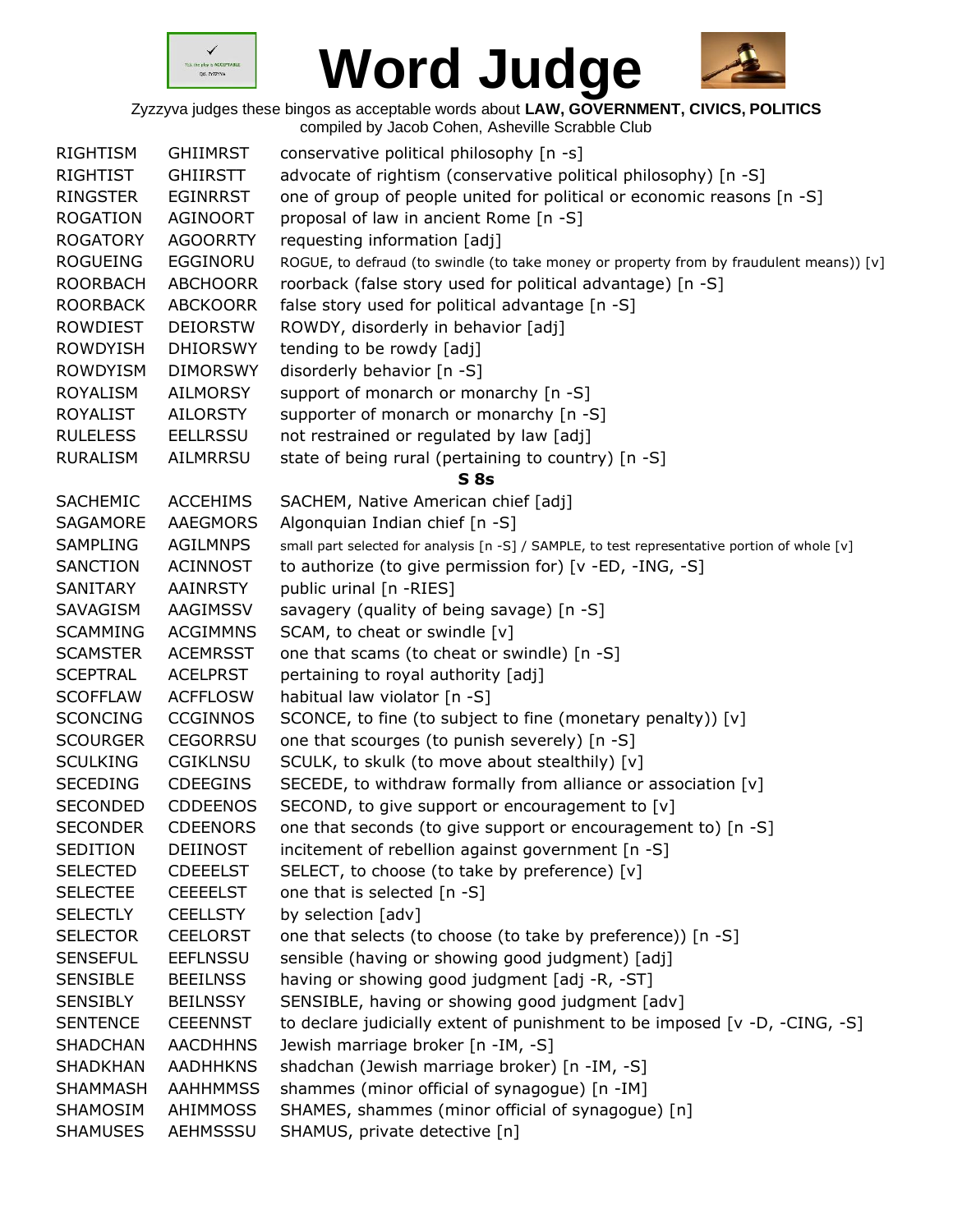



| SHANGHAI        | AAGHHINS        | to kidnap for service aboard ship [v -ED, -ING, -S]                             |
|-----------------|-----------------|---------------------------------------------------------------------------------|
| <b>SHARKING</b> | <b>AGHIKNRS</b> | SHARK, to live by trickery [v]                                                  |
| SHEIKDOM        | <b>DEHIKMOS</b> | area ruled by sheik [n -S]                                                      |
| <b>SHERLOCK</b> | <b>CEHKLORS</b> | detective [n -S]                                                                |
| <b>SHIFTIER</b> | EFHIIRST        | SHIFTY, tricky (characterized by deception) [adj]                               |
| <b>SHIFTILY</b> | <b>FHIILSTY</b> | SHIFTY, tricky (characterized by deception) [adv]                               |
| <b>SHILLING</b> | <b>GHIILLNS</b> | SHILL, to act as decoy [v]                                                      |
| <b>SHMEARED</b> | <b>ADEEHMRS</b> | SHMEAR, to schmeer (to bribe (to practice bribery)) [v]                         |
| <b>SHMEERED</b> | <b>DEEEHMRS</b> | SHMEER, to schmeer (to bribe (to practice bribery)) [v]                         |
| SHOGUNAL        | <b>AGHLNOSU</b> | SHOGUN, former military leader of Japan [adj]                                   |
| <b>SHOPLIFT</b> | <b>FHILOPST</b> | to steal goods from store [v -ED, -ING, -S]                                     |
| SHRIEVAL        | AEHILRSV        | pertaining to sheriff (law-enforcement officer of county) [adj]                 |
| <b>SIGNETED</b> | <b>DEEGINST</b> | SIGNET, to mark with official seal [v]                                          |
| <b>SKULKING</b> | <b>GIKKLNSU</b> | SKULK, to move about stealthily [v]                                             |
| <b>SLEUTHED</b> | <b>DEEHLSTU</b> | SLEUTH, to act as detective [v]                                                 |
| <b>SLINKIER</b> | <b>EIIKLNRS</b> | SLINKY, stealthy (intended to escape observation) [adj]                         |
| <b>SLINKILY</b> | IIKLLNSY        | SLINKY, stealthy (intended to escape observation) [adv]                         |
| <b>SLINKING</b> | <b>GIIKLNNS</b> | SLINK, to move stealthily [v]                                                   |
| <b>SLUMLORD</b> | <b>DLLMORSU</b> | landlord of slum property [n -S]                                                |
| <b>SLUMMING</b> | <b>GILMMNSU</b> | SLUM, to visit slums (squalid urban areas) [v]                                  |
| <b>SMUGGLER</b> | <b>EGGLMRSU</b> | one that smuggles (to import or export illicitly) [n -S]                        |
| <b>SNEAKIER</b> | <b>AEEIKNRS</b> | SNEAKY, deceitful [adj]                                                         |
| SNEAKILY        | AEIKLNSY        | SNEAKY, deceitful [adv]                                                         |
| SNEAKING        | <b>AEGIKNNS</b> | SNEAK, to move stealthily [v]                                                   |
| SODOMIES        | <b>DEIMOOSS</b> | SODOMY, unnatural copulation [n]                                                |
| SODOMISE        | <b>DEIMOOSS</b> | to sodomize (to engage in sodomy with) [v -D, -SING, -S]                        |
| SODOMIST        | <b>DIMOOSST</b> | sodomite (one who practices sodomy (unnatural copulation)) [n -S]               |
| SODOMITE        | <b>DEIMOOST</b> | one who practices sodomy (unnatural copulation) [n -S]                          |
| SODOMIZE        | <b>DEIMOOSZ</b> | to engage in sodomy with [v -D, -ZING, -S]                                      |
| SOVRANLY        | <b>ALNORSVY</b> | supremely [adv]                                                                 |
| <b>SOVRANTY</b> | <b>ANORSTVY</b> | monarchy (rule by monarch) [n -TIES]                                            |
| <b>SPALPEEN</b> | <b>AEELNPPS</b> | rascal (unscrupulous or dishonest person) [n -S]                                |
| <b>SPECIOUS</b> | <b>CEIOPSSU</b> | having false look of truth or authenticity [adj]                                |
| <b>SPEEDING</b> | <b>DEEGINPS</b> | act of driving faster than law allows [n -S]                                    |
| SPIVVIER        | EIIPRSVV        | SPIVVY, resembling spiv (petty criminal) [adj]                                  |
| SPIVVISH        | HIIPSSVV        | SPIV, unscrupulous petty criminal [adj]                                         |
| <b>SPOUSING</b> | GINOPSSU        | SPOUSE, to marry (to enter into marriage) [v]                                   |
| <b>STAKEOUT</b> | AEKOSTTU        | surveillance of area especially by police [n -S]                                |
| <b>STALKING</b> | <b>AGIKLNST</b> | act of one that stalks [n -S] / STALK, to pursue stealthily [v]                 |
| <b>STATELET</b> | <b>AEELSTTT</b> | small state (political community) [n -S]                                        |
| <b>STEALAGE</b> | <b>AAEEGLST</b> | theft (act of stealing (to take without right or permission)) [n -S]            |
| <b>STEALING</b> | <b>AEGILNST</b> | act of one that steals [n -S]                                                   |
| <b>STEALTHY</b> | <b>AEHLSTTY</b> | intended to escape observation [adj]                                            |
| <b>STIFFING</b> | <b>FFGIINST</b> | STIFF, to cheat someone by not paying [v]                                       |
| <b>STONABLE</b> | <b>ABELNOST</b> | STONE, to pelt with stones (pieces of concreted earthy or mineral matter) [adj] |
| <b>STRANGLE</b> | <b>AEGLNRST</b> | to choke to death [v -D, -LING, -S]                                             |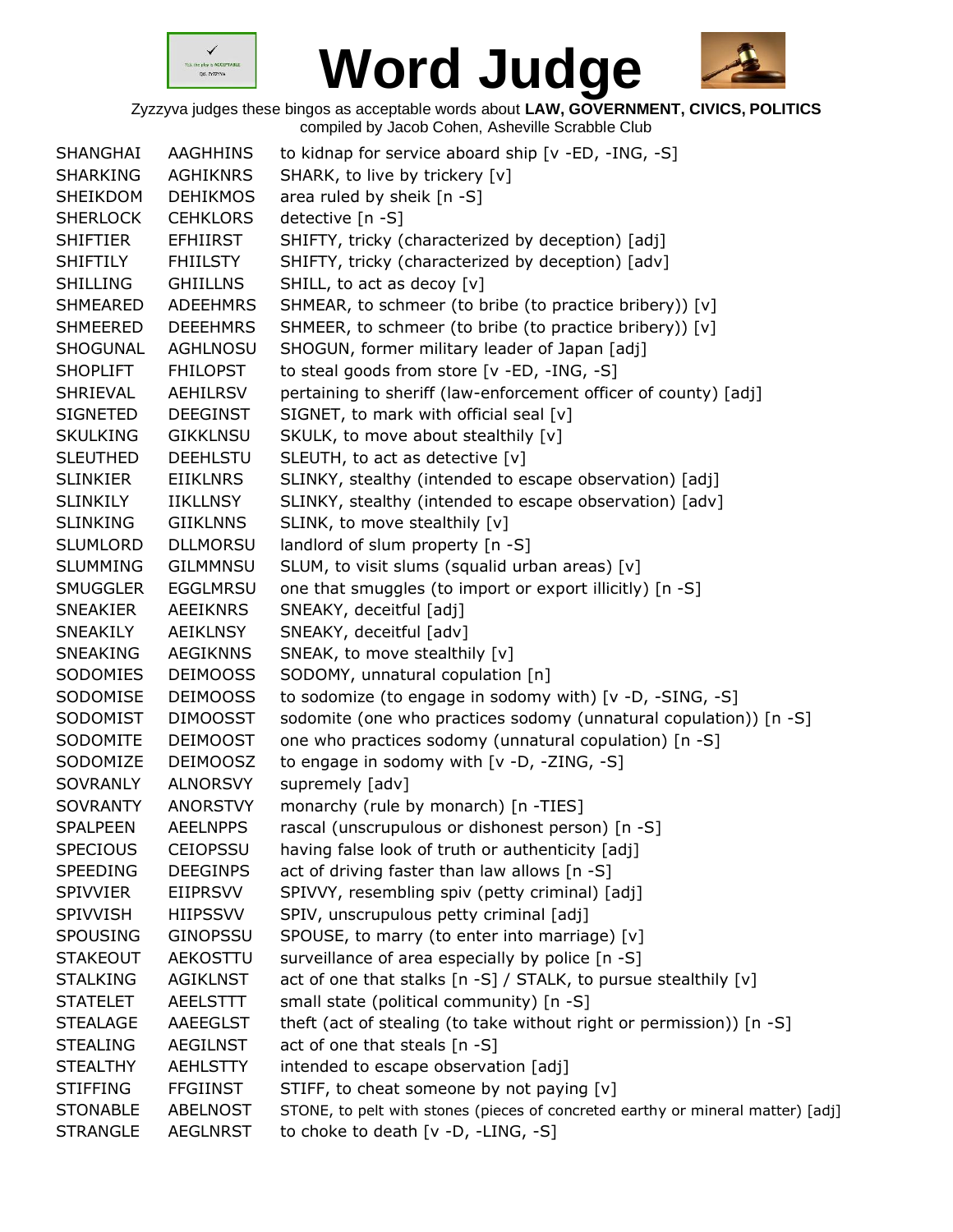



| <b>STRUMPET</b> | <b>EMPRSTTU</b> | prostitute [n -S]                                                                  |
|-----------------|-----------------|------------------------------------------------------------------------------------|
| <b>SUBAHDAR</b> | <b>AABDHRSU</b> | governor of subah [n -S]                                                           |
| <b>SUBCASTE</b> | <b>ABCESSTU</b> | subdivision of caste [n -S]                                                        |
| <b>SUBCHIEF</b> | <b>BCEFHISU</b> | subordinate chief [n -S]                                                           |
| <b>SUBCLAIM</b> | ABCILMSU        | subordinate claim [n -S]                                                           |
| <b>SUBLEASE</b> | ABEELSSU        | to sublet (to rent leased property to another) [v -D, -SING, -S]                   |
| <b>SUBORNED</b> | <b>BDENORSU</b> | SUBORN, to induce to commit perjury [v]                                            |
| <b>SUBORNER</b> | <b>BENORRSU</b> | one that suborns (to induce to commit perjury) [n -S]                              |
| <b>SUBPOENA</b> | <b>ABENOPSU</b> | to summon with type of judicial writ [v -ED, -ING, -S]                             |
| <b>SUBSTATE</b> | ABESSTTU        | subdivision of state [n -S]                                                        |
| <b>SUBTOPIA</b> | ABIOPSTU        | suburbs of city [n -S]                                                             |
| <b>SUBURBED</b> | <b>BBDERSUU</b> | SUBURB, residential area adjacent to city [adj]                                    |
| <b>SUBURBIA</b> | ABBIRSUU        | suburbs of city [n -S]                                                             |
| <b>SUBWORLD</b> | <b>BDLORSUW</b> | subdivision of sphere of interest or activity [n -S]                               |
| <b>SUFFRAGE</b> | <b>AEFFGRSU</b> | right to vote [n -S]                                                               |
| SUMMITED        | <b>DEIMMSTU</b> | SUMMIT, to participate in highest-level conference [v]                             |
| <b>SUMMITRY</b> | <b>IMMRSTUY</b> | use of conferences between chiefs of state for international negotiation [n -RIES] |
| <b>SUMMONER</b> | <b>EMMNORSU</b> | one that summons (to summon with court order) [n -S]                               |
| <b>SUPERCOP</b> | <b>CEOPPRSU</b> | superior police officer [n -S]                                                     |
| <b>SUPERSPY</b> | <b>EPPRSSUY</b> | superior spy [n -PIES]                                                             |
| <b>SUPERTAX</b> | <b>AEPRSTUX</b> | additional tax [n -ES]                                                             |
| <b>SUPPRESS</b> | <b>EPPRSSSU</b> | to put end to forcibly [v -ED, -ING, -ES]                                          |
| <b>SUPREMER</b> | <b>EEMPRRSU</b> | SUPREME, highest in power or authority [adj]                                       |
| <b>SURTAXED</b> | <b>ADERSTUX</b> | SURTAX, to assess with extra tax [v]                                               |
| <b>SURTAXES</b> | <b>AERSSTUX</b> | SURTAX, to assess with extra tax [v]                                               |
| SUZERAIN        | AEINRSUZ        | feudal lord [n -S]                                                                 |
| <b>SVARAJES</b> | AAEJRSSV        | SVARAJ, swaraj (self-government in British India) [n]                              |
| SWANNING        | <b>AGINNNSW</b> | SWAN, to swear (to utter solemn oath) [v]                                          |
| <b>SWARAJES</b> | <b>AAEJRSSW</b> | SWARAJ, self-government in British India [n]                                       |
| SWARMING        | <b>AGIMNRSW</b> | surrounding of victim by group of attackers [n -S]                                 |
| SWEARING        | <b>AEGINRSW</b> | act of uttering solemn oath [n -S] / SWEAR, to utter solemn oath [v]               |
| <b>SWINDLER</b> | <b>DEILNRSW</b> | one that swindles (to take money or property from by fraudulent means) [n -S]      |
|                 |                 | T 8s                                                                               |
| <b>TAKEOVER</b> | <b>AEEKORTV</b> | act of assuming control [n -S]                                                     |
| <b>TALESMAN</b> | <b>AAELMNST</b> | person summoned to fill vacancy on jury [n -MEN]                                   |
| <b>TALMUDIC</b> | <b>ACDILMTU</b> | pertaining to body of Jewish civil and religious law [adj]                         |
| <b>TANISTRY</b> | <b>AINRSTTY</b> | system of electing tanist [n -RIES]                                                |
| <b>TARIFFED</b> | ADEFFIRT        | TARIFF, to tax imported or exported goods [v]                                      |
| <b>TARTIEST</b> | AEIRSTTT        | TARTY, suggestive of prostitute [adj]                                              |
| <b>TAXATION</b> | <b>AAINOTTX</b> | process of taxing [n -S]                                                           |
| <b>TAXPAYER</b> | <b>AAEPRTXY</b> | one that pays taxes [n -S]                                                         |
| <b>TENANTED</b> | <b>ADEENNTT</b> | TENANT, to inhabit (to live in) [v]                                                |
| <b>TENANTRY</b> | <b>AENNRTTY</b> | tenancy (temporary occupancy of something that belongs to another) [n -RIES]       |
| <b>TERMINER</b> | <b>EEIMNRRT</b> | type of court in some states [n -S]                                                |
| <b>TERMTIME</b> | EEIMMRTT        | time when school or court is in session [n -S]                                     |
| <b>TETRARCH</b> | <b>ACEHRRTT</b> | one of four joint rulers [n -S]                                                    |
|                 |                 |                                                                                    |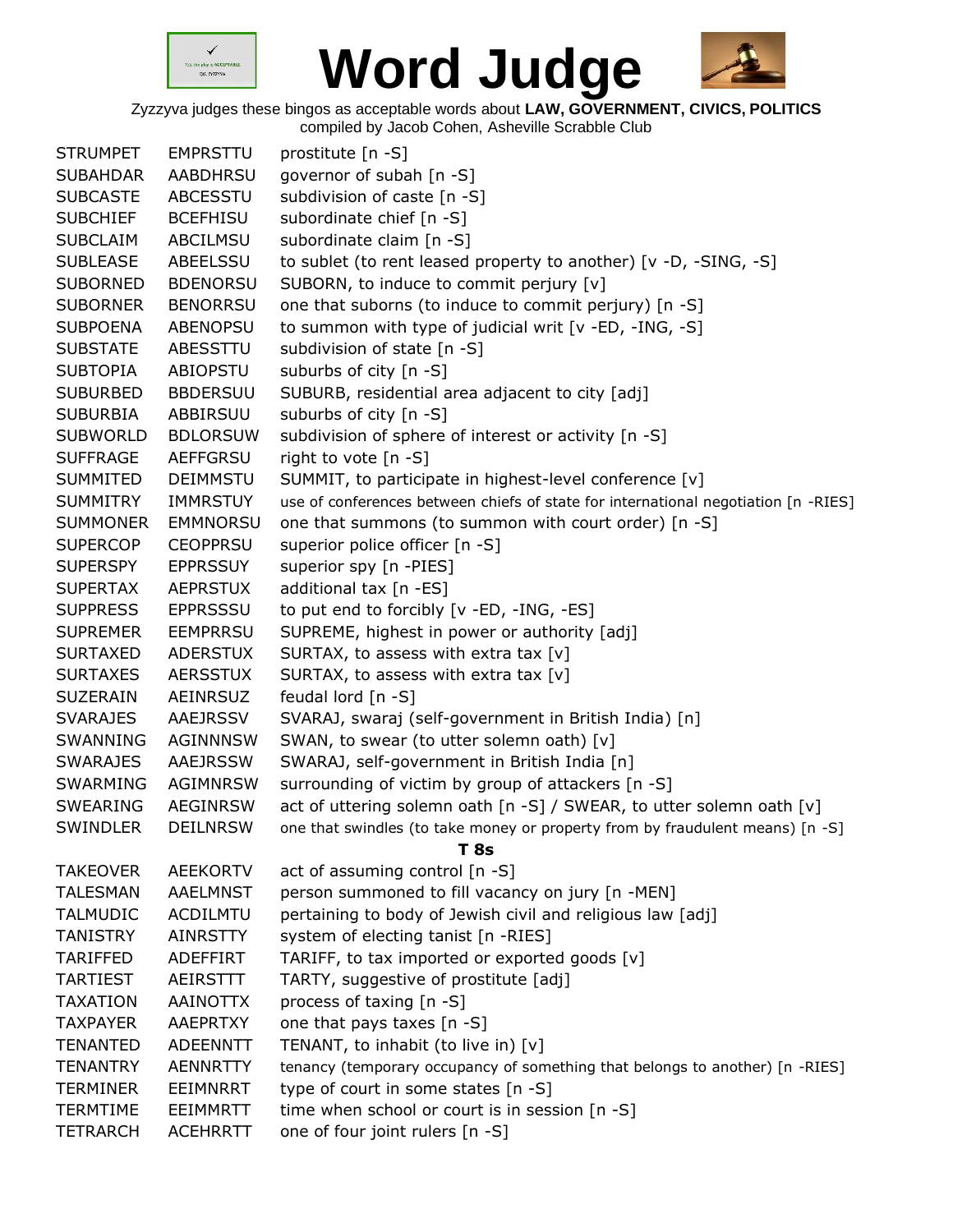



| <b>THANEDOM</b><br><b>THEARCHY</b> | ADEHMNOT<br><b>ACEHHRTY</b> | domain of thane [n -S]<br>rule by god [n -HIES]                        |
|------------------------------------|-----------------------------|------------------------------------------------------------------------|
| <b>THEOCRAT</b>                    | <b>ACEHORTT</b>             | person who rules as representative of god [n -S]                       |
| THIEVERY                           | <b>EEHIRTVY</b>             | act or practice of stealing [n -RIES]                                  |
| THIEVING                           | <b>EGHIINTV</b>             | THIEVE, to steal (to take without right or permission) [v]             |
|                                    | <b>EEHIISTV</b>             | given to stealing [adj]                                                |
| <b>THIEVISH</b>                    |                             |                                                                        |
| <b>THINKING</b>                    | <b>GHIIKNNT</b>             | opinion or judgment [n -S]                                             |
| THRALDOM                           | <b>ADHLMORT</b>             | servitude [n -S]                                                       |
| <b>THRALLED</b>                    | <b>ADEHLLRT</b>             | THRALL, to enslave (to make slave of) [v]                              |
| TIEBREAK                           | ABEEIKRT                    | contest to select winner from among contestants with tied score [n -S] |
| <b>TIPSTAFF</b>                    | AFFIPSTT                    | attendant in court of law [n -S or -AVES]                              |
| TITANISM                           | AIIMNSTT                    | revolt against social conventions [n -S]                               |
| <b>TOADYISM</b>                    | ADIMOSTY                    | toadyish behavior [n -S]                                               |
| <b>TOKENISM</b>                    | <b>EIKMNOST</b>             | policy of making only superficial effort [n -S]                        |
| <b>TOLBOOTH</b>                    | <b>BHLOOOTT</b>             | prison [n -S]                                                          |
| <b>TOLERATE</b>                    | <b>AEELORTT</b>             | to allow without active opposition [v -D, -TING, -S]                   |
| <b>TOLLGATE</b>                    | <b>AEGLLOTT</b>             | to block business deal pending payment of bribe [v -D, -TING, -S]      |
| <b>TORTIOUS</b>                    | <b>IOORSTTU</b>             | of nature of tort [adj]                                                |
| <b>TOTALISM</b>                    | <b>AILMOSTT</b>             | centralized control by autocratic authority [n -S]                     |
| <b>TOTEMISM</b>                    | <b>EIMMOSTT</b>             | system of tribal division according to totems [n -S]                   |
| <b>TOTEMIST</b>                    | <b>EIMOSTTT</b>             | specialist in totemism [n -S]                                          |
| <b>TOTEMITE</b>                    | <b>EEIMOTTT</b>             | totemist (specialist in totemism) [n -S]                               |
| <b>TOWNFOLK</b>                    | <b>FKLNOOTW</b>             | inhabitants of town [n]                                                |
| <b>TOWNLESS</b>                    | <b>ELNOSSTW</b>             | having no towns [adj]                                                  |
| <b>TOWNLETS</b>                    | <b>ELNOSTTW</b>             | TOWNLET, small town (center of population smaller than city) [n]       |
| <b>TOWNSHIP</b>                    | <b>HINOPSTW</b>             | administrative division of county [n -S]                               |
| <b>TOWNSITE</b>                    | <b>EINOSTTW</b>             | site of town [n -S]                                                    |
| <b>TOWNSMAN</b>                    | <b>AMNNOSTW</b>             | resident of town [n -MEN]                                              |
| <b>TOWNWARD</b>                    | <b>ADNORTWW</b>             | toward town [adv]                                                      |
| <b>TREATIES</b>                    | <b>AEEIRSTT</b>             | TREATY, formal agreement between two or more nations [n]               |
| <b>TRESPASS</b>                    | <b>AEPRSSST</b>             | to enter upon land of another unlawfully [v -ED, -ING, -ES]            |
| <b>TRIARCHY</b>                    | <b>ACHIRRTY</b>             | government by three persons [n -HIES]                                  |
| TRIBUNAL                           | <b>ABILNRTU</b>             | court of justice [n -S]                                                |
| <b>TRICKERY</b>                    | <b>CEIKRRTY</b>             | deception [n -RIES]                                                    |
| <b>TRICKILY</b>                    | <b>CIIKLRTY</b>             | in tricky (characterized by deception) manner [adv]                    |
| <b>TRICKING</b>                    | <b>CGIIKNRT</b>             | TRICK, to deceive (to mislead by falsehood) [v]                        |
| <b>TRICKISH</b>                    | <b>CHIIKRST</b>             | tricky (characterized by deception) [adj]                              |
| <b>TRISTATE</b>                    | AEIRSTTT                    | pertaining to area made up of three adjoining states [adj]             |
| <b>TRITHING</b>                    | <b>GHIINRTT</b>             | administrative division in England [n -S]                              |
| <b>TROLLOPY</b>                    | <b>LLOOPRTY</b>             | TROLLOP, prostitute [adj]                                              |
| <b>TRUANTED</b>                    | ANDERTTU                    | TRUANT, to stay out of school without permission [v]                   |
| <b>TRUANTLY</b>                    | <b>ALNRTTUY</b>             | in manner of one who shirks duty [adv]                                 |
| <b>TRUANTRY</b>                    | <b>ANRRTTUY</b>             | truancy (act of truanting) [n -RIES]                                   |
| <b>TRUENESS</b>                    | <b>EENRSSTU</b>             | quality or state of being true [n -ES]                                 |
| <b>TRUISTIC</b>                    | <b>CIIRSTTU</b>             | TRUISM, obvious truth [adj]                                            |
| <b>TRUTHFUL</b>                    | <b>FHLRTTUU</b>             | telling truth [adj]                                                    |
|                                    |                             |                                                                        |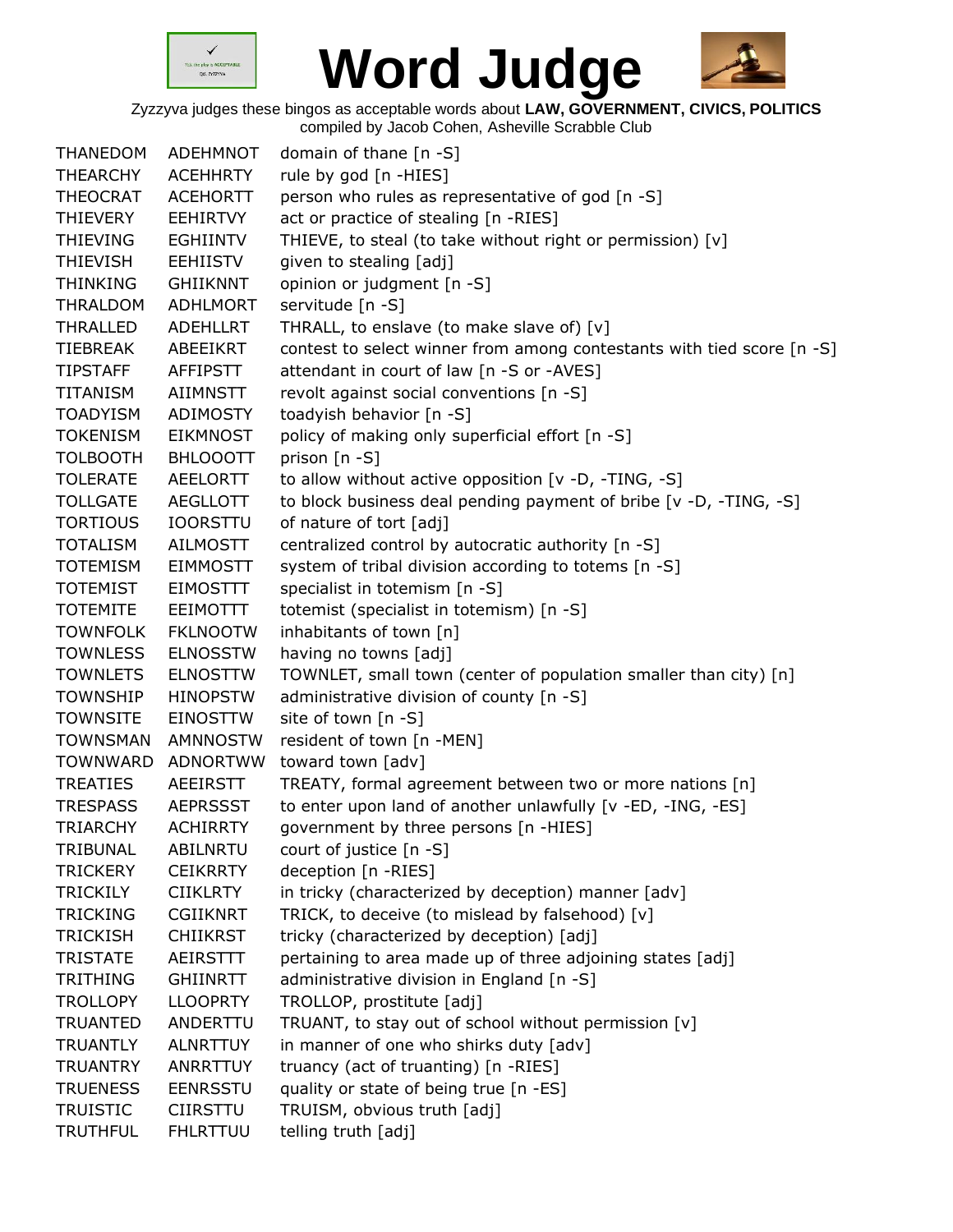



| <b>TSAREVNA</b>                    | <b>AAENRSTV</b>                    | czarevna (daughter of czar) [n -S]                                                                                          |
|------------------------------------|------------------------------------|-----------------------------------------------------------------------------------------------------------------------------|
| <b>TSARITZA</b>                    | AAIRSTTZ                           | czaritza (czarina (wife of czar)) [n -S]                                                                                    |
| <b>TWISTING</b>                    | <b>GIINSTTW</b>                    | form of trickery used in selling life insurance [n -S]                                                                      |
| <b>TYRANNIC</b>                    | <b>ACINNRTY</b>                    | characteristic of tyrant [adj]                                                                                              |
|                                    |                                    | <b>U</b> 8s                                                                                                                 |
| <b>ULTRAISM</b>                    | AILMRSTU                           | advocacy of extreme measures [n -S]                                                                                         |
| <b>ULTRAIST</b>                    | AILRSTTU                           | advocate of extreme measures [n -S]                                                                                         |
| <b>UNARGUED</b>                    | ADEGNRUU                           | not argued (to present reasons for or against) [adj]                                                                        |
| <b>UNBANNED</b>                    | ABDENNNU                           | not banned (to prohibit (to forbid by authority)) [adj] / UNBAN, to remove prohibition against [v]                          |
| <b>UNBIASED</b>                    | ABDEINSU                           | BIAS, to prejudice [adj]                                                                                                    |
| <b>UNBIDDEN</b>                    | <b>BDDEINNU</b>                    | not invited (to request presence of) [adj]                                                                                  |
| <b>UNCALLED</b>                    | ACDELLNU                           | not called (to summon (to order to appear)) [adj]                                                                           |
| <b>UNCARDED</b>                    | <b>ACDDENRU</b>                    | not carded (to provide with card (stiff piece of paper)) [adj]                                                              |
| <b>UNCHARGE</b>                    | ACEGHNRU                           | to acquit (to free or clear from charge of fault or crime) [v -D, -GING, -S]                                                |
| <b>UNDERTAX</b>                    | <b>ADENRTUX</b>                    | to tax less than usual amount [v -ED, -ING, -ES]                                                                            |
| <b>UNFAIRER</b>                    | AEFINRRU                           | UNFAIR, FAIR, free from bias, dishonesty, or injustice [adj]                                                                |
| <b>UNFORGED</b>                    | <b>DEFGNORU</b>                    | FORGE, to fashion or reproduce for fraudulent purposes [adj]                                                                |
| <b>UNGIVING</b>                    | GGIINNUV                           | not giving (to transfer freely to another's possession) [adj]                                                               |
| <b>UNGOTTEN</b>                    | <b>EGNNOTTU</b>                    | not obtained (to gain possession of) [adj]                                                                                  |
| <b>UNHARMED</b>                    | ADEHMNRU                           | HARM, to injure (to do or cause injury to) [adj]                                                                            |
| <b>UNIONISE</b>                    | EIINNOSU                           | to unionize (to form into union) [v -D, -SING, -S]                                                                          |
| <b>UNIONISM</b>                    | <b>IIMNNOSU</b>                    | principle of forming union [n -S]                                                                                           |
| <b>UNIONIST</b>                    | <b>IINNOSTU</b>                    | advocate of unionism [n -S]                                                                                                 |
| <b>UNIONIZE</b>                    | EIINNOUZ                           | to form into union [v -D, -ZING, -S]                                                                                        |
| <b>UNJUDGED</b>                    | <b>DDEGJNUU</b>                    | JUDGE, to decide on critically [adj]                                                                                        |
| <b>UNKINGLY</b>                    | <b>GIKLNNUY</b>                    | not kingly (of or befitting king) [adj]                                                                                     |
| <b>UNKOSHER</b>                    | <b>EHKNORSU</b>                    | KOSHER, to make fit to be eaten according to Jewish dietary laws [adj]                                                      |
| <b>UNLAWFUL</b>                    | <b>AFLLNUUW</b>                    | LAWFUL, allowed by law (body of rules governing affairs of community) [adj]                                                 |
| <b>UNLEVIED</b>                    | <b>DEEILNUV</b>                    |                                                                                                                             |
| <b>UNMAILED</b>                    | ADEILMNU                           | LEVIED, LEVY, to impose or collect by legal authority [adj]                                                                 |
|                                    | <b>DELLNOPU</b>                    | MAIL, to send by governmental postal system [adj]<br>not polled (to question for purpose of surveying public opinion) [adj] |
| <b>UNPOLLED</b><br><b>UNPOSTED</b> | <b>DENOPSTU</b>                    | not posted (to affix in public place) [adj]                                                                                 |
| <b>UNPROVED</b>                    |                                    |                                                                                                                             |
| <b>UNPROVEN</b>                    | <b>DENOPRUV</b><br><b>ENNOPRUV</b> | PROVE, to establish truth or validity of [adj]                                                                              |
| <b>UNSTONED</b>                    | <b>DENNOSTU</b>                    | PROVE, to establish truth or validity of [adj]                                                                              |
| <b>UNTHRONE</b>                    | <b>EHNNORTU</b>                    | not stoned (to pelt with stones (pieces of concreted earthy or mineral matter)) [adj]                                       |
| <b>UNWEDDED</b>                    |                                    | to remove from throne [v -D, -NING, -S]                                                                                     |
|                                    | <b>DDDEENUW</b>                    | not wedded (to marry (to enter into marriage)) [adj]                                                                        |
| <b>UPSTATER</b>                    | <b>AEPRSTTU</b>                    | inhabitant of upstate region [n -S]                                                                                         |
| <b>UPTOWNER</b>                    | <b>ENOPRTUW</b>                    | one that lives uptown [n -S]                                                                                                |
| <b>URBANISM</b>                    | ABIMNRSU                           | lifestyle of city dwellers [n -S]                                                                                           |
| <b>URBANIST</b>                    | ABINRSTU                           | specialist in city planning [n -S]                                                                                          |
| <b>URBANITE</b>                    | ABEINRTU                           | one who lives in city [n -S]                                                                                                |
| <b>USUFRUCT</b>                    | <b>CFRSTUUU</b>                    | legal right to use another's property so long as it is not damaged or altered [n -S]                                        |
| <b>USURPING</b>                    | <b>GINPRSUU</b>                    | USURP, to seize and hold without legal authority [v]                                                                        |
|                                    |                                    | <b>V 8s</b>                                                                                                                 |
| VAGRANCY                           | <b>AACGNRVY</b>                    | state of being vagrant (wanderer with no apparent means of support) [n -CIES]                                               |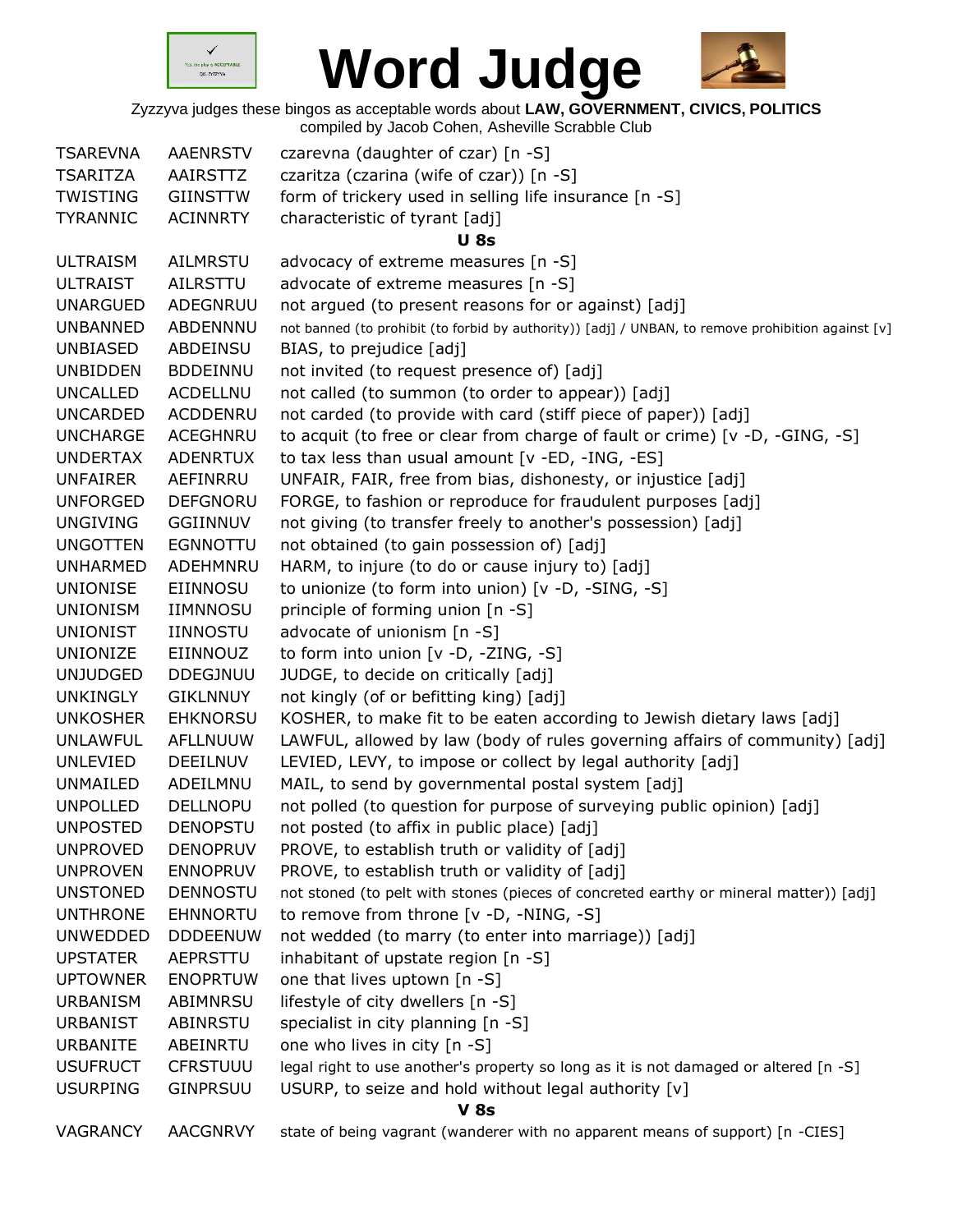



Zyzzyva judges these bingos as acceptable words about **LAW, GOVERNMENT, CIVICS, POLITICS** compiled by Jacob Cohen, Asheville Scrabble Club

| VALIDATE        | AADEILTV        | to give legal force to [v -D, -TING, -S]                                                                        |
|-----------------|-----------------|-----------------------------------------------------------------------------------------------------------------|
| VALIDITY        | <b>ADIILTVY</b> | quality or state of being valid [n -TIES]                                                                       |
| VALORISE        | AEILORSV        | to valorize (to establish and maintain price of by governmental action) [v -D, -SING, -S]                       |
| VALORIZE        | AEILORVZ        | to establish and maintain price of by governmental action [v -D, -ZING, -S]                                     |
| VANDALIC        | AACDILNV        | VANDAL, one who willfully destroys or defaces property [adj]                                                    |
| VARIANCE        | AACEINRV        | license to perform act contrary to usual rule [n -S]                                                            |
| VATICIDE        | <b>ACDEIITV</b> | killing of prophet [n -S]                                                                                       |
| <b>VAVASORY</b> | <b>AAORSVVY</b> | estate of vavasor [n -S]                                                                                        |
| <b>VAVASOUR</b> | <b>AAORSUVV</b> | vavasor (high-ranking vassal) [n -S]                                                                            |
| <b>VAVASSOR</b> | <b>AAORSSVV</b> | vavasor (high-ranking vassal) [n -S]                                                                            |
| <b>VERACITY</b> | <b>ACEIRTVY</b> | conformity to truth [n -TIES]                                                                                   |
| <b>VERITIES</b> | EEIIRSTV        | VERITY, truth (conformity to fact or reality) [n]                                                               |
| VICARIAL        | AACIILRV        | pertaining to vicar (church official) [adj]                                                                     |
| <b>VIGORISH</b> | <b>GHIIORSV</b> | charge paid to bookie on bet [n -ES]                                                                            |
| VILLADOM        | ADILLMOV        | world constituted by suburban residences and their occupants [n -S]                                             |
| <b>VILLAGER</b> | <b>AEGILLRV</b> | one who lives in village [n -S]                                                                                 |
| <b>VILLAGEY</b> | <b>AEGILLVY</b> | pertaining to or characteristic of village [adj -GIER, GIEST]                                                   |
| VILLAINY        | AIILLNVY        | conduct characteristic of villain [n -NIES]                                                                     |
| <b>VIOLABLE</b> | ABEILLOV        | capable of being violated [adj]                                                                                 |
| <b>VIOLABLY</b> | ABILLOVY        | VIOLABLE, capable of being violated [adv]                                                                       |
| <b>VIZIRATE</b> | AEIIRTVZ        | office of vizir (vizier (high official in some Muslim countries)) [n -S]                                        |
| VIZIRIAL        | AIIILRVZ        | VIZIR, vizier (high official in some Muslim countries) [adj]                                                    |
| VOIDABLE        | ABDEILOV        | VOID, to make void (of no legal force or effect) [adj]                                                          |
| VOIDANCE        | ACDEINOV        | act or process of voiding [n -S]                                                                                |
| <b>VOTEABLE</b> | ABEELOTV        | votable (capable of being voted on) [adj]                                                                       |
| <b>VOTELESS</b> | <b>EELOSSTV</b> | having no vote [adj]                                                                                            |
|                 |                 | <b>W 8s</b>                                                                                                     |
| WARDENRY        | ADENRRWY        | office of warden (chief officer of prison) [n -RIES]                                                            |
| <b>WARDRESS</b> | <b>ADERRSSW</b> | female warden (chief officer of prison) [n -ES]                                                                 |
| WARDSHIP        | <b>ADHIPRSW</b> | state of being under guardian [n -S]                                                                            |
| WAREZES         | <b>AEERSWZ</b>  | WAREZ, illegally copied software [n]                                                                            |
| <b>WARRANTY</b> | AANRRTWY        | to provide written guarantee for [v -TIED, -ING, -TIES]                                                         |
| <b>WATCHDOG</b> | <b>ACDGHOTW</b> | to act as guardian for [v -GGED, -GGING, -S]                                                                    |
| WELLBORN        | <b>BELLNORW</b> | of good birth or ancestry [adj]                                                                                 |
| <b>WENCHING</b> | <b>CEGHINNW</b> | WENCH, to consort with prostitutes [v]                                                                          |
| WEREGILD        | <b>DEEGILRW</b> | wergeld (price paid for taking of man's life in Anglo-Saxon law) [n -S]                                         |
| WHIPLASH        | <b>AHHILPSW</b> | lash of whip [n -S]                                                                                             |
| WHIPLIKE        | <b>EHIIKLPW</b> | resembling whip [adj]                                                                                           |
| WHIPPING        | <b>GHIINPPW</b> | material used to whip [n -S] / WHIP, to strike with whip (instrument for administering corporal punishment) [v] |
| <b>WHOREDOM</b> | <b>DEHMOORW</b> | prostitution [n -S]                                                                                             |
| <b>WOBBLIES</b> | <b>BBEILOSW</b> | WOBBLY, member of Industrial Workers of World [n]                                                               |
| <b>WOMANISM</b> | <b>AIMMNOSW</b> | belief in or respect for women [n -S]                                                                           |
| <b>WOMANIST</b> | <b>AIMNOSTW</b> | supporter of womanism [n -S]                                                                                    |
| <b>WORKFARE</b> | <b>AEFKORRW</b> | welfare program that requires recipients to perform public-service work [n -S]                                  |
|                 |                 | $X$ 8s                                                                                                          |

**Y 8s**